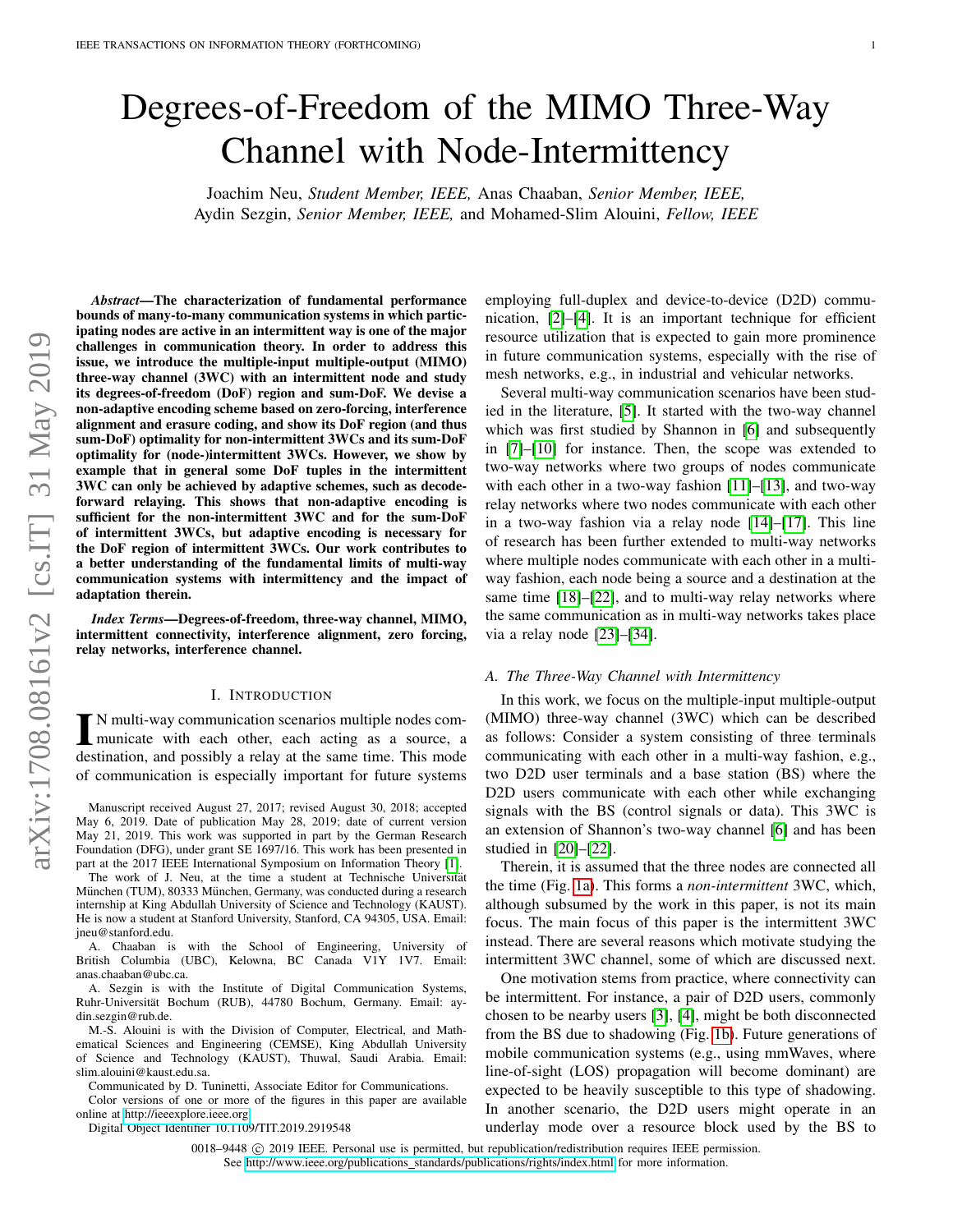<span id="page-1-1"></span><span id="page-1-0"></span>

Fig. 1. MIMO 3WC with no intermittency such that all nodes are always connected [\(a\)](#page-1-0) and node-intermittency where node 1 is available only  $\tau$  fraction of the time [\(b\)](#page-1-1)

communicate to cellular users (CUs). The BS connects to the D2D users whenever it does not communicate with a CU, and disconnects from the D2D users otherwise (see Fig. [2\)](#page-1-2). Note that D2D users are chosen so that they cause/receive negligible interference (relative to the desired signals) to/from other nodes using the same resource block [\[35\]](#page-18-17), [\[36\]](#page-18-18). In both cases the two links from the D2D users to the BS are jointly intermittent, i.e., both are available or blocked at the same time. We call this *node intermittency* and call the BS an *intermittent node* (from the D2D users' perspective).

Another motivation stems from theory. A channel with intermittency is a special 'extreme' case of a channel with state. Point-to-point channels, multiple-access channels (MAC), and broadcast channels (BC) with state have been studied in the past, see [\[37,](#page-18-19) ch. 7] and references therein. The impact of intermittency on these channels can be studied based on these results. There are two approaches to extend results on channels with intermittency. The first consists of considering larger networks, such as the X channel [\[38\]](#page-18-20). The other is to consider networks with bidirectional links (feedback) such as [\[39\]](#page-18-21)– [\[41\]](#page-18-22). We take the second approach in this paper by focusing on multi-way communication. In such networks, feedback links enable relaying and hence provide additional paths for information flow that might be interrupted by intermittency. This gives intermittency a more 'global' impact since it affects all nodes indirectly by interrupting useful paths through nodes that act as relays. Thus it is important to study networks with feedback and intermittency. The smallest multi-way network (in terms of number of nodes) that one could study in this context is the two-way channel (TWC) [\[6\]](#page-18-4). However, analyzing the impact of intermittency in the Gaussian TWC is straightforward as we shall see in Section [II-A.](#page-2-0) Therefore, the 3WC is the smallest viable example of a multi-way network with non-trivial behavior under intermittency. Moreover, the 3WC subsumes other channels of interest such as the twoway MAC and BC [\[11\]](#page-18-7), and MAC and BC with cooperation [\[42\]](#page-18-23), [\[43\]](#page-18-24).

#### *B. Degrees-of-Freedom and Intermittency*

In many previously mentioned works, the focus is generally on the capacity of the studied network. Since finding the capacity is elusive in most cases, some works (and also this work) focus on the degrees-of-freedom (DoF) which provide a good capacity approximation at high signal-to-noise ratio (SNR) [\[44\]](#page-18-25), thereby highlighting the interaction between the signals of the different nodes while diminishing the impact

<span id="page-1-3"></span>

<span id="page-1-4"></span><span id="page-1-2"></span>Fig. 2. A D2D pair sharing the same resources with a cellular user (CU), where the BS communicates with the D2D pair part of the time [\(a\)](#page-1-3) and with the CU the rest of the time [\(b\).](#page-1-4) The D2D pair is far enough from both the BS and the CU and thus causes/receives negligible interference (dotted).

of noise. This is of interest since state-of-the-art wireless communication systems operate in a regime where they are essentially interference-limited rather than noise-limited.

The concept of intermittency as a form of channel impairment also fits well with the philosophy of DoFs: With increasing SNR, signal components 'harden' in the sense that some allow (almost) noise- and interference-free communication at a rate that scales with SNR on a logarithmic scale, while others are hopelessly burried in uncancelable interference and are therefore useless. This effect is exactly what the DoF perspective captures as it essentially counts available Shannon-Hartley communication 'units'. Intermittency is the channel impairment that goes well together with this 'all or nothing' perspective, capturing the notion that some signal dimensions might become useless due to stochastic processes in the channel, such as shadowing of dominant LOS components.

#### *C. Scope of this Work*

Here, we study the impact of node-intermittency on the DoF region and sum-DoF, i.e., the capacity scaling versus SNR in a dB scale, of a full-duplex MIMO 3WC. In this MIMO network, each node generally has two independent messages, each intended for one of the remaining two nodes. We pay particular attention to the necessity (or the lack thereof) of *adaptive encoding* for reaching DoF region/sum-DoF. Adaptive encoding enables cooperative communication schemes by allowing the transmit signal of a node to depend on its previously received signals, which can be interpreted as a form of feedback. In contrast, with *non-adaptive encoding* transmit signals depend only on the messages to be sent, and cooperation (e.g., in the form of relaying) is excluded. The issue of (non-)adaptive encoding has been studied for other networks earlier in [\[9\]](#page-18-26)–[\[11\]](#page-18-7), [\[45\]](#page-18-27) for instance.

We assume that nodes have strictly causal knowledge of the intermittency state of adjacent links. This can be obtained by estimating the connectivity from the receive signals (e.g., signal strength). Note that in some cases the intermittency state can be known without the need for estimation, occasionally even ahead of time, e.g., in the scenario of D2D/CU/BS users (Fig. [2\)](#page-1-2), where the BS knows its scheduling of users in advance and can anticipate when it will not be able to receive the D2D user signals.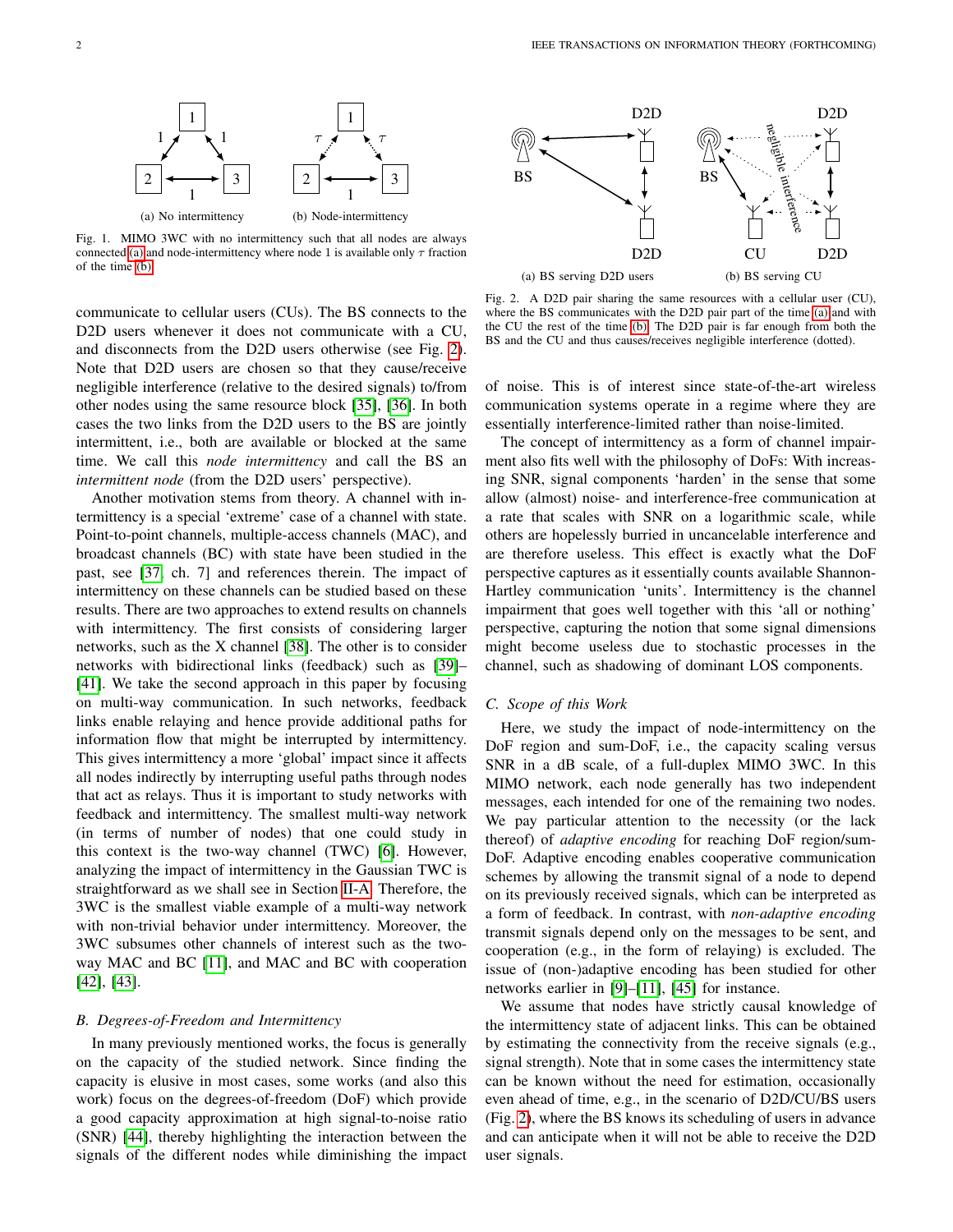The reader might ask how our findings relate to previous results on channels with state and whether the intermittent 3WC is just a channel with state to which known techniques [\[37,](#page-18-19) ch. 7] can be applied. In fact, we make use of the known results for point-to-point channels with random state known to the receiver [\[37,](#page-18-19) eq. (7.2)] throughout this paper. However, the *multi-way* intermittent 3WC asks for a holistic analysis of its fundamental limits and cannot be exhaustively studied as a mere collection of independent *one-way* one-hop multi-user channels with state, e.g., MACs with state [\[37,](#page-18-19) p. 175].

#### *D. Outline and Overview of Results*

After introducing the details of the system model in Section [II-B](#page-3-0) and highlighting the main results in Section [III,](#page-4-0) we examine the (node-)intermittent 3WC in Section [IV.](#page-6-0) We devise a non-adaptive encoding scheme based on zero-forcing (ZF), interference alignment (IA) and erasure coding (EC) and derive its achievable DoF region and sum-DoF. We present the genie-aided converse techniques used to derive DoF region and sum-DoF upper bounds, both under nonadaptive and adaptive encoding. We conclude that for the intermittent 3WC the presented non-adaptive scheme is sum-DoF optimal, so adaptation is not necessary to achieve sum-DoF. Then, we provide examples of adaptive relaying schemes that can achieve a DoF region point that no non-adaptive scheme can achieve. This shows that adaptive schemes can achieve strictly larger DoF regions, and therefore adaptation is required to achieve the DoF region of intermittent 3WCs. To complete the picture, we examine the non-intermittent 3WC as special case of intermittent 3WCs in Section [V.](#page-15-0) We show that for the non-intermittent 3WC the presented scheme is DoF region optimal (and thus also sum-DoF optimal) and therefore adaptive encoding is not required. This reveals an interesting interplay between intermittency and adaptation. In Section [VI](#page-16-0) we provide conclusive remarks and directions for future research.

## *E. Notation*

Throughout the paper, we use  $x_i^n \triangleq (x_{i,1}, \ldots, x_{i,n})$  for some index i, and  $x_{i,\ell}^n \triangleq (x_{i,\ell}, \ldots, x_{i,n})$ . We use regular letters to denote scalar-valued quantities, boldface letters to denote vector- und matrix-valued quantities; lowercase letters for scalar and vector values (e.g., realizations of random variables), uppercase letters for matrix values and for random variables. The  $N \times N$  identity matrix is denoted  $I_N$ , the  $N \times N$ all-zero matrix is  $\mathbf{0}_N$ . We write  $\mathbf{X} \sim \mathcal{CN}(\mathbf{0}, \mathbf{Q})$  to indicate that  $X$  is a multivariate complex Gaussian random variable with zero mean and covariance matrix Q, and  $S \sim \text{Bern}(\tau)$  to indicate that S is Bernoulli distributed with  $Pr[S = 1] = \tau$  and  $Pr[S = 0] = 1 - \tau =: \overline{\tau}$ . We write  $x^+$  to denote  $max\{0, x\}$  for some  $x \in \mathbb{R}$ , and  $H^{\dagger}$ ,  $H^{\dagger}$ ,  $H^{\dagger}$ , and span $(H)$  to denote the Moore-Penrose pseudo-inverse, the transpose, the Hermitian transpose, and the subspace spanned by the columns of the matrix H. By  $log(x)$  we denote the logarithm of x to base 2, by  $i \rightarrow j$  the communication from node i to node j one-way, and by  $i \leftrightarrow j$  both  $i \to j$  and  $j \to i$ . By  $p_X(x)$  we denote the probability density function (PDF) of random variable  $X$ .

<span id="page-2-1"></span>

(b) Intermittent Gaussian MIMO channel

<span id="page-2-2"></span>Fig. 3. The capacity of the DMC with state known at the decoder [\(a\)](#page-2-1) is wellknown, and used to derive the capacity of the intermittent Gaussian MIMO channel [\(b\)](#page-2-2)

#### II. PREREQUISITES AND SYSTEM MODEL

In this section, we briefly recite the basics of channels with state, a fundamental building block of multi-way communication scenarios with intermittency. We then present the system model of the intermittent 3WC.

#### <span id="page-2-0"></span>*A. Channels with State and Intermittency*

Recall the definition of a discrete memoryless channel (DMC) with discrete memoryless (DM) state known at the decoder (Fig. [3a\)](#page-2-1): Its state sequence  $S<sup>n</sup>$  is independent and identically distributed (i.i.d.)  $S_\ell \sim p_S$  and independent of the input  $X^n$ , where *n* is the number of channel uses. Since both output  $Y^n$  and state sequence  $S^n$  are known at the decoder, it can be viewed as a DMC with channel law

$$
p_{Y^n S^n|X^n}(y^n, s^n|x^n) = \prod_{\ell=1}^n p_{Y|XS}(y_\ell|x_\ell, s_\ell)p_S(s_\ell).
$$

The capacity of this channel is [\[37,](#page-18-19) eq. (7.2)]

$$
C = \max_{p_X} I(X;YS) = \max_{p_X} I(X;Y \mid S).
$$

We use this result to derive the capacity of the intermittent Gaussian MIMO channel (Fig. [3b\)](#page-2-2) which will be useful in the sequel. Here, the input  $X^n$  is a sequence of vectors  $x_\ell$  of length M with average power constraint

$$
\sum_{\ell=1}^n \mathbb{E}[\|\boldsymbol{X}_{\ell}\|_2^2] \leq nP.
$$

 $S_{\ell} \sim \text{Bern}(\tau)$  models the intermittency. The output  $Y^n$  of dimension  $N$  is given as

$$
\boldsymbol{y}_{\ell}=s_{\ell}\boldsymbol{H}\boldsymbol{x}_{\ell}+\boldsymbol{z}_{\ell},\quad\forall\ell,
$$

where  $\mathbf{H} \in \mathbb{C}^{N \times M}$  is the channel matrix, and  $\mathbf{Z}^n$  is a noise sequence, i.i.d., with  $Z_{\ell} \sim \mathcal{CN} (0, \sigma^2 I_N)$ .

<span id="page-2-3"></span>Lemma 1. *The capacity of the intermittent Gaussian MIMO point-to-point (P2P) channel is*

$$
C_{\text{P2P}} = I(\boldsymbol{X}; \boldsymbol{Y} \mid S)
$$
  
=  $\tau I(\boldsymbol{X}; \boldsymbol{Y} \mid S = 1) + \overline{\tau} I(\boldsymbol{X}; \boldsymbol{Y} \mid S = 0)$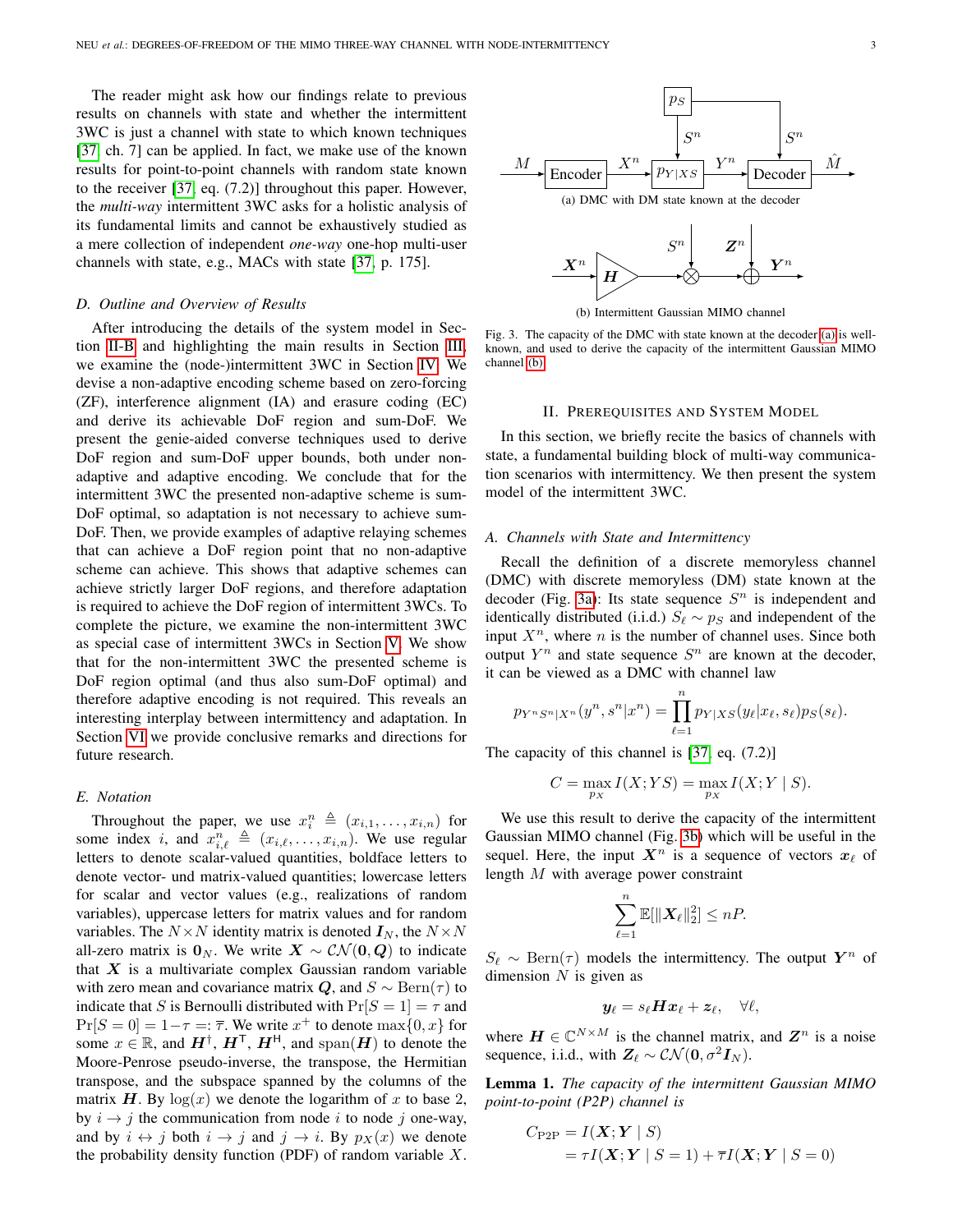$$
= \tau \log \det \left( \boldsymbol{I}_N + \frac{P}{\sigma^2} \boldsymbol{H} \boldsymbol{H}^{\mathsf{H}} \right).
$$

Now we turn to the intermittent Gaussian MIMO TWC, where two nodes communicate full-duplex over a bidirectional intermittent Gaussian MIMO channel and the intermittency state is known strictly causally at the encoders and decoders, i.e., only intermittency states  $s^{\ell-1}$  can be used in encoding. For simplicity, let the channel be reciprocal, such that the channel matrices for the two directions are  $H$  and  $H<sup>H</sup>$ , respectively. As the outputs  $(Y_1^n, S^n)$  and  $(Y_2^n, S^n)$  at nodes 1 and 2, with

$$
\begin{aligned} \boldsymbol{y}_{1,\ell} &= s_\ell \boldsymbol{H}^\mathsf{H} \boldsymbol{x}_{2,\ell} + \boldsymbol{z}_{1,\ell}, \quad \boldsymbol{Z}_{1,\ell} \sim \mathcal{CN}(\boldsymbol{0}, \sigma^2 \boldsymbol{I}_M), \quad \forall \ell, \\ \boldsymbol{y}_{2,\ell} &= s_\ell \boldsymbol{H} ~~ \boldsymbol{x}_{1,\ell} + \boldsymbol{z}_{2,\ell}, \quad \boldsymbol{Z}_{2,\ell} \sim \mathcal{CN}(\boldsymbol{0}, \sigma^2 \boldsymbol{I}_N), \quad \forall \ell, \end{aligned}
$$

and  $\mathbf{Z}_{1,\ell}$  and  $\mathbf{Z}_{2,\ell}$  independent, depend only on the inputs  $X_2^n$  and  $X_1^n$  of the respective other node, the channel law distributes as

$$
\begin{aligned} &p_{\boldsymbol{Y}_{1}^{n}\boldsymbol{Y}_{2}^{n}S^{n}|\boldsymbol{X}_{1}^{n}\boldsymbol{X}_{2}^{n}}(\boldsymbol{y}_{1}^{n},\boldsymbol{y}_{2}^{n},s^{n}|\boldsymbol{x}_{1}^{n}\boldsymbol{x}_{2}^{n})\\ &=\prod_{\ell=1}^{n}p_{\boldsymbol{Y}_{1}|\boldsymbol{X}_{2}S}(\boldsymbol{y}_{1,\ell}|\boldsymbol{x}_{2,\ell},s_{\ell})p_{\boldsymbol{Y}_{2}|\boldsymbol{X}_{1}S}(\boldsymbol{y}_{2,\ell}|\boldsymbol{x}_{1,\ell},s_{\ell})p_{S}(s_{\ell}). \end{aligned}
$$

One can readily show that Shannon's outer bound [\[37,](#page-18-19) p. 447] holds despite the shared state S of  $X_2 \rightsquigarrow Y_1$  and  $X_1 \rightsquigarrow$  $Y_2$ . The bounds are achieved by coding independently in both directions for an intermittent Gaussian MIMO P2P channel. Hence, the capacity region of this TWC is the rectangle

$$
C_{\text{TWC}} = \{ (R_1, R_2) \in \mathbb{R}_+^2 \mid R_1 \le C_{\text{P2P}}, R_2 \le C_{\text{P2P}} \},
$$

and the sum-capacity of the TWC is twice the capacity of the P2P channel,

$$
C_{\rm TWC} = 2C_{\rm P2P}.
$$

We presented the capacity of the intermittent Gaussian MIMO P2P channel and TWC, which follow from established results for channels with state. In particular, intermittency affects these channels in that it linearly scales the capacity of the non-intermittent channel with the fraction  $\tau$  of time in which the channel is non-intermittent. While the impact of intermittency is straightforward in the TWC, we shall see that this is not the case in larger multi-way communication channels. The smallest (in terms of number of nodes) scenario larger than the TWC where this can be demonstrated is the 3WC. Hence, the impact of intermittency on the 3WC is studied in this paper. In the following, we introduce the system model of the intermittent 3WC.

## <span id="page-3-0"></span>*B. The MIMO Three-Way Channel with Node-Intermittency*

Throughout this section we assume  $i, j, k \in \{1, 2, 3\}$  and mutually distinct, and  $n$  is the number of channel accesses. The MIMO 3WC with node-intermittency is comprised of three terminals 1, 2 and 3 communicating with each other in full-duplex mode over a shared medium. Each node  $i$  has two messages  $w_{ij}$  and  $w_{ik}$  ( $w_i \triangleq (w_{ij}, w_{ik})$ ) to be delivered to the remaining nodes j and k, and two messages  $\hat{w}_{ji}$  and  $\hat{w}_{ki}$  to be decoded from the received signals (Fig. [4\)](#page-4-1). Each message  $w_{ij}$  is a realization of the random variable  $W_{ij}$ . All random variables  $W_{ij}$  are independent. In the (node-)intermittent 3WC one link is always available and two links are jointly intermittent with probability of being available  $\tau$  (Fig. [1b](#page-1-1) and [4\)](#page-4-1).

Our objects under investigation (sum-DoF and DoF region of the intermittent 3WC – both are introduced in the sequel) depend on how the numbers of antennas at each node relate to each other, i.e., whether the intermittent node has most, second most, or least antennas. To reduce the number of cases one has to analyze, yet study the system without loss of generality (w.l.o.g.), two symmetries come to mind that can be exploited: Either a) fix a certain node to be intermittent (e.g., node 1 is intermittent), and investigate all possible relations among the numbers of antennas, or b) fix a relation between the numbers of antennas, and allow any one of the three nodes to be intermittent. The respective remaining cases follow by renaming. Preliminary work [\[1\]](#page-18-0) fixed node 1 to be intermittent and further assumed a relation on the numbers of antennas, which is not w.l.o.g. We fix node 1 to be intermittent, but allow for any combination of numbers of antennas, which is approach a) and w.l.o.g.

Node i is equipped with  $M_i$  antennas that are used for reception and transmission simultaneously. We assume channel accesses of the nodes are synchronized and time-discretized: At time instance  $\ell$  the transmit signal  $x_{i,\ell} \in \mathbb{C}^{M_i}$  is a realization of a random vector  $X_{i,\ell}$  satisfying the power constraint

$$
\sum_{\ell=1}^n \mathbb{E}[\|\boldsymbol{X}_{i,\ell}\|_2^2] \leq nP.
$$

The receive signals  $y_{i,\ell} \in \mathbb{C}^{M_i}$  are

$$
y_{1,\ell} = s_{\ell}H_{21}x_{2,\ell} + s_{\ell}H_{31}x_{3,\ell} + z_{1,\ell},
$$
  
\n
$$
y_{2,\ell} = s_{\ell}H_{12}x_{1,\ell} + H_{32}x_{3,\ell} + z_{2,\ell},
$$
  
\n
$$
y_{3,\ell} = s_{\ell}H_{13}x_{1,\ell} + H_{23}x_{2,\ell} + z_{3,\ell}.
$$

 $H_{ij} \in \mathbb{C}^{M_j \times M_i}$  represents the channel matrix from node  $i$  to node  $j$  and is constant over time and known to all nodes in advance. The elements of these matrices are drawn independently from the same continuous distribution, such that  $\text{rank}(\mathbf{H}_{ij}) = \min(M_j, M_i)$  almost surely.  $\mathbf{z}_{i,\ell} \in \mathbb{C}^{M_i}$ is a realization of the noise process  $Z_{i,\ell} \sim \mathcal{CN} (\mathbf{0}, \sigma^2 \mathbf{I}_{M_i})$ independent and identically distributed (i.i.d.) with respect to (w.r.t.)  $\ell$ , and  $s_{\ell} \in \{0, 1\}$  is a realization of the intermittency state process  $S_\ell$ .  $S_\ell \sim \text{Bern}(\tau)$  is assumed to be i.i.d. w.r.t.  $\ell$ . The state sequence  $s^n$  is known strictly causally at all nodes (i.e., in time instance  $\ell$  all nodes know  $s^{\ell-1}$ ), because every node can correctly estimate  $s_\ell$  from its  $y_{i,\ell}$ with very high probability, e.g., based on the received signal strength. Due to the physical properties of the channel and the distinct receivers, all random variables  $H_{ij}$ ,  $Z_i^n$  and  $S^n$ are assumed to be mutually independent. We remark that our analysis continues to hold if the noise at different receivers is correlated. We denote  $\rho \triangleq \frac{P}{\sigma^2}$  and call it SNR (signal-tonoise-power-ratio) throughout the paper.

The messages  $W_{ij}$  are each uniformly distributed over  $W_{ij} = \{1, \ldots, |\mathcal{W}_{ij}(\rho)|\}$ . Using an encoding function  $\mathcal{E}_{i,\ell}$ node i constructs  $x_{i,\ell}$  either from  $(w_{ij}, w_{ik})$  (non-adaptive encoding) or from  $(w_{ij}, w_{ik}, y_i^{\ell-1}, s^{\ell-1})$  (adaptive encoding). After  $n$  transmissions (where  $n$  is the code length), node  $i$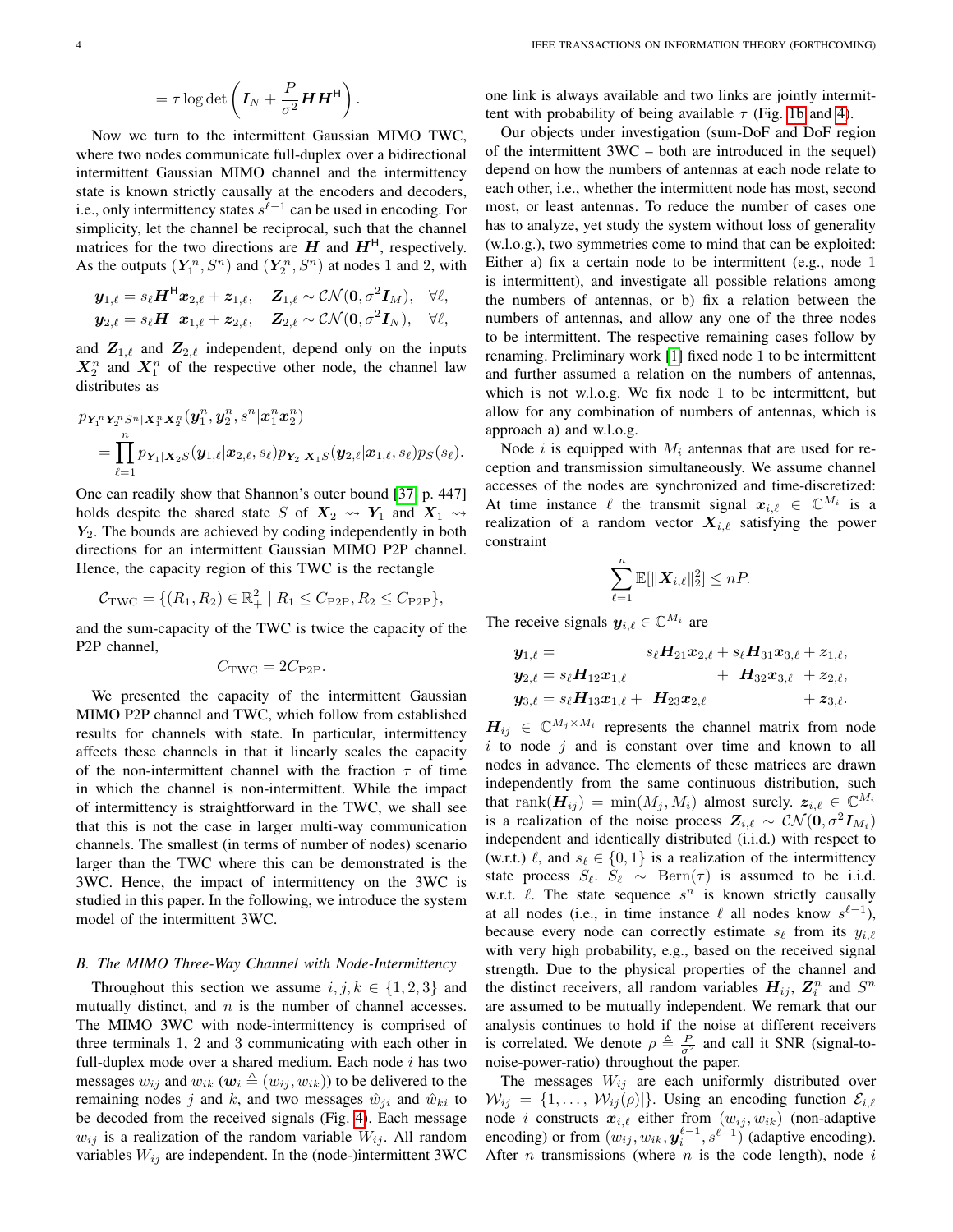

<span id="page-4-1"></span>Fig. 4. Every node  $i$  in the MIMO 3WC with node-intermittency sends messages  $w_{ij}$  and  $w_{ik}$  to nodes j and k, respectively (with  $i, j, k \in \{1, 2, 3\}$ mutually distinct). W.l.o.g. node 1 is assumed to be intermittent.

decodes its desired messages using a decoding function  $\mathcal{F}_i$ to obtain  $(\hat{w}_{ji}, \hat{w}_{ki}) = \mathcal{F}_i(s^n, \mathbf{y}_i^n, w_{ij}, w_{ik})$ . Transmission is considered successful if all messages are recovered successfully  $(w_{ij} = \hat{w}_{ij})$ , otherwise an error is reported. The average over all messages of the error probability is denoted by  $P_{e,n}$ .

A rate tuple

$$
\mathbf{R}(\rho) \triangleq \left(R_{12}(\rho), R_{13}(\rho), R_{21}(\rho), R_{32}(\rho)\right)
$$

$$
R_{23}(\rho), R_{31}(\rho), R_{32}(\rho)\right) \in \mathbb{R}_+^6
$$

with  $R_{ij}(\rho) = \frac{\log(|W_{ij}(\rho)|)}{n}$  is said to be achievable if there exists a sequence of encoder-decoder pairs for increasing code length *n*, where  $P_{e,n} \to 0$  as  $n \to \infty$ . The capacity region  $C(\rho)$  is the set of all achievable rate tuples.

The DoF region  $D$  is the set of achievable DoF tuples

$$
\boldsymbol{d} \triangleq (d_{12}, d_{13}, d_{21}, d_{23}, d_{31}, d_{32}) \in \mathbb{R}_+^6
$$

defined as in [\[46\]](#page-19-0), i.e.,

$$
\mathcal{D} \triangleq \left\{ (d_{12}, ..., d_{32}) \in \mathbb{R}^6_+ \middle| \forall (\beta_{12}, ..., \beta_{32}) \in \mathbb{R}^6_+ : \sum_{i,j} \beta_{ij} d_{ij} \le \limsup_{\rho \to \infty} \sup_{\mathbf{R}(\rho) \in \mathcal{C}(\rho)} \sum_{i,j} \beta_{ij} \frac{R_{ij}(\rho)}{\log(\rho)} \right\}.
$$

Roughly speaking, if a rate tuple  $\mathbf{R}(\rho)$  as a function of  $\rho$ is achievable, i.e.,  $\mathbf{R}(\rho) \in \mathcal{C}(\rho)$  for all  $\rho > 0$ , then the DoF tuple d with  $d_{ij} = \limsup_{\rho \to \infty} \frac{R_{ij}(\rho)}{\log(\rho)}$  is achievable. We denote DoF regions with  $D$  and use suitable subscripts when further restricting assumptions apply (e.g., under nonadaptive encoding). We define the corresponding sum-DoF as  $d_{\text{sum}} = \max_{\mathbf{d} \in \mathcal{D}} \sum_{i,j \in \{1,2,3\}, i \neq j} d_{ij}$ . The DoF perspective only captures rate contributions that are non-vanishing relative to  $log(\rho)$  as we let  $\rho \rightarrow \infty$ . It neglects vanishing rate portions  $f(\rho)$  that grow sublinear in  $\log(\rho)$  and are therefore  $o$  [ $\log(\rho)$ ], i.e., where  $\lim_{\rho \to \infty} \frac{f(\rho)}{\log(\rho)} = 0$ .

## III. MAIN RESULTS

<span id="page-4-0"></span>In this section, we summarize and discuss the main results of this paper, listed in Table [I.](#page-5-0) We denote the DoF region of the intermittent 3WC under adaptive encoding by  $\mathcal{D}^{I}$ , the DoF region of the intermittent 3WC under non-adaptive encoding by  $\mathcal{D}_{\overline{A}}^{\text{I}}$ , and the sum-DoF by  $d_{\text{sum}}^{\text{I}}$ . Obviously,  $\mathcal{D}_{\overline{A}}^{\text{I}} \subseteq \mathcal{D}^{\text{I}}$ . We denote the DoF region of the non-intermittent 3WC by  $\mathcal{D}^{N}$ and the sum-DoF by  $d_{\text{sum}}^{N}$ . In Section [IV-A](#page-6-1) we devise a nonadaptive encoding scheme whose achievable DoF region (DoF region inner bound) we denote by  $\mathcal{D}_{\text{IB},\overline{A}}^{\text{I}}$ . We start with this achievable DoF region given in the following theorem.

<span id="page-4-3"></span>Theorem 1 (DoF Region Inner Bound for Node-Intermittent 3WC). All DoF tuples  $d \in \mathcal{D}_{\text{IB},\overline{\text{A}}}^{\text{I}}$  satisfying the following set *of inequalities are achievable in the node-intermittent 3WC using non-adaptive encoding:*

$$
\max\{d_{12} + d_{13}, d_{21} + d_{31}\} \le \tau M_1
$$
  

$$
\max\{d_{21} + \tau d_{23}, d_{12} + \tau d_{32}\} \le \tau M_2
$$
  

$$
\max\{d_{31} + \tau d_{32}, d_{13} + \tau d_{23}\} \le \tau M_3
$$

 $\max\{d_{12} + d_{13} + \tau d_{23}, d_{21} + d_{31} + \tau d_{32}\} \leq \tau \max\{M_1, M_3\}$  $\max\{d_{12} + d_{13} + \tau d_{32}, d_{21} + d_{31} + \tau d_{23}\} \leq \tau \max\{M_1, M_2\}$  $\max\{d_{12} + d_{31} + \tau d_{32}, d_{21} + d_{13} + \tau d_{23}\} \leq \tau \max\{M_2, M_3\}$  $\min\{d_{12}, d_{13}, d_{21}, d_{23}, d_{31}, d_{32}\} \ge 0$ 

Therefore,  $\mathcal{D}_{\text{IB},\overline{\text{A}}}^{\text{I}}$  constitutes an inner bound on the DoF region *of the node-intermittent 3WC, such that*

$$
\mathcal{D}^I_{\mathrm{IB},\overline{A}} \subseteq \mathcal{D}^I_{\overline{A}} \subseteq \mathcal{D}^I.
$$

*Proof.* This theorem follows by the ZF/IA/EC-based construction in Section [IV-A.](#page-6-1)  $\Box$ 

Subsequently we investigate whether this non-adaptive scheme is optimal. For the intermittent 3WC it turns out to be sum-DoF optimal, establishing the sum-DoF of the intermittent 3WC and the fact that adaptive encoding is not necessary to achieve it.

<span id="page-4-2"></span>Theorem 2 (Sum-DoF of Node-Intermittent 3WC). *A nonadaptive encoding scheme achieves the sum-DoF of the nodeintermittent 3WC given by*

$$
d_{\text{sum}}^{\text{I}} = 2\overline{\tau} \min\{M_2, M_3\} + 2\tau \Big(M_1 + M_2 + M_3
$$

$$
- \min\{M_1, M_2, M_3\} - \max\{M_1, M_2, M_3\}\Big).
$$

*Proof.* The theorem follows from achievability and converse results developed in Sections [IV-B1](#page-9-0) and [IV-B2](#page-9-1) (Lemmas [2](#page-9-2) and [3\)](#page-10-0). □

Theorem [2](#page-4-2) is based on an instrumental genie-aided upper bound, which we prove to be tighter than cut-set bounds in Section [IV-C.](#page-14-0) Hence, cut-set bounds alone can not describe the DoF of this network comprehensively.

The sum-DoF optimality of non-adaptive schemes, i.e., of schemes that dispense with relaying, agrees with the following intuition: Assume relaying was used for (any part of) any message, say  $w_{ik}$  was relayed via node j. Then this message occupies communication resources on two links,  $i \rightarrow j$  and  $j \rightarrow k$ , introducing redundancy and thus waste of resources. Since the sum-DoF criterion allows to trade DoFs among messages, one could instead use the resources used by the one relayed message  $w_{ik}$  to increase the DoFs of the two nonrelayed messages  $w_{ij}$  and  $w_{jk}$ . This is possible since every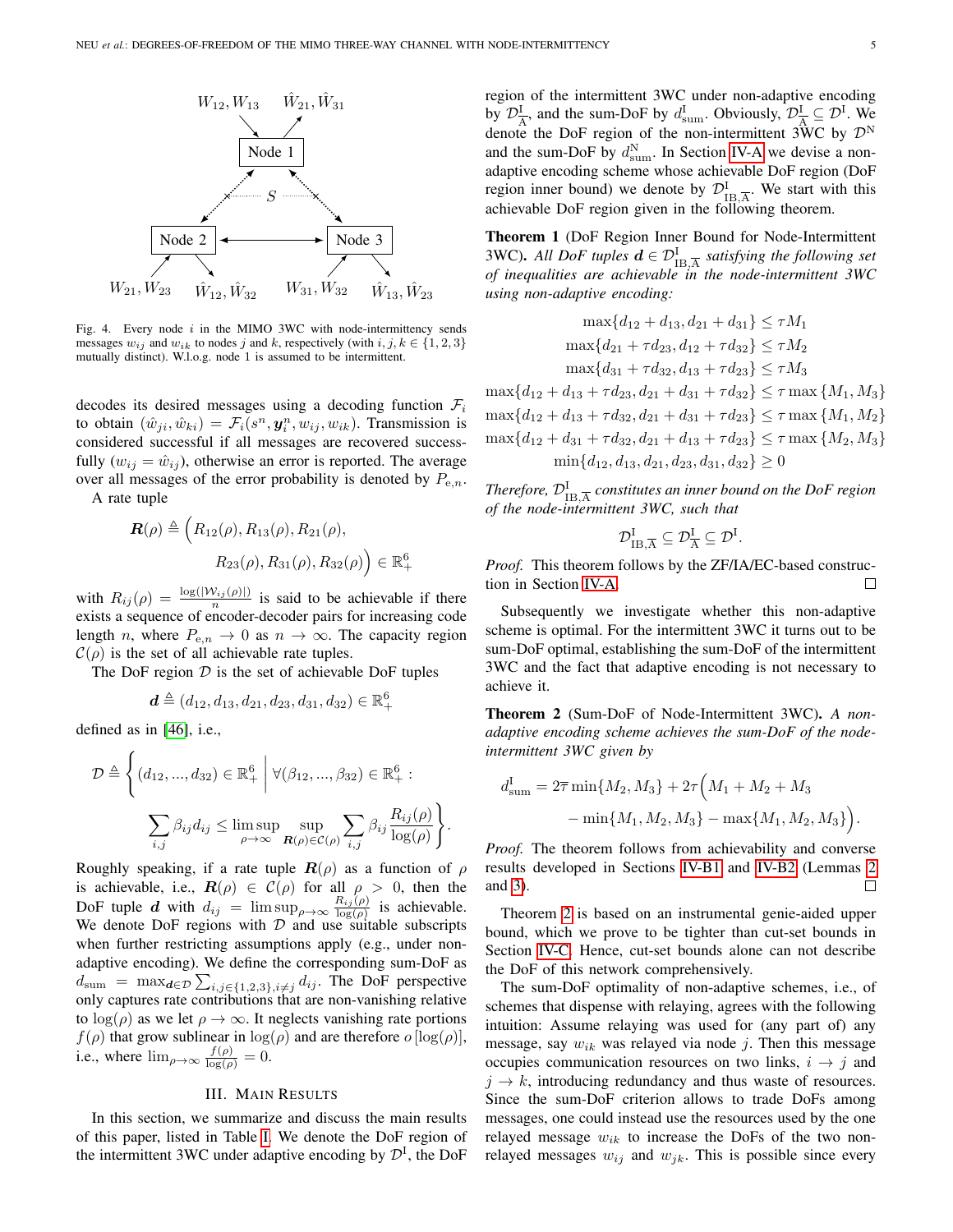TABLE I OVERVIEW OF MAIN RESULTS

<span id="page-5-0"></span>

| Channel               | Criterion  | Necessity of Adaptation                                    | Coding Scheme                                                      |
|-----------------------|------------|------------------------------------------------------------|--------------------------------------------------------------------|
| Node-intermittent 3WC | Sum-DoF    | Non-adaptive encoding suffices<br>(Theorem 2)              | ZF/IA/EC-based<br>(Section IV-A, Theorems 1 and 2)                 |
|                       | DoF region | Adaptive encoding required<br>(Theorem 3)                  | Counterexample based on decode-forward relaying<br>(Section IV-D2) |
| Non-intermittent 3WC  | Sum-DoF    | Non-adaptive encoding suffices<br>(Theorem 4, Corollary 1) | ZF/IA-based<br>(Sections IV-A, V-A and V-C)                        |
|                       | DoF region | Non-adaptive encoding suffices<br>(Theorem 4)              | ZF/IA-based<br>(Sections IV-A and V-A)                             |

node has messages for the two other nodes in the 3WC. Such a reassignment could improve resource utilization and thus sum-DoF, rendering relaying dispensable.

From a DoF region perspective however it turns out that non-adaptive schemes cannot be optimal, and therefore the presented scheme is not DoF region optimal in the intermittent 3WC.

<span id="page-5-1"></span>Theorem 3 (Necessity of Adaptive Encoding for DoF Region of Node-Intermittent 3WC). *Adaptive encoding is required to achieve the DoF region of the node-intermittent 3WC, i.e.,*

$$
\mathcal{D}^{\mathrm{I}}\setminus\mathcal{D}^{\mathrm{I}}_{\overline{\mathrm{A}}}\neq\emptyset.
$$

*Proof.* The theorem follows from an upper bound on  $d_{31}$ under non-adaptive encoding, presented in Section [IV-D1,](#page-14-1) and counterexamples of adaptive schemes exceeding this bound, devised in Section [IV-D2.](#page-15-1)  $\Box$ 

Theorems [2](#page-4-2) and [3](#page-5-1) show that non-adaptive encoding is sufficient to achieve sum-DoF, but not sufficient to achieve the DoF region of the intermittent 3WC. Unlike the sum-DoF criterion, the DoF region criterion does not allow to trade DoFs among messages. Instead, e.g., 'extreme' DoF tuples need to be achievable as well, that make every effort (e.g., through relaying) to maximize a single message's DoF, usually at the cost of low sum-DoF. The result is particularly interesting in light of the fact, that non-adaptive encoding is sufficient to achieve the DoF region of the non-intermittent 3WC, which the presented non-adaptive scheme does.

<span id="page-5-2"></span>Theorem 4 (DoF Region of Non-Intermittent 3WC). *The DoF region of the non-intermittent 3WC*  $\mathcal{D}^N$  *(with*  $M_1 \geq M_2 \geq M_3$ ) *w.l.o.g.) is given by*

$$
\max\{d_{12} + d_{13} + d_{23}, d_{12} + d_{13} + d_{32}\} \le M_1
$$
  
\n
$$
\max\{d_{21} + d_{31} + d_{32}, d_{21} + d_{31} + d_{23}\} \le M_1
$$
  
\n
$$
\max\{d_{21} + d_{13} + d_{23}, d_{12} + d_{31} + d_{32}\} \le M_2
$$
  
\n
$$
\max\{d_{31} + d_{32}, d_{13} + d_{23}\} \le M_3
$$
  
\n
$$
\min\{d_{12}, d_{13}, d_{21}, d_{23}, d_{31}, d_{32}\} \ge 0
$$

*and achievable using a non-adaptive encoding scheme.*

*Proof.* The theorem follows from the ZF/IA-based achievabil-ity results in Section [V-A](#page-15-2)  $((55)$  $((55)$  to  $(63)$ ) and the converse results in Section [V-B](#page-15-5) ([\(72\)](#page-15-6) to [\(79\)](#page-16-3)).  $\Box$ 

This complements earlier work [\[18\]](#page-18-11) that characterized the sum-DoF of the non-intermittent 3WC and showed its achievability using non-adaptive encoding.

 $M_1 = 10, M_2 = 7$ 



<span id="page-5-3"></span>Fig. 5. Sum-DoF of 3WC (red) and intermittent 3WC (blue) with varying  $\tau$ (black marks show the case  $\tau = 0.25$  as convex combination of the extreme cases  $\tau = 0$  and  $\tau = 1$ )



<span id="page-5-4"></span>Fig. 6. Sum-DoF of 3WC (red) and intermittent 3WC (blue) for varying  $M_2$ 

Our results show that intermittency does not decrease sum-DoF as long as node 1 has the smallest number of antennas. Otherwise, intermittency does affect sum-DoF, which is affinelinearly increasing in  $\tau$ . Fig. [5](#page-5-3) and [6](#page-5-4) plot sum-DoF of nonintermittent and node-intermittent 3WC against  $M_3$ , for different values of  $\tau$  and  $M_2$ , respectively, in a scenario where node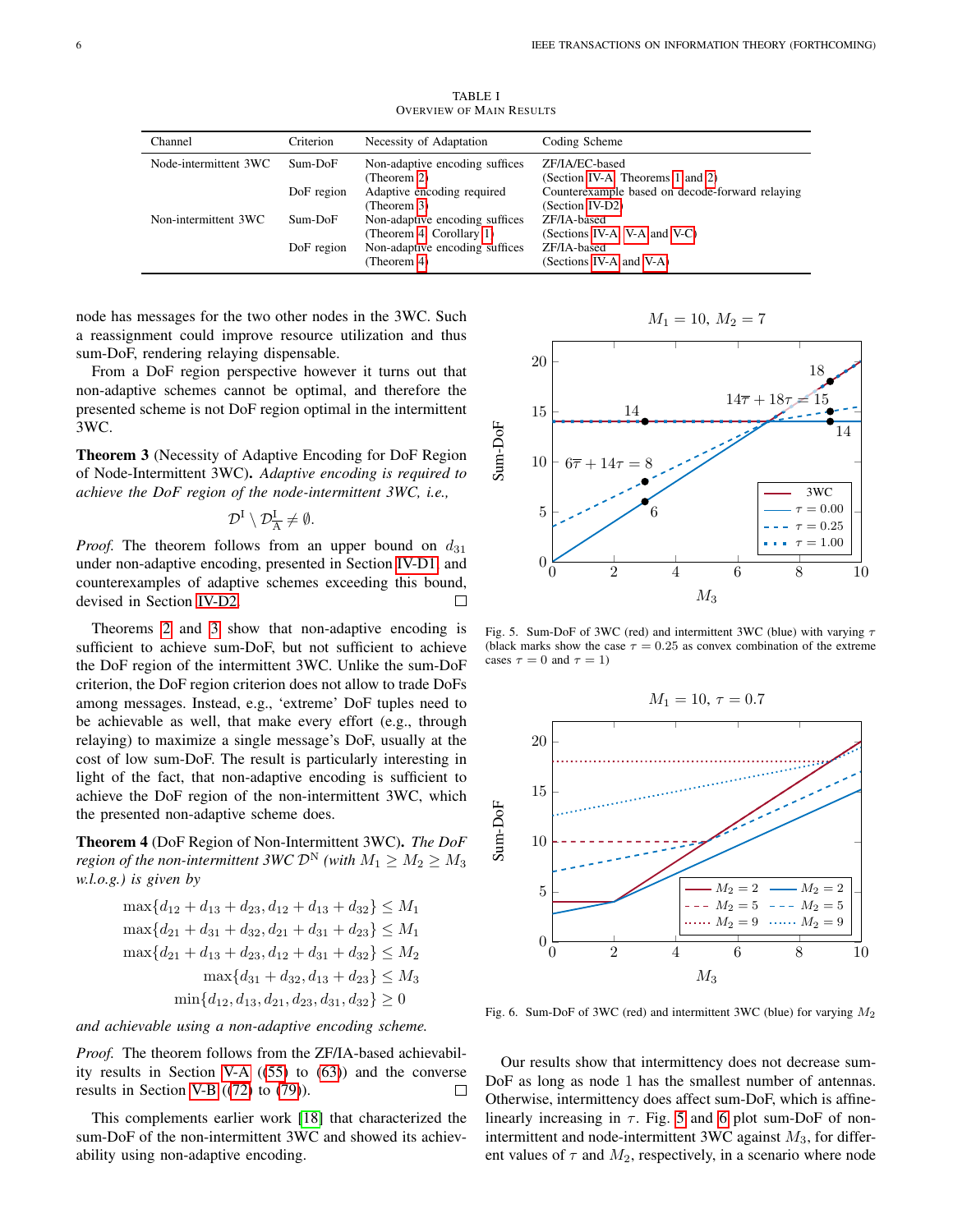1 has the largest number of antennas. The resulting graphs are piecewise linear with a change in slope at  $M_3 = M_2$ . For  $M_3 < M_2$  the sum-DoF of the 3WC is a constant depending only on  $M_2$ , for  $M_3 > M_2$  it is linear in  $M_3$ . The slope of the sum-DoF of the intermittent 3WC is proportional to  $\tau$  for  $M_3 < M_2$  and proportional to  $\overline{\tau}$  for  $M_3 > M_2$ .

The sum-DoF of the intermittent 3WC with  $0 < \tau < 1$  is a convex time-sharing combination of the two extreme cases  $\tau = 0$  and  $\tau = 1$  (Fig. [5\)](#page-5-3). Note, that such a time-sharing combination is the best any non-adaptive coding scheme can achieve, when each node knows the intermittency state ahead of time and codes optimally for the respective state in each time instance  $\ell$ . The achievability scheme presented in this work does not use intermittency state information at the encoder, yet achieves the same sum-DoF, averaging out intermittency state through erasure coding. This shows that intermittency state information is dispensable at the transmitter for the non-adaptive scheme in this case. Furthermore, note that the sum-DoF of the 3WC is larger than the sum-DoF of the intermittent 3WC (Fig. [6\)](#page-5-4).

Intermittency impacts the DoF region of the 3WC in a pivotal way: While non-adaptive encoding schemes, if suitably designed, are optimal for the non-intermittent 3WC, adaptive encoding techniques are indispensable for the intermittent 3WC. For sum-DoF this is not the case; instead, non-adaptive encoding suffices for both intermittent and non-intermittent 3WC. This reinforces that changes in fundamental qualitative channel properties might not be recognizable from the sum-DoF perspective, corroborating the necessity to study the full DoF region of multi-way communication scenarios.

Considering multi-way communication networks, recall that adaptive encoding opens new paths for information flow which are otherwise unavailable to non-adaptive schemes. As intermittency impairs parts of the network, the ability of adaptive schemes to exploit path diversity and steer clear of the impairment becomes crucial to achieve 'extreme' DoF tuples (e.g., tuples where all resources are used to maximize a certain DoF). It is in line with this informal reasoning to find that adaptive encoding is required to achieve the DoF region of a multi-way communication network with intermittency.

In the sequel we provide detailed derivations and proofs of our main results highlighted in this section.

#### IV. NODE INTERMITTENCY

<span id="page-6-0"></span>In this section we first introduce a non-adaptive ZF/IA/ECbased scheme and derive its achievable sum-DoF and DoF region. We then show, using enhanced genie-aided bounds for both adaptive and non-adaptive encoding, that this scheme is sum-DoF optimal, but not DoF region optimal. Furthermore, no non-adaptive scheme can be DoF region optimal, since tighter outer bounds hold for non-adaptive schemes, that however can be exceeded by adaptive schemes, as we show by the example of decode-forward relaying. This establishes that adaptive encoding is necessary from a DoF region perspective, but non-adaptive encoding is sufficient to achieve sum-DoF.



<span id="page-6-2"></span>Fig. 7. Rationale behind the aliases  $s_{1,\ell} \triangleq 1, s_{2,\ell} \triangleq s_{3,\ell} \triangleq s_{\ell}, \tau_1 \triangleq 1, \tau_2 \triangleq$  $\tau_3 \triangleq \tau$  introduced in Section [IV-A:](#page-6-1) treating every link  $j \leftrightarrow k$  as potentially intermittent with intermittency state variable  $s_{i,\ell}$  (marginally distributed as  $\text{Bern}(\tau_i)$ ) allows to derive general expressions for, e.g.,  $y_{i,\ell}$  based on  $x_{j,\ell}$ ,  $x_{k,\ell}$ ,  $s_{i,\ell}$  and  $s_{k,\ell}$ , independent of whether  $i = 1$ ,  $i = 2$  or  $i = 3$ 

#### <span id="page-6-1"></span>*A. A Non-Adaptive Scheme Based on ZF, IA and EC*

In this subsection we present a non-adaptive transmission scheme based on ZF, IA and EC that provides an inner bound on sum-DoF and DoF region of 3WCs. Previous works [\[18\]](#page-18-11), [\[19\]](#page-18-28), [\[21\]](#page-18-29), [\[47\]](#page-19-1) developed similar ZF/IA-based schemes only to the limited extent necessary to analyze the sum-DoF of various 3WCs. We take EC as additional technique to mitigate intermittency and develop the resulting ZF/IA/ECbased scheme in full generality, i.e., for arbitrary numbers of antennas and flexible allocation of DoFs to the available transmission techniques ZF, IA and EC. The resulting DoF region is optimal for the non-intermittent 3WC. Furthermore, the DoF region/sum-DoF constitutes inner/lower bounds for 3WCs with arbitrary intermittency models beyond nodeintermittency, some of which are mentioned in Section [VI.](#page-16-0)

Throughout this section we continue to assume  $i, j, k \in$  $\{1, 2, 3\}$  and mutually distinct. For notational simplicity (capturing the symmetries inherent in the model thereby avoiding case distinctions), we introduce the following aliases that will be resubstituted towards the end of the section,

<span id="page-6-4"></span>
$$
s_{1,\ell} \triangleq 1, \quad s_{2,\ell} \triangleq s_{3,\ell} \triangleq s_{\ell}, \quad \tau_1 \triangleq 1, \quad \tau_2 \triangleq \tau_3 \triangleq \tau. \quad (1)
$$

The idea behind these aliases is visualized in Fig. [7:](#page-6-2) Using these aliases we can, for instance, find a general expression for the receive signal  $y_{i,\ell}$  of node i in terms of the transmit signals  $x_{j,\ell}$  and  $x_{k,\ell}$  of nodes j and k, and the intermittency states  $s_{k,\ell}$ and  $s_{j,\ell}$  (marginally distributed as  $\text{Bern}(\tau_k)$  and  $\text{Bern}(\tau_j)$ , respectively) of the links  $j \leftrightarrow i$  and  $k \leftrightarrow i$ , respectively. The fact that  $2 \leftrightarrow 3$  is not intermittent, and  $1 \leftrightarrow 2$  and  $1 \leftrightarrow 3$ are jointly intermittent, is accounted for by the appropriate resubstitution at due time.

1) Encoding: Each node splits each message  $w_{ij}$  into  $w_{ij}^{[ZF]}$  and  $w_{ij}^{[IA]}$  to be sent via zero-forcing and interference alignment, respectively. At node i, the four messages  $w_{ij}^{[q]}$  $(q \in \{ZF,IA\})$  are encoded into codewords  $x_{ij}^{[q]n}$  with symbols  $x_{ij,\ell}^{[q]} \in \mathbb{C}^{a_{ij}^{[q]}}$  each, for some vector lengths  $a_{ij}^{[q]} \in \mathbb{N}_0$ . The symbols of these codewords are chosen i.i.d.  $\mathcal{CN}(\mathbf{0}, p_i \mathbf{I}_{a_{ij}^{[q]}})$ respectively, where  $p_i$  is the power. The power constraints on  $x_i^n$  stated in Section [II-B](#page-3-0) are satisfied by choosing

<span id="page-6-3"></span>
$$
p_i = \frac{P}{a_{ij}^{\text{[ZF]}} + a_{ij}^{\text{[IA]}} + a_{ik}^{\text{[ZF]}} + a_{ik}^{\text{[IA]}}. \tag{2}
$$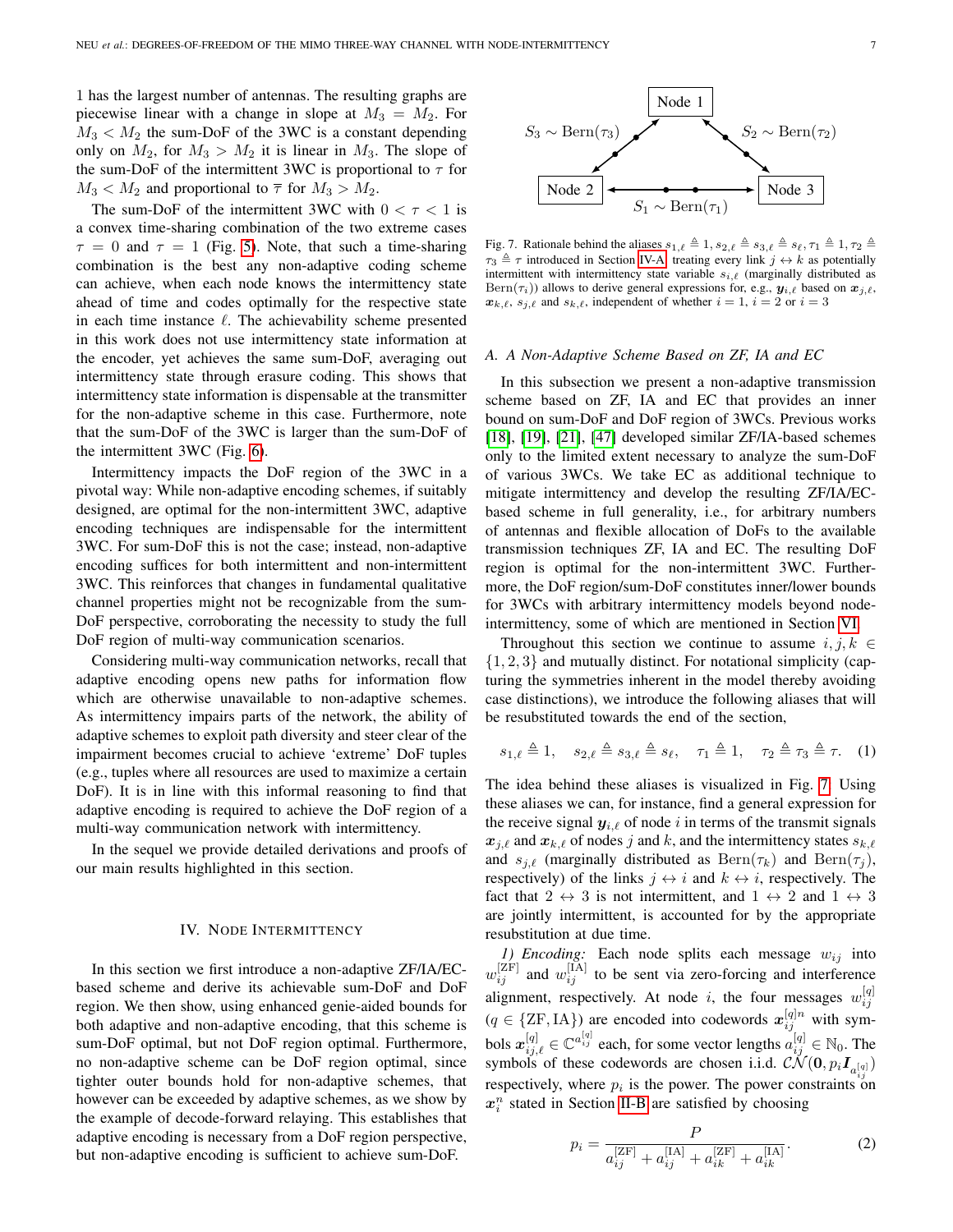

<span id="page-7-0"></span>Fig. 8. Visualization of transmit (TX) signal spaces at nodes 1 and 2 and receive (RX) signal space at node 3 depending on intermittency state of  $1 \leftrightarrow$ 3 where the first and second row are received with probability  $\tau$  and  $\overline{\tau}$ , respectively ( $Z_i^j$  denotes  $w_{ij}^{[ZF]}$ ,  $A_i^j$  denotes  $w_{ij}^{[IA]}$ , desired signals in red, interfering signals in blue)

For encoding, the codes are designed to employ EC to be able to tolerate a certain number of symbol erasures (e.g., caused by intermittency), by not using all codeword symbols for net user data, but deliberately adding some redundancy. The rates and DoFs are thereby reduced accordingly. While for the non-intermittent 3WC this additional layer of EC is not required, it is made use of for intermittent 3WCs to cope with intermittency.

2) Transmission: At time  $\ell$ , node i sends

$$
\boldsymbol{x}_{i,\ell} = \sum_{q\in\{\text{ZF},\text{IA}\}} \left[ \boldsymbol{V}_{ij}^{[q]} \boldsymbol{x}_{ij,\ell}^{[q]} + \boldsymbol{V}_{ik}^{[q]} \boldsymbol{x}_{ik,\ell}^{[q]}\right]
$$

where  $V_{ij}^{[q]} \in \mathbb{C}^{M_i \times a_{ij}^{[q]}}$  are pre-coding matrices with unitnorm column vectors. Zero-forcing is achieved by choosing the  $V_{ij}^{[ZF]}$  such that

$$
H_{ik}V_{ij}^{[ZF]}=0.\t\t(3)
$$

Such matrices  $V_{ij}^{[ZF]}$  exist if node i has enough antennas to send  $a_{ij}^{[ZF]}$  streams to node j without interfering with node k, i.e.

$$
a_{ij}^{[ZF]} \le (M_i - M_k)^{+}.
$$
 (4)

To avoid any overlap of the different transmit signal subspaces, we require furthermore that

$$
a_{ij}^{\text{[ZF]}} + a_{ij}^{\text{[IA]}} + a_{ik}^{\text{[ZF]}} + a_{ik}^{\text{[IA]}} \le M_i.
$$
 (5)

*3) Decoding:* Node i receives (Fig. [8\)](#page-7-0)

$$
\begin{aligned} \bm{y}_{i,\ell} &= s_{k,\ell} \bm{H}_{ji} \bm{x}_{j,\ell} + s_{j,\ell} \bm{H}_{ki} \bm{x}_{k,\ell} + \bm{z}_{i,\ell} \\ &= \sum_{q \in \{ \text{ZF}, \text{IA} \}} \left[ s_{k,\ell} \bm{H}_{ji} \bm{V}_{ji}^{[q]} \bm{x}_{ji,\ell}^{[q]} + s_{j,\ell} \bm{H}_{ki} \bm{V}_{ki}^{[q]} \bm{x}_{ki,\ell}^{[q]} \right] \\ &+ \bm{G}_i \left[ \bm{x}_{j,k,\ell}^{[\text{IA}]} \right] + \bm{z}_{i,\ell} \end{aligned}
$$

with  $G_i = [s_{k,\ell} H_{ji} V_{jk}^{\text{[IA]}} s_{j,\ell} H_{ki} V_{kj}^{\text{[IA]}}]$ . Note that the terms  $H_{ji}V_{jk}^{[ZF]}x_{jk,\ell}^{[ZF]}$  and  $H_{ki}V_{kj}^{[ZF]}x_{kj,\ell}^{[ZF]}$  vanished due to the zeroforcing condition [\(3\)](#page-7-1). The first summand represents the four desired signals from  $j \rightarrow i$  and  $k \rightarrow i$ , the second summand represents occasional interference from  $j \leftrightarrow k$ , and the third summand is noise.

To decode a desired signal  $x_{ji}^{[q]n}$ , node i zero-forces the remaining signals by multiplying  $\hat{\mathbf{y}}_i^n$  with a suitable post-coder  $T_{ji}^{[q]} \in \mathbb{C}^{a_{ji}^{[q]} \times M_i}$  with unit-norm row vectors satisfying:

<span id="page-7-3"></span><span id="page-7-2"></span>
$$
T_{ji}^{[q]}T_{ji}^{[q]\mathsf{H}} = I_{a_{ji}^{[q]}} \quad (6)
$$
\n
$$
T_{ji}^{[q]} \left[ H_{ji} V_{ji}^{[{\overline{q}}]} \quad H_{ki} V_{ki}^{[2F]} \quad H_{ki} V_{ki}^{[1A]} \quad G_i \right] = 0
$$
\nwith  $\bar{q} \in \{ \text{ZF}, \text{IA} \} \setminus \{ q \} \quad (7)$ \n
$$
\text{rank}(T_{ji}^{[q]} H_{ji} V_{ji}^{[q]}) = a_{ji}^{[q]} \quad (8)
$$

Here, [\(7\)](#page-7-2) ensures zero-forcing of the remaining three messages and the interference and [\(8\)](#page-7-3) ensures post-coding without loss of meaningful signal dimensions. The existence of such postcoders  $T_{ji}^{[\bar{q}]}$  is guaranteed as long as the columns of

$$
\begin{bmatrix} \boldsymbol{H}_{ji}\boldsymbol{V}_{ji}^{[\text{ZF}]} & \boldsymbol{H}_{ji}\boldsymbol{V}_{ji}^{[\text{IA}]} & \boldsymbol{H}_{ki}\boldsymbol{V}_{ki}^{[\text{ZF}]} & \boldsymbol{H}_{ki}\boldsymbol{V}_{ki}^{[\text{IA}]} & \boldsymbol{G}_{i} \end{bmatrix}
$$

are linearly independent. Let  $\gamma_i$  be the dimension of  $\mathrm{span}(\mathbf{H}_{ji}\hat{\mathbf{V}}_{jk}^{[\text{IA}]})\cap \mathrm{span}(\mathbf{H}_{ki}\hat{\mathbf{V}}_{kj}^{[\text{IA}]})$ . Then, the dimension of  $\text{span}(\bm{G}_i)$  is  $a_{jk}^{[\text{IA}]} + a_{kj}^{[\text{IA}]} - \gamma_i$ , and the above linear independence is possible almost surely if we choose

<span id="page-7-6"></span>
$$
a_{ji}^{[ZF]} + a_{ji}^{[IA]} + a_{ki}^{[ZF]} + a_{ki}^{[IA]} + (a_{jk}^{[IA]} + a_{kj}^{[IA]} - \gamma_i) \le M_i.
$$
\n(9)

To minimize the impact of interference, we choose the precoders  $V_{ij}^{[q]}$  such that all  $\gamma_i$  are maximized, i.e., we 'maximally' align the interference subspaces at the receivers. The  $\gamma_i$ cannot be chosen arbitrarily large, the dimension of the intersection of the interference subspaces ( $\gamma_i$ ) is upper bounded by the dimensions of the interference subspaces  $(a_{jk}^{\text{[IA]}})$  and  $a_{kj}^{\text{[IA]}}$ . Furthermore,  $\gamma_i$  needs to be smaller than the dimension of span $(H_{ji}) \cap \text{span}(H_{ki})$ , which is  $(M_j + M_k - M_i)^+$  almost surely. Therefore, we require that

$$
\gamma_i \le \min\{a_{jk}^{[\text{IA}]}, a_{kj}^{[\text{IA}]}, (M_j + M_k - M_i)^+\}.
$$
 (10)

<span id="page-7-1"></span>After post-coding, node  $i$  is left with the signals

<span id="page-7-7"></span>
$$
\bm{y}^{[q]}_{ji,\ell}=s_{k,\ell}\bm{T}^{[q]}_{ji}\bm{H}_{ji}\bm{V}^{[q]}_{ji}\bm{x}^{[q]}_{ji,\ell}+\bm{T}^{[q]}_{ji}\bm{z}_{i,\ell}.
$$

<span id="page-7-4"></span>The resulting channel is an erasure-Gaussian MIMO channel with erasure probability  $\overline{\tau}_k$ , i.e., a channel whose output is

$$
\boldsymbol{Y}^{[q]}_{ji} = S_k \boldsymbol{T}^{[q]}_{ji} \boldsymbol{H}_{ji} \boldsymbol{V}^{[q]}_{ji} \boldsymbol{X}^{[q]}_{ji} + \boldsymbol{T}^{[q]}_{ji} \boldsymbol{Z}_i
$$

<span id="page-7-5"></span>with random variables  $S_k \sim \text{Bern}(\tau_k)$ ,  $\bm{X}_{ji}^{[q]} \sim \mathcal{CN}(\bm{0}, p_j \bm{I}_{a_{ji}^{[q]}})$ and  $\mathbf{Z}_i \sim \mathcal{CN}(\mathbf{0}, \sigma^2 \mathbf{I}_{M_i})$ . We treat this as a channel with state known causally to the receiver, cf. Section [II-A,](#page-2-0) Lemma [1,](#page-2-3) such that for large  $n$ , the achievable rate over this channel is the mutual information between  $X_{ji}^{[q]}$  and  $(Y_{ji}^{[q]}, S_k)$ :

$$
\begin{aligned} I(\bm{X}_{ji}^{[q]}; \bm{Y}_{ji}^{[q]}S_k) \\ = I(\bm{X}_{ji}^{[q]}; \bm{Y}_{ji}^{[q]} \mid S_k) \end{aligned}
$$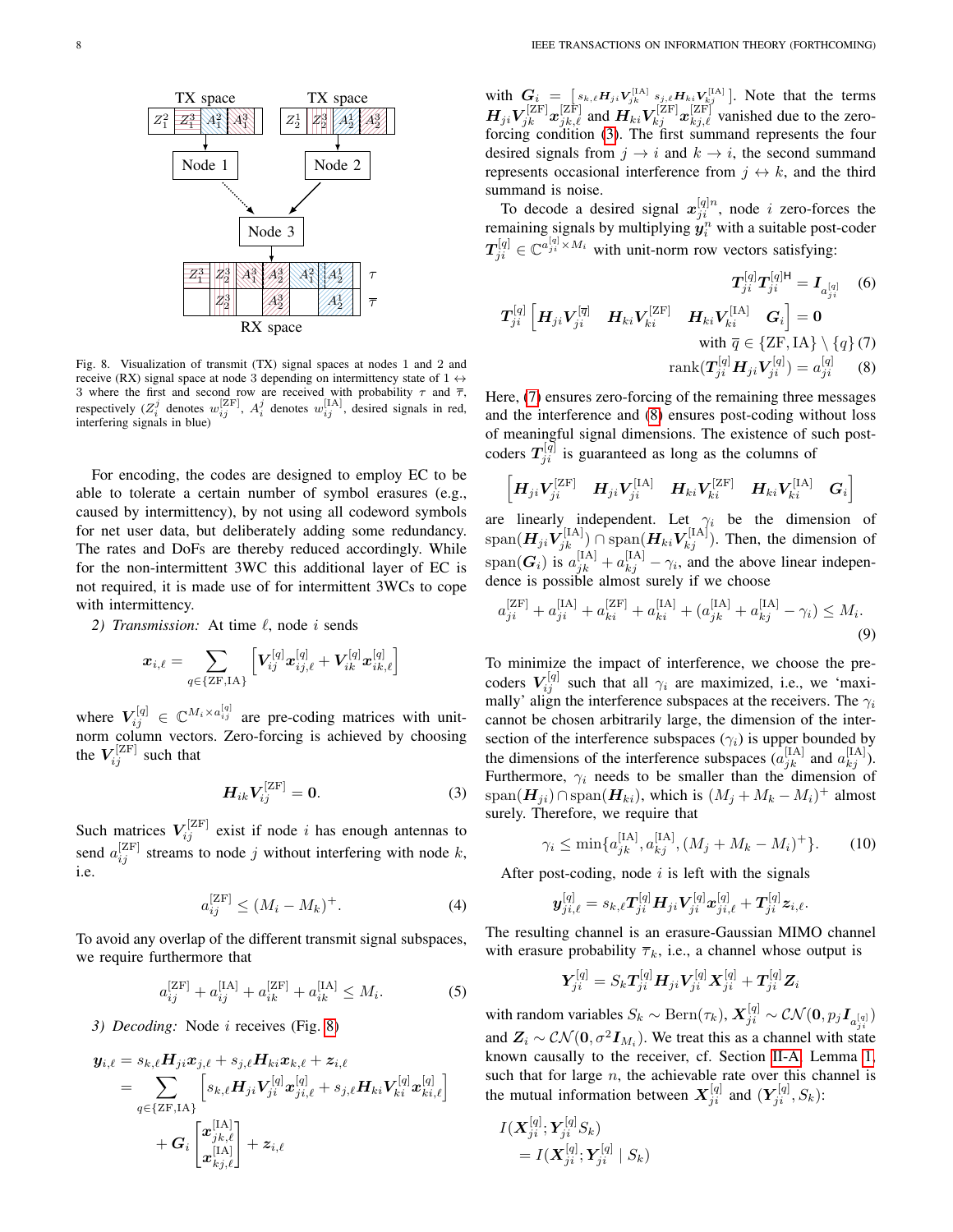$$
= \tau_k \log \det \Big(\boldsymbol I_{a_{ji}^{[q]}} + \frac{p_j}{\sigma^2} \boldsymbol T_{ji}^{[q]} \boldsymbol H_{ji} \boldsymbol V_{ji}^{[q]}\boldsymbol V_{ji}^{[q]\mathsf{H}} \boldsymbol H_{ji}^\mathsf{H} \boldsymbol T_{ji}^{[q]\mathsf{H}} \Big)
$$

Due to [\(2\)](#page-6-3) and [\(8\)](#page-7-3), this leads to a DoF of  $\tau_k a_{ji}^{[q]}$ , and the code that achieves it is an EC.

*4) Achievable DoF Region:* For *n* large,  $i \rightarrow j$  has a total of  $\tau_k a_{ij}^{[\text{ZF}]} + \tau_k a_{ij}^{[\text{IA}]}$  DoFs per channel use,

$$
d_{ij} = \tau_k a_{ij}^{\text{[ZF]}} + \tau_k a_{ij}^{\text{[IA]}}.
$$
 (11)

Collecting  $(4)$ ,  $(5)$ ,  $(9)$  and  $(10)$  as well as non-negativity of every  $a_{ij}^{[q]}$ , we obtain:

$$
a_{ij}^{[ZF]} + a_{ij}^{[IA]} + a_{ik}^{[ZF]} + a_{ik}^{[IA]} \le M_i
$$
\n
$$
+ a_{ik}^{[IA]} + a_{ik}^{[IR]} + a_{ik}^{[IA]} + a_{ik}^{[IA]} + a_{ik}^{[IA]} + a_{ik}^{[IA]} + a_{ik}^{[IA]} + a_{ik}^{[IA]} + a_{ik}^{[IA]} + a_{ik}^{[IA]} + a_{ik}^{[IA]} + a_{ik}^{[IA]} + a_{ik}^{[IA]} + a_{ik}^{[IA]} + a_{ik}^{[IA]} + a_{ik}^{[IA]} + a_{ik}^{[IA]} + a_{ik}^{[IA]} + a_{ik}^{[IA]} + a_{ik}^{[IA]} + a_{ik}^{[IA]} + a_{ik}^{[IA]} + a_{ik}^{[IA]} + a_{ik}^{[IA]} + a_{ik}^{[IA]} + a_{ik}^{[IA]} + a_{ik}^{[IA]} + a_{ik}^{[IA]} + a_{ik}^{[IA]} + a_{ik}^{[IA]} + a_{ik}^{[IA]} + a_{ik}^{[IA]} + a_{ik}^{[IA]} + a_{ik}^{[IA]} + a_{ik}^{[IA]} + a_{ik}^{[IA]} + a_{ik}^{[IA]} + a_{ik}^{[IA]} + a_{ik}^{[IA]} + a_{ik}^{[IA]} + a_{ik}^{[IA]} + a_{ik}^{[IA]} + a_{ik}^{[IA]} + a_{ik}^{[IA]} + a_{ik}^{[IA]} + a_{ik}^{[IA]} + a_{ik}^{[IA]} + a_{ik}^{[IA]} + a_{ik}^{[IA]} + a_{ik}^{[IA]} + a_{ik}^{[IA]} + a_{ik}^{[IA]} + a_{ik}^{[IA]} + a_{ik}^{[IA]} + a_{ik}^{[IA]} + a_{ik}^{[IA]} + a_{ik}^{[IA]} + a_{ik}^{[IA]} + a_{ik}^{[IA]} + a_{ik}^{[IA]} + a_{ik}^{[IA]} + a_{ik}^{[IA]} + a_{ik}^{[IA]} + a_{ik}^{[IA]} + a_{ik}^{[IA]} + a_{ik}^{[IA]} + a_{ik}^{[IA]} + a_{ik}^{[IA]} + a_{ik}^{[IA]} + a_{ik}^{[IA]} + a_{ik}^{[IA]} + a_{ik}^{[IA]} + a_{ik}^{[IA]} + a_{ik}^{[IA]} + a_{ik}^{[IA]} + a_{ik}^{[IA]} + a_{ik}^{[IA]} + a_{ik}^{[IA]} + a_{ik}^{[IA
$$

$$
a_{ji}^{[ZF]} + a_{ji}^{[IA]} + a_{ki}^{[ZF]} + a_{ki}^{[IA]} + (a_{jk}^{[IA]} + a_{kj}^{[IA]} - \gamma_i) \le M_i
$$
\n(13)

$$
a_{ij}^{\left[\text{ZF}\right]} \le (M_i - M_k)^{+} \tag{14}
$$

$$
\gamma_i \le \min\{a_{jk}^{[IA]}, a_{kj}^{[IA]}, (M_j + M_k - M_i)^+\} \tag{15}
$$

$$
0 \le a_{ij}^{[q]} \tag{16}
$$

Using [\(11\)](#page-8-0), we obtain:

$$
\tau_j d_{ij} + \tau_k d_{ik} \le \tau_j \tau_k M_i \qquad (17)
$$

$$
\tau_j \tau_i d_{ji} + \tau_k \tau_i d_{ki} + \tau_j \tau_k d_{jk} + \tau_k \tau_j d_{kj} \n- \tau_i \tau_j \tau_k a_{jk}^{[ZF]} - \tau_i \tau_k \tau_j a_{kj}^{[ZF]} - \tau_i \tau_j \tau_k \gamma_i \leq \tau_i \tau_j \tau_k M_i
$$
\n(18)

$$
\tau_i(\gamma_i + a_{jk}^{[\text{ZF}]}) \le d_{jk} \tag{19}
$$

$$
\gamma_i \le (M_j + M_k - M_i)^+ \tag{20}
$$

$$
a_{ij}^{\left[\text{ZF}\right]} \le \left(M_i - M_k\right)^{+} \tag{21}
$$

$$
\min\{a_{ij}^{\left[\text{ZF}\right]}, d_{ij}, \gamma_i\} \ge 0\tag{22}
$$

Instantiating these constraints for every possible combination of  $i, j, k \in \{1, 2, 3\}$  mutually distinct, resubstituting all  $\tau_i$  from [\(1\)](#page-6-4), collecting the resulting bounds and eliminating redundant bounds, finally yields (for both  $(i, \overline{i}) \in$  $\{(2,3), (3,2)\}\:$ 

$$
d_{12} + d_{13} \le \tau M_1 \tag{23}
$$

$$
d_{i1} + \tau d_{i\bar{i}} \le \tau M_i \tag{24}
$$

$$
d_{21} + d_{31} + \tau d_{23} + \tau d_{32}
$$
  
-  $\tau a_{23}^{[ZF]} - \tau a_{32}^{[ZF]} - \tau \gamma_1 \le \tau M_1$  (25)

$$
d_{1i} + \tau d_{\bar{i}i} + d_{1\bar{i}} + d_{\bar{i}1} - \tau a_{1\bar{i}}^{[ZF]} - \tau a_{\bar{i}1}^{[ZF]} - \tau \gamma_i \le \tau M_i
$$
 (26)

$$
0 \le (\gamma_1 + a_{i\bar{i}}^{[ZF]}) \le d_{i\bar{i}} \tag{27}
$$
\n
$$
0 \le f(x) + a_{i\bar{i}}^{[ZF]}) \le d \tag{28}
$$

$$
0 \le \tau(\gamma_i + a_{1\bar{i}}^{[2F]}) \le d_{1\bar{i}} \tag{28}
$$

$$
0 \le \tau(\gamma_i + a_{\bar{i}1}^{[L^{\text{F}}]}) \le d_{\bar{i}1}
$$
\n
$$
0 \le \gamma_1 \le (M_2 + M_3 - M_1)^{+}
$$
\n(29)\n(29)

$$
0 \le \gamma_1 \le (M_2 + M_3 - M_1)^{+} \quad (30)
$$
  

$$
0 \le \gamma_i \le (M_1 + M_{\overline{i}} - M_i)^{+} \quad (31)
$$

$$
0 \le a_{1i}^{\text{[ZF]}} \le (M_1 - M_{\overline{i}})^{+}
$$
 (32)

$$
0 \le a_{i1}^{[ZF]} \le (M_i - M_{\overline{i}})^{+}
$$
 (33)

$$
0 \le a_{i\bar{i}}^{[ZF]} \le (M_i - M_1)^{+}
$$
 (34)

In order to resolve the  $(.)^+$  expressions, we do the following for each of the twelve cases of  $M_i \geq M_j + M_k \geq M_j \geq$  $M_k$  and  $M_j + M_k \geq M_i \geq M_j \geq M_k$  (for all possible combinations  $i, j, k \in \{1, 2, 3\}$  mutually distinct):

- 1) Instantiate the  $(.)^+$  expressions under the respective assumption on the numbers of antennas, therefore some of the  $a_{ij}^{[ZF]}$  and  $\gamma_i$  will be forced to zero.
- <span id="page-8-0"></span>2) Perform Fourier-Motzkin's elimination to remove all remaining  $a_{ij}^{[ZF]}$  and  $\gamma_i$  and obtain the achievable DoF region

We then combine the resulting achievable DoF regions into the following compact formulation:

$$
\max\{d_{12} + d_{13}, d_{21} + d_{31}\} \le \tau M_1 \tag{35}
$$

$$
\max\{d_{21} + \tau d_{23}, d_{12} + \tau d_{32}\} \le \tau M_2 \tag{36}
$$

$$
\max\{d_{31} + \tau d_{32}, d_{13} + \tau d_{23}\} \le \tau M_3 \tag{37}
$$

$$
\max\{d_{12} + d_{13} + \tau d_{23},
$$
  
\n
$$
d_{21} + d_{31} + \tau d_{32}\} \le \tau \max\{M_1, M_3\}
$$
 (38)

$$
\max\{d_{12} + d_{13} + \tau d_{32},
$$

<span id="page-8-5"></span><span id="page-8-4"></span><span id="page-8-3"></span><span id="page-8-2"></span><span id="page-8-1"></span>
$$
d_{21} + d_{31} + \tau d_{23} \} \le \tau \max \{ M_1, M_2 \} \quad (39)
$$

$$
\max\{d_{12}+d_{31}+\tau d_{32},
$$

$$
d_{21} + d_{13} + \tau d_{23} \} \le \tau \max \{ M_2, M_3 \} \tag{40}
$$

$$
\min\{d_{12}, d_{13}, d_{21}, d_{23}, d_{31}, d_{32}\} \ge 0\tag{41}
$$

This region is achievable for tuples  $d$  with non-negative integer entries. Tuples with non-negative real entries (such as the corner points of the region) are first approximated by nonnegative rationals which then can be achieved using symbol extension, as in [\[48\]](#page-19-2).

The set of all DoF tuples  $d$  satisfying constraints [\(35\)](#page-8-1) to [\(41\)](#page-8-2) is denoted by  $\mathcal{D}_{\text{IB},\overline{\text{A}}}^{\text{I}}$ . This proves Theorem [1.](#page-4-3) What is the rationale behind the DoF region inner bound [\(35\)](#page-8-1) to [\(41\)](#page-8-2)?

<span id="page-8-6"></span>The first three inequalities constrain the sum-DoF of outbound and inbound streams at each node, similar to cut-set bounds. The next three inequalities follow this rule: For each of the three links  $1 \leftrightarrow 2$ ,  $1 \leftrightarrow 3$  and  $2 \leftrightarrow 3$  there are two DoF variables, one for each direction (i.e.,  $d_{12}$  and  $d_{21}$ , etc.). For each link pick one direction. There are eight such combinations. Whenever a combination contains both DoF variables that occur in a node's outbound or inbound sum-DoF constraint, the number of antennas at this node appears in the  $\max\{.\}$  operator at the right side of the inequality. This means that whenever a node's index appears two times as left or two times as right index, this node's index appears also in the  $\max\{.\}$  on the right side.

<span id="page-8-7"></span>As can be seen above, there are six cases where each case applies to two nodes each, while for the third node it does not, because the third node's index appears once as left and once as right index. There are two cases missing altogether,  $d_{12}$  +  $d_{31}+\tau d_{23}$  and  $d_{21}+d_{13}+\tau d_{32}$ , where the indices of all three nodes appear once as left and once as right index. Depending on numbers of antennas, this achievable DoF region yields four bounds for the largest and two bounds for the second largest node from the inequalities [\(38\)](#page-8-3) to [\(40\)](#page-8-4), and two bounds for the third largest node from [\(35\)](#page-8-1) to [\(37\)](#page-8-5). The remaining bounds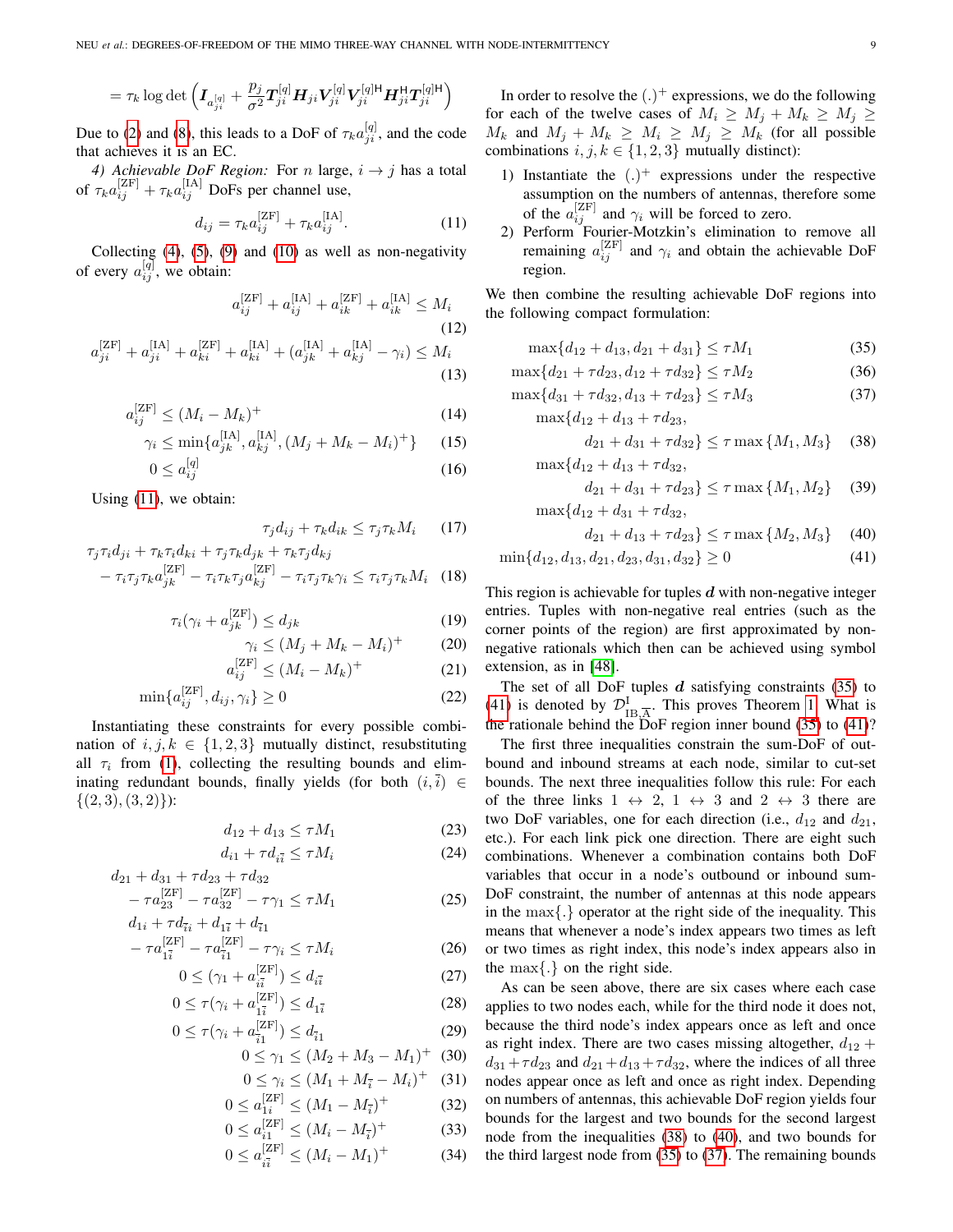from [\(35\)](#page-8-1) to [\(37\)](#page-8-5) are inactive due to the tighter bounds from [\(38\)](#page-8-3) to [\(40\)](#page-8-4).

Although we proved that the above region is achievable, it is still useful to provide a 'recipe' which describes how a specific DoF tuple can be achieved. To obtain the actual allocation of signal dimensions  $a_{ij}^{[q]}$  for a DoF tuple d satisfying [\(35\)](#page-8-1) to [\(41\)](#page-8-2), proceed as follows: First, use as many ZF resources as possible. Only once the ZF dimensions are exhausted, assign IA resources and align as much of the resulting interference as possible. Throughout the process, account for redundancy required by EC to be able to tolerate intermittency. As an example (Fig. [9\)](#page-9-3), assume  $(M_1, M_2, M_3, \tau) = (5, 7, 4, 0.5)$ . There is one ZF dimension  $1 \rightarrow 2$ , three ZF dimensions  $2 \rightarrow 1$  and two ZF dimensions  $2 \rightarrow 3$ , all other communication cannot be zero-forced. We try to achieve  $d =$  $(0.5, 0, 0.5, 4, 0, 4)$ . To transmit on average half a symbol per channel access full-duplex over the intermittent  $1 \leftrightarrow 2$ , we use a rate  $\frac{1}{2}$  EC over one available ZF dimension in 2 each direction  $\overline{a}_{12}^{[ZF]} = a_{21}^{[ZF]} = 1$ , the remaining two ZF dimensions  $2 \rightarrow 1$  remain unused. IA is not required for  $1 \leftrightarrow 2 \left( \frac{[IA]}{12} \right) = a_{21}^{[IA]} = 0$ ). No communication  $1 \leftrightarrow 3$  takes place  $(a_{13}^{[\rm ZF]} = a_{13}^{[\rm IA]} = a_{31}^{[\rm ZF]} = a_{31}^{[\rm IA]} = 0$ ). To transmit four symbols per channel access  $2 \rightarrow 3$ , we use the two available ZF dimensions for two of them  $(a_{23}^{ZF}] = 2$ ), and two IA dimensions  $(a_{23}^{\text{[IA]}} = 2)$  that occupy a two-dimensional interference subspace at node 1. To transmit four symbols per channel access  $3 \rightarrow 2$ , we use four IA dimensions  $(a_{32}^{\text{[IA]}} = 4)$ , since ZF is not possible  $(a_{32}^{[ZF]}=0)$ . All of them create interference at node 1, but this four-dimensional interference subspace can be aligned with the two-dimensional interference subspace caused by  $2 \rightarrow 3 \ (\gamma_1 = 2)$ . As a result, four of the five receive dimensions at node 1 are interference of  $2 \leftrightarrow 3$ communication, while the remaining was used for zero-forced and erasure-coded communication  $2 \rightarrow 1$ . At nodes 2 and 3 no interference is caused, such that no interference alignment takes place ( $\gamma_2 = \gamma_3 = 0$ ).

## *B. Sum-DoF*

The devised non-adaptive encoding scheme based on ZF, IA and EC is sum-DoF optimal in the intermittent 3WC, as we will prove in this section.

<span id="page-9-0"></span>*1) Lower Bounds:* Using [\(23\)](#page-8-6) to [\(34\)](#page-8-7), we derive a lower bound on the sum-DoF of the intermittent 3WC with intermittent node 1. For each of the six cases of  $M_i \ge M_i \ge M_k$  (for all possible combinations  $i, j, k \in \{1, 2, 3\}$  mutually distinct), we solve the linear program maximizing sum-DoF using, e.g., the simplex algorithm.

#### Definition 1. *We denote*

$$
d_{\text{sum,LB},\overline{A}}^{\text{I}} \triangleq \max_{\mathbf{d} \in \mathcal{D}_{\text{1B},\overline{A}}^{I}} \left[ d_{12} + d_{13} + d_{21} + d_{23} + d_{31} + d_{32} \right].
$$

<span id="page-9-2"></span>The resulting lower bounds for each of the different cases are listed in Table [II,](#page-9-4) and are condensed into a single expression in the following lemma:



<span id="page-9-3"></span>Fig. 9. Visualization of transmit (TX) and receive (RX) signal spaces achieving  $d = (0.5, 0, 0.5, 4, 0, 4)$  under the assumption of  $(M_1, M_2, M_3, \tau)$  $(5, 7, 4, 0.5)$  (depending on intermittency state, where the first and second row are received with probability  $\tau$  and  $\overline{\tau}$ , respectively;  $Z_i^j$  denotes  $w_{ij}^{[ZF]}$ ,  $A_i^j$  denotes  $w_{ij}^{\text{[IA]}}$ )

TABLE II ACHIEVABLE SUM-DOFS OF INTERMITTENT 3WC

<span id="page-9-4"></span>

| Case              | Sum-DoF Lower Bound                                                                                                                                                        |  |
|-------------------|----------------------------------------------------------------------------------------------------------------------------------------------------------------------------|--|
| $M_1 > M_2 > M_3$ |                                                                                                                                                                            |  |
| $M_2 > M_1 > M_3$ | $\begin{array}{l} d_{\rm sum, LB, \overline{A}}^{\rm I} = 2M_3 + 2\tau M_2 - 2\tau M_3\\ d_{\rm sum, LB, \overline{A}}^{\rm I} = 2M_3 + 2\tau M_1 - 2\tau M_3 \end{array}$ |  |
| $M_2 > M_3 > M_1$ | $d_{\text{sum,LB},\overline{A}}^{\text{I}} = 2M_3$                                                                                                                         |  |
| $M_1 > M_3 > M_2$ | $d_{\text{sum,LB},\overline{\text{A}}}^{I} = 2M_2 + 2\tau M_3 - 2\tau M_2$<br>$d_{\text{sum,LB},\overline{\text{A}}}^{I} = 2M_2 + 2\tau M_1 - 2\tau M_2$                   |  |
| $M_3 > M_1 > M_2$ |                                                                                                                                                                            |  |
| $M_3 > M_2 > M_1$ | $d_{\text{sum,LB},\overline{A}}^1 = 2M_2$                                                                                                                                  |  |

Lemma 2 (Sum-DoF Lower Bound for Node-Intermittent 3WC). *The sum-DoF*

 $\mathbf{r}$ 

$$
d_{\text{sum,LB},\overline{A}}^{l} = 2\overline{\tau} \min\{M_2, M_3\} + 2\tau \Big(M_1 + M_2 + M_3
$$

$$
- \min\{M_1, M_2, M_3\} - \max\{M_1, M_2, M_3\}\Big)
$$

$$
\leq d_{\text{sum}}^{I}
$$

*is achievable in the node-intermittent 3WC and therefore constitutes a lower bound on the sum-DoF of the nodeintermittent 3WC.*

<span id="page-9-1"></span>*2) Upper Bounds:* We first motivate the converse techniques used throughout this section, then summarize the resulting upper bounds in Lemma [3,](#page-10-0) and in the sequel provide rigorous proofs. The general approach for upper bounding the sum-DoF of the intermittent 3WC is as follows: Partition the DoF sum  $d_{ij} + d_{ik} + d_{ji} + d_{jk} + d_{ki} + d_{kj}$  into two partial sums  $d_{ij}+d_{kj}+d_{ki}$  and  $d_{ik}+d_{jk}+d_{ji}$  (Fig. [10\)](#page-10-1), where  $w_{ij}$ ,  $w_{kj}$ ,  $w_{ki}$ are to be decoded by node j and  $w_{ik}, w_{jk}, w_{ji}$  are to be decoded by node  $k$ . There are three such partitions, and the partition is fully determined by choosing which node takes the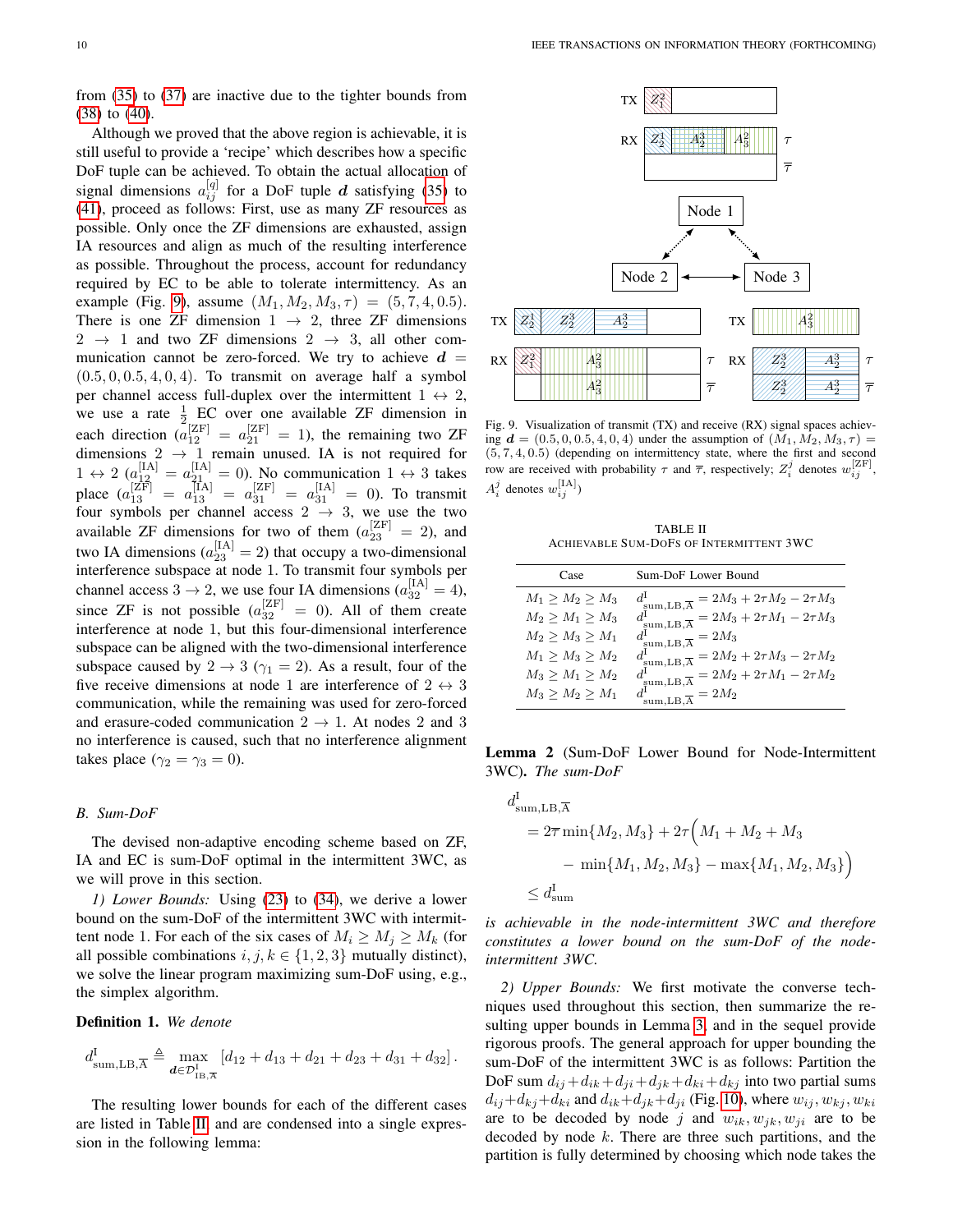<span id="page-10-3"></span><span id="page-10-2"></span>

<span id="page-10-1"></span>Fig. 10. Partition the DoF sum  $d_{ij} + d_{ik} + d_{ji} + d_{jk} + d_{ki} + d_{kj}$  into two partial sums  $d_{ij} + d_{kj} + d_{ki}$  to be decoded at node j [\(a\)](#page-10-2) and  $d_{ik} + d_{jk} + d_{ji}$ to be decoded at node  $k$  [\(b\),](#page-10-3) where nodes  $j$  and  $k$  are provided enough side information such that they can recover the receive signal  $y_i^n$  of node i and from it decode the one message not originally intended for them (additional  $d_{ki}$  and  $d_{ji}$  DoFs, respectively).

role of node i. While nodes j and  $k$  function exclusively as source and sink in any one of the partial sums, node  $i$  is an intermediary node in both.

Have an imaginary genie provide just enough side information to node  $j$  and  $k$  (hence the name 'genie-aided' bound), respectively, such that they can recover the receive signal  $y_i^n$  of node  $i$ , then (assuming existence of a suitable coding scheme) nodes j and k can decode the additional messages  $w_{ki}$  and  $w_{ii}$ , respectively. The details of this decoding process and the required side information will be presented in due course. Here we only remark, that the side information can serve for the following four purposes (some cases might not require some of the types of side information):

- 1) An additional message is required such that node  $i$  (or k) can decode the additional message  $w_{ki}$  (or  $w_{ii}$ ) from the recovered  $y_i^n$ , because decoding requires knowledge of  $w_i$ , and node j (or k) only knows  $w_{ij}$  (or  $w_{ik}$ ) from decoding its own receive signal  $y_j^n$  (or  $y_k^n$ ).
- 2) Node  $j$  (or  $k$ ) might be incapable of capturing enough information about  $y_i^n$  because  $M_j$  (or  $M_k$ ) is small. In this case, additional measurements about  $y_i^n$  (or alternatively about the unknown 'ingredient' of interest,  $x_k^n$  or  $x_j^n$ , respectively) need to be provided by side information.
- 3) Node  $j$  (or  $k$ ) might be incapable of capturing enough information about  $y_i^n$  because of intermittency. In this case, additional measurements about  $y_i^n$  for those time instances  $\ell$  where  $s_{\ell} = 0$  need to be provided by side information.
- 4) For rather technical reasons a noise correction signal is required to accurately recover  $y_i^n$ . However, the information contained in this signal about the three desired messages in question scales only as  $o \lfloor log(\rho) \rfloor$ .

Assuming reliable communication, the partial DoF sum of each three messages is necessarily upper bounded by a mutual information expression, using Fano's inequality. Adding the two resulting bounds yields an upper bound on the sum-DoF. The challenge with this approach is two-fold: a) Provide as little side information as possible to the respective nodes. Otherwise the genie can be 'mis-used' for information exchange, resulting in a larger DoF for the genie-enhanced system and thus loose bounds for the non-enhanced system. b) Use tight bounding when expanding the mutual information expression from Fano's inequality.

For the intermittent 3WC the partition that yields the tightest upper bound on the sum-DoF depends on the numbers of antennas. The node with largest number of antennas should take the role of the intermediary node  $i$  (Fig. [10\)](#page-10-1). The order among the remaining two nodes decides about which side information to give to which node, to compensate for insufficient number of antennas or intermittency. We prove upper bounds for the three cases  $M_1 \geq M_2 \geq M_3$ ,  $M_2 \geq M_1 \geq M_3$  and  $M_2 \geq M_3 \geq M_1$ , the remaining three cases go by renaming node 2 and 3. We obtain:

<span id="page-10-0"></span>Lemma 3 (Sum-DoF Upper Bound for Node-Intermittent 3WC).

$$
d_{\text{sum}}^{\text{I}} \leq 2\overline{\tau} \min\{M_2, M_3\} + 2\tau \Big(M_1 + M_2 + M_3
$$

$$
- \min\{M_1, M_2, M_3\} - \max\{M_1, M_2, M_3\}\Big)
$$

*Proof.* The lemma follows from [\(44\)](#page-12-0), [\(47\)](#page-13-0), [\(50\)](#page-14-2) below, and symmetry of node 2 and 3. □

Using the achievability and converse results developed in Sections [IV-B1](#page-9-0) and [IV-B2,](#page-9-1) we establish the sum-DoF of the intermittent 3WC for which non-adaptive encoding is sufficient, i.e.

$$
d_{\text{sum,LB},\overline{A}}^{\text{I}} = 2\overline{\tau} \min\{M_2, M_3\} + 2\tau \Big(M_1 + M_2 + M_3
$$

$$
- \min\{M_1, M_2, M_3\} - \max\{M_1, M_2, M_3\}\Big)
$$

$$
= d_{\text{sum}}^{\text{I}}.
$$

This proves Theorem [2.](#page-4-2) We proceed to present rigorous proofs for the aforementioned three cases.

*a)* Case 1:  $M_1 \geq M_2 \geq M_3$ : For the case where  $M_1$  is the largest number of antennas, we develop two partial sums around nodes 2 and 3 (Fig. [10a](#page-10-2) and [10b,](#page-10-3) with  $(i, j, k)$  =  $(1, 2, 3)$ , respectively. We start with the bound around node 2 (Fig. [10a,](#page-10-2) with  $(i, j, k) = (1, 2, 3)$ ), as it requires less side information and is therefore simpler to argue, and in the sequel extend the basic technique to develop the bound around node 3 (Fig. [10b,](#page-10-3) with  $(i, j, k) = (1, 2, 3)$ ), which requires more side information and is therefore slightly more involved.

Which side information does node 2 need to be able to recover  $y_1^n$  and decode  $w_{31}$  from it, assuming a scheme allowing every node to decode its desired messages with high probability? We present a suitable iterative multi-step process depicted in Fig. [11.](#page-11-0) Along the way, side information is introduced (*highlighted in italic*) as found necessary for the reconstruction process. At the end of the transmission, node 2 has  $w_2$ ,  $y_2^n$ ,  $s^n$  and  $x_2^n$ , as shown on the top left of the figure. Using the decoder  $\mathcal{F}_2$  it can decode  $(\hat{w}_{12}, \hat{w}_{32}) = (w_{12}, w_{32})$ with high probability. Assume we provide  $w_{13}$  as side infor*mation, so that node* 2 *can decode messages intended for node* 1 *using*  $\mathcal{F}_1$  *as soon as it obtains*  $\mathbf{y}_1^n$ *, as shown on the bottom left of the figure.* Node 2 can now obtain  $x_{1,1}$  from  $w_1$  using  $\mathcal{E}_{1,1}$ . From  $(s_1, y_{2,1})$  it can obtain  $H_{32}x_{3,1} + z_{2,1}$  using  $x_{1,1}$ . Since  $H_{32}$  is a tall matrix, a noisy version of  $x_{3,1}$  can be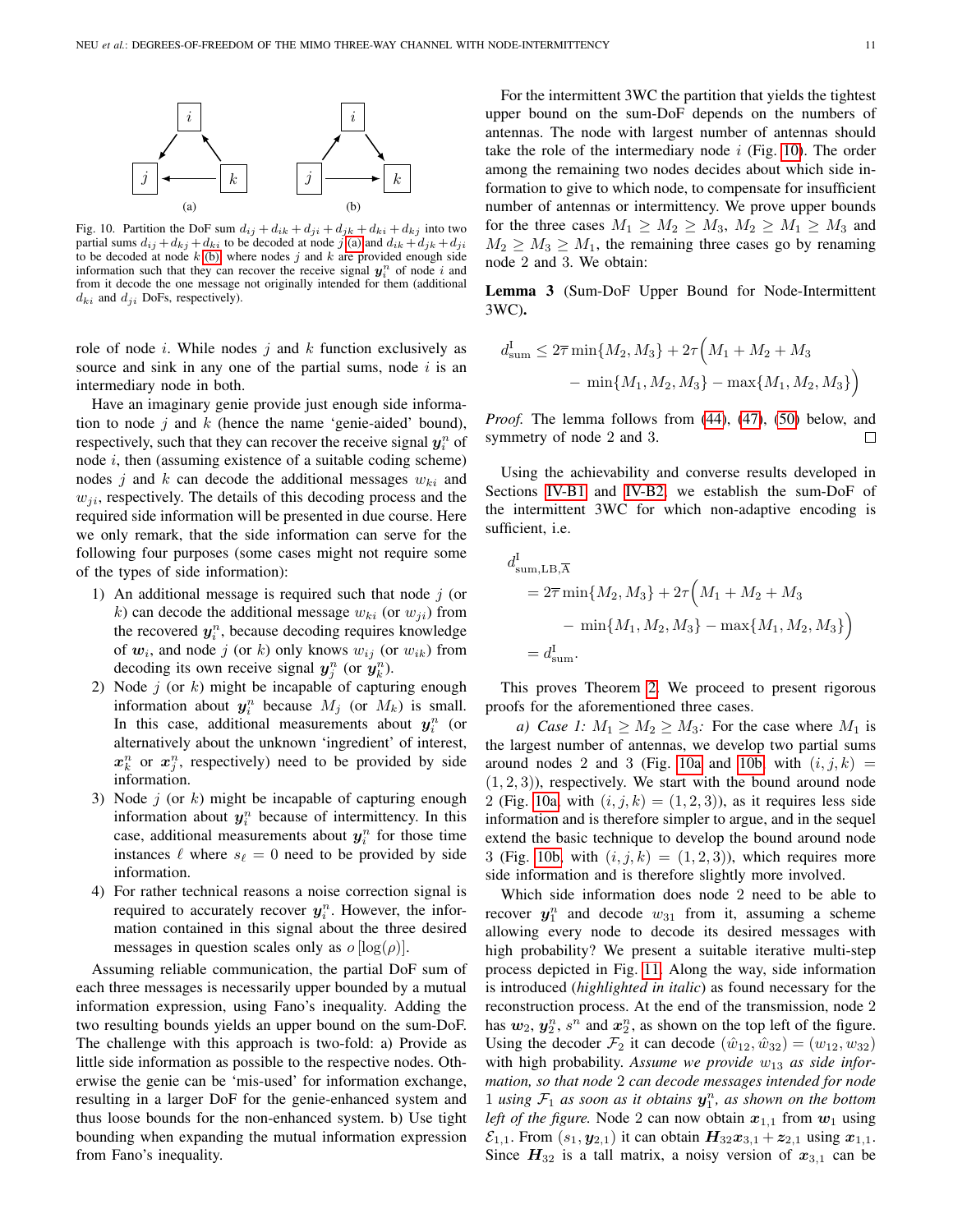

<span id="page-11-0"></span>Fig. 11. Decoding of  $w_{31}$  at node 2 by iterative reconstruction of  $y_1^n$  from a-priori knowledge  $w_2$  and observations  $(y_2^n, s^n)$  using side information  $(w_{13}, z_{\text{corr}}^n)$  (grey box: a-priori knowledge and channel output, dashed boxes: side information as introduced in the running text): successively obtain  $x_{1,\ell}$ , cancel its effect from  $y_{2,\ell}$  to obtain a noisy version of  $x_{3,\ell}$ , and combine this with  $x_{2,\ell}$  and  $z_{\text{corr},\ell}$  to finally obtain  $y_{1,\ell}$ ; repeat for next  $\ell$ .

obtained from  $H_{32}x_{3,1} + z_{2,1}$  using the pseudo-inverse  $H_{32}^{\dagger}$ , i.e.,

$$
\boldsymbol{H}_{32}^{\dagger}\left(\boldsymbol{H}_{32}\boldsymbol{x}_{3,1}+\boldsymbol{z}_{2,1}\right)=\boldsymbol{x}_{3,1}+\boldsymbol{H}_{32}^{\dagger}\boldsymbol{z}_{2,1}.
$$

Using the noisy version of  $x_{3,1}$ , node 2 can obtain a noisy version of  $y_{1,1}$ , i.e.,

$$
s_1\left(\boldsymbol{H}_{21}\boldsymbol{x}_{2,1}+\boldsymbol{H}_{31}\left(\boldsymbol{x}_{3,1}+\boldsymbol{H}_{32}^\dagger\boldsymbol{z}_{2,1}\right)\right)\\=s_1\boldsymbol{H}_{21}\boldsymbol{x}_{2,1}+s_1\boldsymbol{H}_{31}\boldsymbol{x}_{3,1}+s_1\boldsymbol{H}_{31}\boldsymbol{H}_{32}^\dagger\boldsymbol{z}_{2,1}.
$$

*Given a suitably formed noise correction term*  $z_{\text{corr},1} \triangleq z_{1,1}$  $s_1\bm{H}_{31}\bm{H}_{32}^{\dagger}\bm{z}_{2,1}$  as side information, node 2 can finally obtain y1,1*, i.e.*

$$
\mathbf{y}_{1,1} = s_1 \mathbf{H}_{21} \mathbf{x}_{2,1} + s_1 \mathbf{H}_{31} \mathbf{x}_{3,1} + s_1 \mathbf{H}_{31} \mathbf{H}_{32}^{\dagger} \mathbf{z}_{2,1} + \mathbf{z}_{\text{corr},1}.
$$

Then, this reconstruction cycle repeats for the next  $\ell = 2, ..., n$ , where all previous  $(\mathbf{y}_1^{\ell-1}, s^{\ell-1})$  are used to obtain  $\mathbf{x}_{1,\ell}$  using  $\mathcal{E}_{1,\ell}$ . After completing reconstruction of  $y_1^n$ , node 2 uses  $\mathcal{F}_1$ and  $(\hat{w}_{12}, w_{13})$  to decode  $\hat{w}_{31} = w_{31}$  with high probability. From the four abstract types of side information introduced before, only two are required for the reconstruction and subsequently for this bound: a message and a noise correction term. *No side information to compensate for insufficient number of antennas or intermittency is required.*

In a nutshell, side information  $w_{13}$  and  $z^n_{\text{corr}}$  is provided to node 2 by a genie, defined as

$$
\boldsymbol{Z}_{\mathrm{corr},\ell} \triangleq \boldsymbol{Z}_{1,\ell} - S_\ell \boldsymbol{H}_{31} \boldsymbol{H}_{32}^\dagger \boldsymbol{Z}_{2,\ell}.
$$

Since the scheme ought to be reliable, we bound the sum rate of  $w_{12}$ ,  $w_{32}$  and  $w_{31}$  using Fano's inequality:

$$
n(R_{12} + R_{32} + R_{31} - \varepsilon_n^{(1)})
$$
  
\n
$$
\leq I(W_{12}W_{32}W_{31}; W_2Y_2^nS^n \overbrace{W_{13}Z_{corr}^n}^{side information})
$$
  
\n
$$
\stackrel{\text{(a)}}{=} I(W_{12}W_{32}W_{31}; Y_2^n | W_{13}W_2S^nZ_{corr}^n)
$$
  
\n
$$
\stackrel{\text{(b)}}{=} \sum_{\ell=1}^n I(W_{12}W_3; Y_{2,\ell} | Y_2^{\ell-1}S^nW_{13}W_2Z_{corr}^n)
$$

$$
= \sum_{\ell=1}^{n} \left[ h(Y_{2,\ell} | Y_2^{\ell-1} S^n W_{13} W_2 Z_{\text{corr}}^n) - h(Y_{2,\ell} | Y_2^{\ell-1} S^n W_1 W_2 W_3 Z_{\text{corr}}^n) \right]
$$
  
\n
$$
\leq \sum_{\ell=1}^{n} \left[ h(Y_{2,\ell} | S_\ell) - h(Y_{2,\ell} | Y_2^{\ell-1} S^n W_1 W_2 W_3 Z_{\text{corr}}^n X_{1,\ell} X_{3,\ell}) \right]
$$
  
\n
$$
\stackrel{\text{(d)}}{=} \sum_{\ell=1}^{n} \left[ h(Y_{2,\ell} | S_\ell) - h(Y_{2,\ell} | S_\ell Z_{\text{corr},\ell} X_{1,\ell} X_{3,\ell}) \right]
$$
  
\n
$$
= \sum_{\ell=1}^{n} I(Z_{\text{corr},\ell} X_{1,\ell} X_{3,\ell}; Y_{2,\ell} | S_\ell)
$$
  
\n
$$
\stackrel{\text{(b)}}{=} \sum_{\ell=1}^{n} \left[ I(X_{1,\ell} X_{3,\ell}; Y_{2,\ell} | S_\ell) + I(Z_{\text{corr},\ell}; Y_{2,\ell} | S_\ell X_{1,\ell} X_{3,\ell}) \right]
$$
  
\n
$$
\stackrel{\text{(e)}}{=} \sum_{\ell=1}^{n} \left[ I(X_{1,\ell} X_{3,\ell}; Y_{2,\ell} | S_\ell) + \overline{I(Z_{\text{corr},\ell}; Z_{2,\ell} | S_\ell)} \right]
$$
  
\n
$$
\stackrel{\text{(f)}}{=} \sum_{\ell=1}^{n} \left[ I(X_{1,\ell} X_{3,\ell}; Y_{2,\ell} | S_\ell) + \overline{I(Z_{\text{corr},\ell}; Z_{2,\ell} | S_\ell)} \right]
$$
  
\n
$$
\stackrel{\text{(f)}}{=} n \left[ \tau M_2 + \overline{\tau} M_3 \right] \log(\rho) + n o \left[ \log(\rho) \right]
$$

These steps are justified as follows:

- (a)  $(W_{12}, W_3)$  is independent of  $(W_{13}, W_2, S^n, Z^n_{\text{corr}})$
- (b) Chain rule for mutual information
- (c) Conditioning reduces entropy
- (d)  $Y_{2,\ell}$  is independent of  $(Y_2^{\ell-1}, S^{\ell-1}, S_{\ell+1}^n, Z_{\text{corr}}^{\ell-1})$  $\mathbb{Z}^n_{\text{corr},\ell+1}, W_1, W_2, W_3)$  given  $(S_\ell, \mathbb{Z}_{\text{corr},\ell}, \mathbb{X}_{1,\ell}, \mathbb{X}_{3,\ell})$
- (e)  $I(\boldsymbol{Z}_{\text{corr},\ell};\boldsymbol{Y}_{2,\ell} \mid S_{\ell} \boldsymbol{X}_{1,\ell} \boldsymbol{X}_{3,\ell}) = I(\boldsymbol{Z}_{\text{corr},\ell}; \boldsymbol{Z}_{2,\ell} \mid S_{\ell} \boldsymbol{X}_{1,\ell})$  $(X_{3,\ell})$ , and  $(Z_{\text{corr},\ell}, Z_{2,\ell})$  is independent of  $(X_{1,\ell}, X_{3,\ell})$ given  $S_{\ell}$
- (f)  $(X_{1,\ell}, X_{3,\ell}) \rightsquigarrow Y_{2,\ell}$  is a MIMO channel with  $\min\{M_1+\}$  $M_3, M_2$ } =  $M_2$  DoFs if  $s_\ell = 1$ , and  $\min\{0+M_3, M_2\} =$  $M_3$  DoFs if  $s_\ell = 0$

Dividing both sides by  $n \log(\rho)$  and letting  $\rho, n \to \infty$  we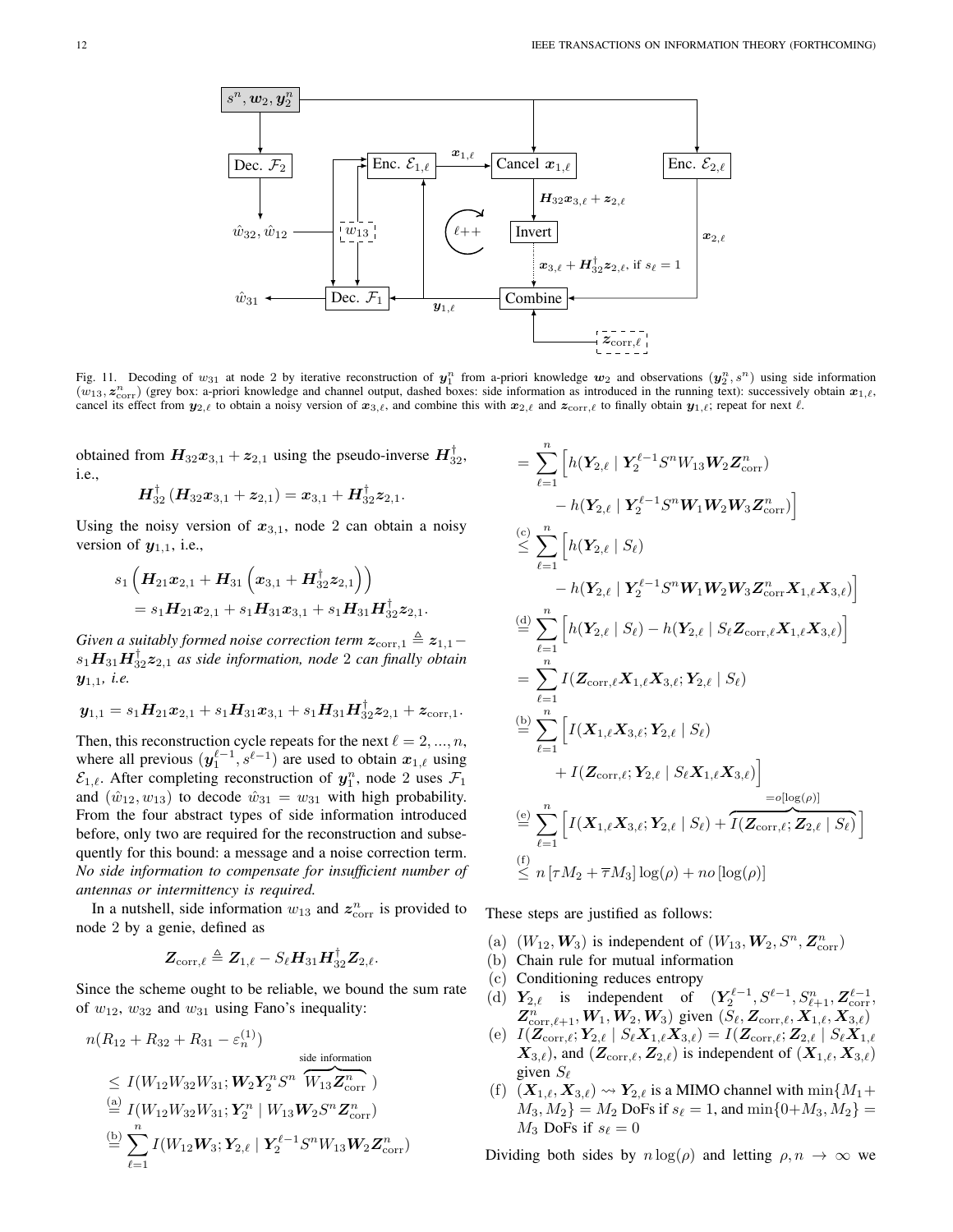obtain

$$
d_{12} + d_{32} + d_{31} \le \tau M_2 + \overline{\tau} M_3. \tag{42}
$$

We turn to the second partial sum, developed around node 3 (Fig. [10b,](#page-10-3) with  $(i, j, k) = (1, 2, 3)$ ). This bound is slightly more involved, as an additional type of side information is required which compensates for the small number of antennas  $M<sub>3</sub>$ . Which side information does node 3 need to be able to recover  $y_1^n$  and decode  $w_{21}$  from it, assuming a scheme allowing every node to decode its desired messages with high probability? A suitable process is depicted in Fig. [12.](#page-13-1) At the end of the transmission, node 3 has  $w_3$ ,  $y_3^n$ ,  $s^n$  and  $x_3^n$ , as shown on the top left of the figure. Using the decoder  $\mathcal{F}_3$  it can  $\text{decode}(\hat{w}_{13}, \hat{w}_{23}) = (w_{13}, w_{23})$  with high probability. Assume *we provide* w<sup>12</sup> *as side information, so that node* 3 *can decode messages intended for node* 1 *using*  $\mathcal{F}_1$  *as soon as it obtains*  $y_1^n$ , as shown on the bottom left of the figure. Node 3 can now obtain  $x_{1,1}$  from  $w_1$  using  $\mathcal{E}_{1,1}$ . From  $(s_1, y_{3,1})$  it can obtain  $H_{23}x_{2,1} + z_{3,1}$  using  $x_{1,1}$ . *Assume we 'virtually' increase the number of antennas at node* 3 *so that it can fully observe*  $x_{2,1}$ whenever node 1 can, by providing  $\tilde{\mathbf{y}}_{3,1} = \tilde{\mathbf{H}}_{23} \mathbf{x}_{2,1} + \tilde{\mathbf{z}}_{3,1}$  as *side information if*  $s_1 = 1$ *, with*  $\widetilde{\mathbf{H}}_{23} \in \mathbb{C}^{(M_2 - M_3) \times M_2}$  *such that* rank $\begin{pmatrix} H_{23} \\ \hat{H}_{23} \end{pmatrix}$  =  $M_2$ . Note that if  $s_1 = 0$  then  $x_{2,1}$  does not contribute to  $y_{1,1}$ . In this case,  $x_{2,1}$  does not need to be reconstructed, and therefore no side information to compensate for insufficient number of antennas is required. We define shortcuts to group receive signal  $y_3^n$  and side information  $\tilde{y}_3^n$ into a joint signal  $\hat{\mathbf{y}}_3^n$ , i.e.,

$$
\hat{\boldsymbol{y}}_{3,1} \triangleq \begin{bmatrix} \boldsymbol{y}_{3,1} \\ \tilde{\boldsymbol{y}}_{3,1} \end{bmatrix}, \qquad \hat{\boldsymbol{H}}_{23} \triangleq \begin{bmatrix} \boldsymbol{H}_{23} \\ \tilde{\boldsymbol{H}}_{23} \end{bmatrix}, \qquad \hat{\boldsymbol{z}}_{3,1} \triangleq \begin{bmatrix} \boldsymbol{z}_{3,1} \\ \tilde{\boldsymbol{z}}_{3,1} \end{bmatrix}.
$$

A matrix  $\tilde{\bm{H}}_{23}$  satisfying  $\mathrm{rank}(\hat{\bm{H}}_{23})~=~M_2$  exists almost surely and it allows to obtain  $x_{2,1} + \hat{H}_{23}^{-1} \hat{z}_{3,1}$  if  $s_1 = 1$ . *Assume we provide*  $z_{\text{corr},1} = z_{1,1} - s_1 H_{21} \tilde{H}_{23}^{-1} \hat{z}_{3,1}$  as side *information*. Then node 3 can obtain  $y_{1,1}$  from  $z_{\text{corr},1}$  if  $s_1 = 0$ , and from  $x_{3,1}$ ,  $x_{2,1} + \hat{H}_{23}^{-1} \hat{z}_{3,1}$  and  $z_{\text{corr},1}$  if  $s_1 = 1$ , i.e.,

$$
\begin{aligned} \boldsymbol{y}_{1,1} = s_1\boldsymbol{H}_{21} (\boldsymbol{x}_{2,1} + \hat{\boldsymbol{H}}_{23}^{-1}\hat{\boldsymbol{z}}_{3,1}) + s_1\boldsymbol{H}_{31}\boldsymbol{x}_{3,1} + \boldsymbol{z}_{\text{corr},1} \\ = s_1\boldsymbol{H}_{21}\boldsymbol{x}_{2,1} + s_1\boldsymbol{H}_{31}\boldsymbol{x}_{3,1} + \boldsymbol{z}_{1,1}. \end{aligned}
$$

Using  $(y_{1,1}, s_1, w_1)$  and the encoder  $\mathcal{E}_{1,2}$  node 3 can obtain  $x_{1,2}$  and the cycle repeats, for  $\ell = 2, ..., n$ . Finally, node 3 obtains  $y_1^n$ , and decodes  $w_{21}$  from  $(y_1^n, w_1, s^n)$ . *Side information to compensate for intermittency is not required.*

In a nutshell, side information  $w_{12}$ ,  $\tilde{\mathbf{y}}_3^n$  and  $\mathbf{z}_{{\rm corr}}^n$  is provided to node 3 by a genie, following the definitions

$$
\begin{aligned} \tilde{\boldsymbol{Y}}_{3,\ell} \triangleq S_\ell (\tilde{\boldsymbol{H}}_{23}\boldsymbol{X}_{2,\ell}+\tilde{\boldsymbol{Z}}_{3,\ell}), \\ \boldsymbol{Z}_{\text{corr},\ell} \triangleq \boldsymbol{Z}_{1,\ell}-S_\ell (\boldsymbol{H}_{21}\hat{\boldsymbol{H}}_{23}^{-1}\hat{\boldsymbol{Z}}_{3,\ell}), \end{aligned}
$$

where

$$
\hat{H}_{23} \triangleq \begin{bmatrix} H_{23} \\ \hat{H}_{23} \end{bmatrix},
$$
\n
$$
\tilde{H}_{23} \in \mathbb{C}^{(M_2 - M_3) \times M_2} \text{ such that } \text{rank}(\hat{H}_{23}) = M_2,
$$
\n
$$
\tilde{Z}_{3,\ell} \sim \mathcal{CN}(\mathbf{0}, \sigma^2 \mathbf{I}_{M_2 - M_3}),
$$
\n
$$
\hat{Z}_{3,\ell} \triangleq \begin{bmatrix} Z_{3,\ell} \\ \tilde{Z}_{3,\ell} \end{bmatrix}, \qquad \hat{Y}_{3,\ell} \triangleq \begin{bmatrix} Y_{3,\ell} \\ \tilde{Y}_{3,\ell} \end{bmatrix}.
$$

<span id="page-12-1"></span>Since the scheme ought to be reliable, we again bound the sum rate of  $w_{13}$ ,  $w_{23}$  and  $w_{21}$  using Fano's inequality, and following similar steps as before (for details see Appendix [B\)](#page-16-4) we obtain

$$
d_{13} + d_{23} + d_{21} \le \tau M_2 + \overline{\tau} M_3. \tag{43}
$$

Adding [\(42\)](#page-12-1) and [\(43\)](#page-12-2) yields a sum-DoF upper bound for the case  $M_1 \geq M_2 \geq M_3$ ,

<span id="page-12-2"></span><span id="page-12-0"></span>
$$
d_{\text{sum}}^{\text{I}} \le 2\tau M_2 + 2\overline{\tau}M_3. \tag{44}
$$

*b)* Case 2:  $M_2 \geq M_1 \geq M_3$ : Since  $M_2$  is the largest number of antennas, we develop two partial sums around nodes 3 and 1 (Fig. [10a](#page-10-2) and [10b,](#page-10-3) with  $(i, j, k) = (2, 3, 1)$ ), respectively.

The reasoning around node 3 in this case proceeds in close analogy to the bound around node 3 in the previous case, just with 1 and 2 interchanged. We provide as side information  $w_{21}$  (to allow for decoding using  $\mathcal{F}_2$ ),  $\tilde{\mathbf{y}}_3^n$  (to compensate for small number of antennas  $M_3$ ) and  $z^n_{\text{corr}}$  (a noise correction), defined as

$$
\begin{aligned} \tilde{\boldsymbol{Y}}_{3,\ell} \triangleq S_\ell (\tilde{\boldsymbol{H}}_{13}\boldsymbol{X}_{1,\ell}+\tilde{\boldsymbol{Z}}_{3,\ell}), \\ \boldsymbol{Z}_{\mathrm{corr},\ell} \triangleq \boldsymbol{Z}_{2,\ell}-S_\ell (\boldsymbol{H}_{12}\hat{\boldsymbol{H}}_{13}^{-1}\hat{\boldsymbol{Z}}_{3,\ell}), \end{aligned}
$$

where

$$
\hat{H}_{13} \triangleq \begin{bmatrix} H_{13} \\ \hat{H}_{13} \end{bmatrix},
$$
\n
$$
\tilde{H}_{13} \in \mathbb{C}^{(M_1 - M_3) \times M_1} \text{ such that } \text{rank}(\hat{H}_{13}) = M_1,
$$
\n
$$
\tilde{Z}_{3,\ell} \sim \mathcal{CN}(\mathbf{0}, \sigma^2 \mathbf{I}_{M_1 - M_3}),
$$
\n
$$
\hat{Z}_{3,\ell} \triangleq \begin{bmatrix} Z_{3,\ell} \\ \tilde{Z}_{3,\ell} \end{bmatrix}, \qquad \hat{Y}_{3,\ell} \triangleq \begin{bmatrix} Y_{3,\ell} \\ \tilde{Y}_{3,\ell} \end{bmatrix}.
$$

With this information, node 3 can construct  $x_{2,1}$  from  $w_2$ using  $\mathcal{E}_{2,1}$  (since  $w_{23}$  is a message intended for node 3 and assumed to have been decoded from  $y_3^n$  using  $\mathcal{F}_3$ , and  $w_{21}$  is side information), obtain a noisy version of  $x_{1,1}$  from channel output  $y_{3,1}$  and side information  $\tilde{y}_{3,1}$  as necessary for  $y_{2,1}$ (i.e., if  $s_1 = 1$ ), combine all relevant signals into  $y_{2,1}$ , encode  $w_2$  using  $\mathcal{E}_{2,2}$  and  $(y_{2,1}, s_1)$  to obtain  $x_{2,2}$ , and continue this cycle for the next  $\ell = 2, ..., n$  until  $y_2^n$  is complete, from which  $w_{12}$  can be decoded with the help of  $w_2$  using  $\mathcal{F}_2$ .

After similar steps as before (see Appendix [C](#page-17-0) for details) we obtain

<span id="page-12-3"></span>
$$
d_{13} + d_{23} + d_{12} \le \tau M_1 + \overline{\tau} M_3. \tag{45}
$$

We turn to the second partial sum, developed around node 1 (Fig. [10b,](#page-10-3) with  $(i, j, k) = (2, 3, 1)$ ), where node 1 should be enabled to decode  $w_{32}$ . The main difference to the previous cases is that the link  $3 \leftrightarrow 2$  is always available, while the link 3  $\leftrightarrow$  1 is intermittent. Therefore,  $y_{1,\ell}$  does not contain information about  $x_{3,\ell}$  if  $s_{\ell} = 0$ ; this needs to be compensated for by side information, here  $\tilde{y}_1^n$  defined as

$$
\tilde{\boldsymbol{y}}_{1,\ell}\triangleq \overline{s}_{\ell}(\boldsymbol{H}_{31}\boldsymbol{x}_{3,\ell}+\tilde{\boldsymbol{z}}_{1,\ell}),
$$

which provides measurements of  $x_3^n$  for those time instances where node 1 is intermittent, i.e.,  $s_\ell = 0$ . This is an instance of the fourth type of side information, that for previous bounds was not necessary, namely side information that compensates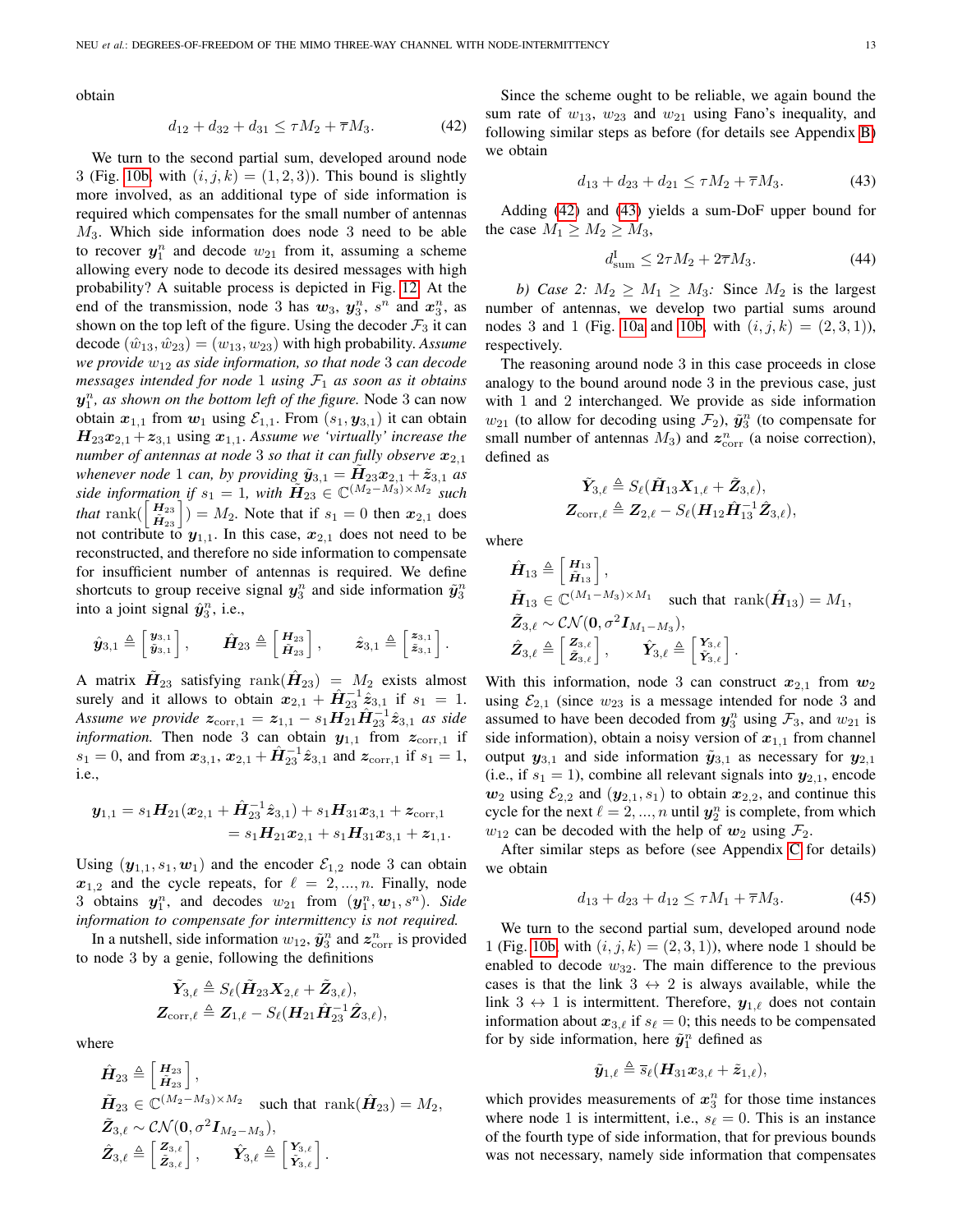

<span id="page-13-1"></span>Fig. 12. Decoding of  $w_{21}$  at node 3 by iterative reconstruction of  $y_1^n$  from a-priori knowledge  $w_3$  and observations  $(y_3^n, s^n)$  using side information  $(w_{12}, \tilde{y}_3^n, z_{\text{corr}}^n)$  (grey box: a-priori knowledge and channel output, dashed boxes: side information): successively obtain  $x_{1,\ell}$ , cancel its effect from  $y_{3,\ell}$ (using side information  $\tilde{\mathbf{y}}_{3,\ell}$ ) to obtain a noisy version of  $\mathbf{x}_{2,\ell}$ , and combine this with  $\mathbf{x}_{3,\ell}$  and  $\mathbf{z}_{\text{corr},\ell}$  to finally obtain  $\mathbf{y}_{1,\ell}$ ; repeat for next  $\ell$ .

for intermittency. Given this side information and the customary side information (a message, to allow for decoding, and a noise correction signal), the reconstruction proceeds in analogy to the previous cases. In a nutshell, the genie provides  $w_{23}$ ,  $\tilde{\mathbf{y}}_1^n$  and  $\mathbf{z}_{\text{corr}}^n$  to node 1, defined as

$$
\begin{aligned} \tilde{\boldsymbol{Y}}_{1,\ell} &\triangleq \overline{S}_{\ell}(\boldsymbol{H}_{31} \boldsymbol{X}_{3,\ell} + \tilde{\boldsymbol{Z}}_{1,\ell}), \\ \boldsymbol{Z}_{\mathrm{corr},\ell} &\triangleq \boldsymbol{Z}_{2,\ell} - \boldsymbol{H}_{32} \boldsymbol{H}_{31}^{\dagger} (S_{\ell} \boldsymbol{Z}_{1,\ell} + \overline{S}_{\ell} \tilde{\boldsymbol{Z}}_{1,\ell}), \end{aligned}
$$

with

$$
\begin{aligned} &\tilde{\boldsymbol{Z}}_{1,\ell} \sim \mathcal{CN}(\boldsymbol{0}, \sigma^2 \boldsymbol{I}_{M_1}), \\ &\hat{\boldsymbol{Z}}_{1,\ell} \triangleq (\boldsymbol{Z}_{1,\ell}, \overline{S}_{\ell} \tilde{\boldsymbol{Z}}_{1,\ell}), \\ &\hat{\boldsymbol{Y}}_{1,\ell} \triangleq (\boldsymbol{Y}_{1,\ell}, \tilde{\boldsymbol{Y}}_{1,\ell}). \end{aligned}
$$

At the end of the transmission, node 1 has  $w_1$ ,  $y_1^n$ ,  $s^n$  and  $x_1^n$ . It decodes  $(w_{21}, w_{31})$  from  $y_1^n$  using its decoder  $\mathcal{F}_1$ , and gets  $w_{23}$  from side information. It generates  $x_{2,1}$ , then uses its channel output  $y_{1,1}$  (if  $s_1 = 1$ ) or side information  $\tilde{y}_{1,1}$  (if  $s_1 = 0$ ) to obtain a noisy version of  $x_{3,1}$ , and with it  $y_{2,1}$ . From there the cycle repeats, until  $y_2^n$  is obtained and  $w_{32}$  can be decoded.

After similar steps as before (see Appendix [D](#page-17-1) for details) we obtain

$$
d_{21} + d_{31} + d_{32} \le \tau M_1 + \overline{\tau} M_3. \tag{46}
$$

Adding [\(45\)](#page-12-3) and [\(46\)](#page-13-2) yields a sum-DoF upper bound for the case  $M_2 \geq M_1 \geq M_3$ ,

$$
d_{\text{sum}}^{\text{I}} \le 2\tau M_1 + 2\overline{\tau} M_3. \tag{47}
$$

*c)* Case 3:  $M_2 \geq M_3 \geq M_1$ : Since  $M_2$  is still the largest number of antennas, we again develop two partial sums around nodes 3 and 1 (Fig. [10a](#page-10-2) and [10b,](#page-10-3) with  $(i, j, k) = (2, 3, 1)$ ), respectively. The only difference to the previous case is that this time  $M_3 \geq M_1$ , therefore the number of antennas at node 1 needs to be augmented 'virtually' to obtain sufficient measurements of  $x_3^n$ , while node 3 remains unchanged.

We turn to the partial sum around node 3 and provide as side information  $w_{21}$  and  $z^n_{\text{corr}}$  with

$$
\boldsymbol{Z}_{\mathrm{corr},\ell}\triangleq \boldsymbol{Z}_{2,\ell}-S_{\ell}(\boldsymbol{H}_{12}\boldsymbol{H}_{13}^{\dagger}\boldsymbol{Z}_{3,\ell}).
$$

Note that  $x_{1,\ell}$  contributes to  $y_{2,\ell}$  only if  $s_{\ell} = 1$ . In these instances, node 3 has sufficient information about  $x_{1,\ell}$  from  $y_{3,\ell}$ . If  $s_{\ell} = 0$ , node 3 does not have information about  $x_{1,\ell}$ , but  $x_{1,\ell}$  does not contribute to  $y_{2,\ell}$  anyhow, so node 3 does not need additional side information in these cases. Therefore, with the given side information, node 3 can construct  $x_{2,1}$ from  $w_2$ , obtain a noisy version of  $x_{1,1}$  from channel output  $y_{3,1}$  as necessary for  $y_{2,1}$  (i.e., if  $s_1 = 1$ ), generate  $y_{2,1}$ , and continue this cycle for the next  $\ell = 2, ..., n$  until  $y_2^n$  is complete, from which  $w_{12}$  can be decoded with the help of  $w_2$ .

After similar steps as before (see Appendix [E](#page-17-2) for details) we obtain

<span id="page-13-3"></span>
$$
d_{13} + d_{23} + d_{12} \le M_3. \tag{48}
$$

<span id="page-13-2"></span>We turn to the second partial sum, developed around node 1 (Fig. [10b,](#page-10-3) with  $(i, j, k) = (2, 3, 1)$ ), where node 1 should be enabled to decode  $w_{32}$ . Again the main difference to the previous cases is that the link  $3 \leftrightarrow 2$  is always available, while the link  $3 \leftrightarrow 1$  is intermittent. Therefore,  $y_{1,\ell}$  does not contain information about  $x_{3,\ell}$  if  $s_{\ell} = 0$ ; this effect of intermittency needs to be compensated for by side information, here  $\tilde{\mathbf{y}}_1^n$  (a formal definition follows). Furthermore, the number of antennas at node 1 needs to be increased to fully capture  $x_{3,\ell}$ , here accomplished by side information  $\ddot{y}_1^n$  (a formal definition follows). In addition, the genie provides the message  $w_{23}$  and noise correction  $z^n_{\text{corr}}$  to node 1. In a nutshell, side information variables are defined as

<span id="page-13-0"></span>
$$
\begin{aligned} \tilde{\boldsymbol{Y}}_{1,\ell} & \triangleq \overline{S}_{\ell}(\boldsymbol{H}_{31}\boldsymbol{X}_{3,\ell} + \tilde{\boldsymbol{Z}}_{1,\ell}), \\ \breve{\boldsymbol{Y}}_{1,\ell} & \triangleq \breve{\boldsymbol{H}}_{31}\boldsymbol{X}_{3,\ell} + \breve{\boldsymbol{Z}}_{1,\ell}, \\ \boldsymbol{Z}_{\text{corr},\ell} & \triangleq \boldsymbol{Z}_{2,\ell} - \boldsymbol{H}_{32}\hat{\boldsymbol{H}}_{31}^{-1} \left[ \begin{smallmatrix} S_{\ell}\boldsymbol{Z}_{1,\ell} + \overline{S}_{\ell}\tilde{\boldsymbol{Z}}_{1,\ell} \\ \breve{\boldsymbol{Z}}_{1,\ell} \end{smallmatrix} \right], \end{aligned}
$$

with auxiliary variables

$$
\tilde{\pmb{Z}}_{1,\ell} \sim \mathcal{CN}(\pmb{0}, \sigma^2 \pmb{I}_{M_1}),
$$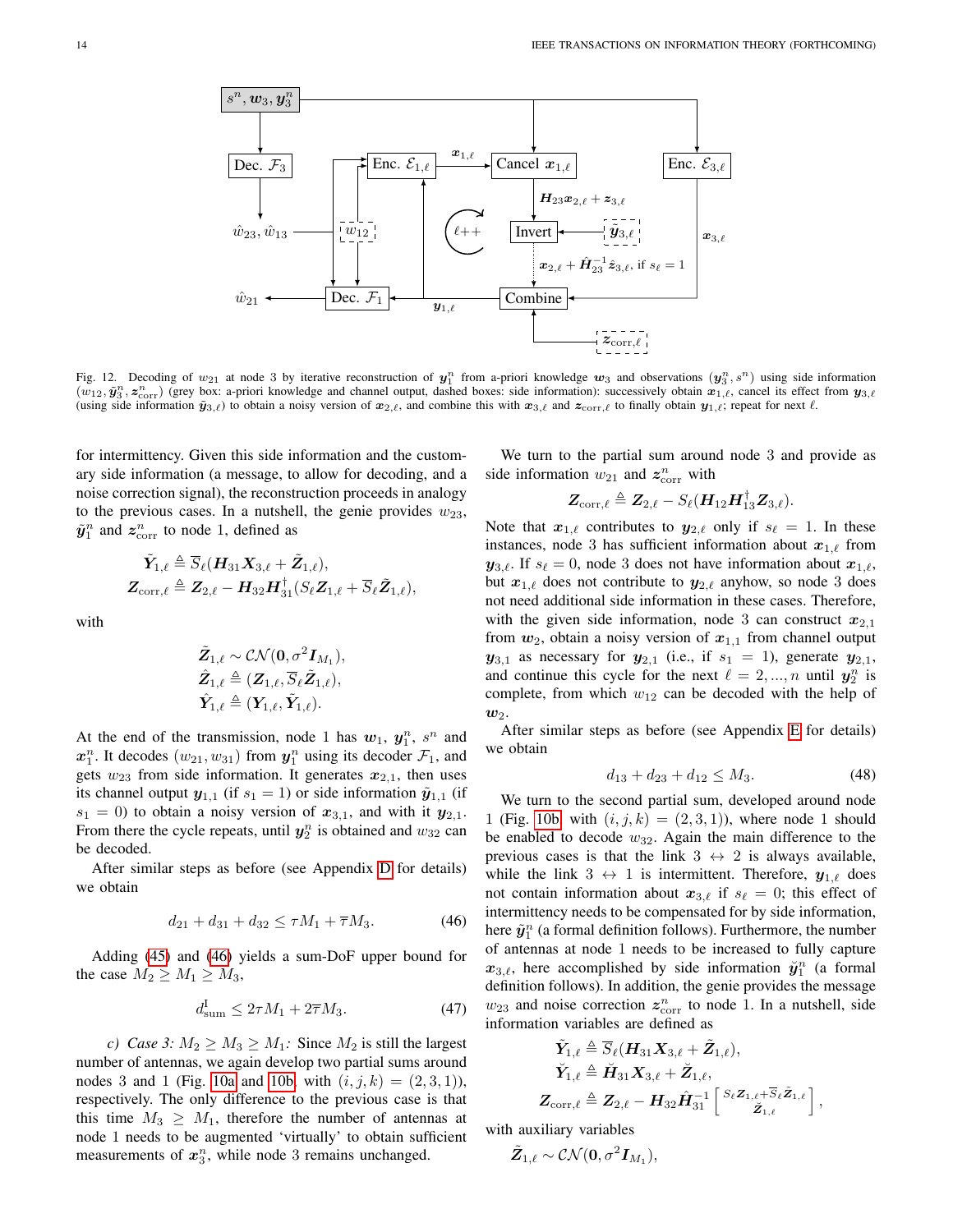$$
\check{Z}_{1,\ell} \sim \mathcal{CN}(\mathbf{0}, \sigma^2 \mathbf{I}_{M_3 - M_1}),
$$
\n
$$
\hat{\mathbf{H}}_{31} \triangleq \begin{bmatrix} \mathbf{H}_{31} \\ \check{\mathbf{H}}_{31} \end{bmatrix},
$$
\n
$$
\check{\mathbf{H}}_{31} \in \mathbb{C}^{(M_3 - M_1) \times M_3} \text{ such that } \text{rank}(\hat{\mathbf{H}}_{31}) = M_3,
$$
\n
$$
\hat{\mathbf{Y}}_{1,\ell} \triangleq (\mathbf{Y}_{1,\ell}, \tilde{\mathbf{Y}}_{1,\ell}, \check{\mathbf{Y}}_{1,\ell}),
$$
\n
$$
\hat{\mathbf{Z}}_{1,\ell} \triangleq (\mathbf{Z}_{1,\ell}, \overline{S}_{\ell} \tilde{\mathbf{Z}}_{1,\ell}, \breve{\mathbf{Z}}_{1,\ell}).
$$

At the end of the transmission, node 1 has  $w_1$ ,  $y_1^n$ ,  $s^n$ and  $x_1^n$ . It decodes  $(w_{21}, w_{31})$  using  $\mathcal{F}_1$ , and gets  $w_{23}$  from side information. It generates  $x_{2,1}$  using  $\mathcal{E}_{2,1}$ , then uses side information  $\ddot{y}_{1,1}$  and channel output  $y_{1,1}$  (if  $s_1 = 1$ ) or side information  $\ddot{y}_{1,1}$  and  $\ddot{y}_{1,1}$  (if  $s_1 = 0$ ) to obtain a noisy version of  $x_{3,1}$ , and with it  $y_{2,1}$  using  $z_{\text{corr},1}$ . From there the cycle repeats, until  $y_2^n$  is obtained and  $w_{32}$  can be decoded using  $\mathcal{F}_2$ .

After similar steps as before (see Appendix [F](#page-17-3) for details) we obtain

$$
d_{21} + d_{31} + d_{32} \le M_3. \tag{49}
$$

Adding [\(48\)](#page-13-3) and [\(49\)](#page-14-3) yields a sum-DoF upper bound for the case  $M_2 \geq M_3 \geq M_1$ ,

$$
d_{\text{sum}}^{\text{I}} \le 2M_3. \tag{50}
$$

Lemma [3](#page-10-0) follows from  $(44)$ ,  $(47)$ ,  $(50)$ , and symmetry of node 2 and 3. The achievability and converse results developed in Sections [IV-B1](#page-9-0) and [IV-B2](#page-9-1) establish the sum-DoF of the intermittent 3WC and prove Theorem [2.](#page-4-2)

Note that neither our achievability nor our converse result requires the noise at different receivers to be uncorrelated. This complies with the intuition that the DoF perspective captures the impact of interference rather than noise. For  $\rho \to \infty$ , usable DoFs become practically noise-free, hence it is also insignificant whether the noise is correlated or not.

# <span id="page-14-0"></span>*C. Necessity of Genie-Aided Upper Bounds*

To underline the necessity of the genie-aided upper bounds devised in Section [IV-B2,](#page-9-1) we show that 'clas-sic' cut-set type bounds [\[49\]](#page-19-3) admit DoF tuples  $d =$  $(d_{12}, d_{13}, d_{21}, d_{23}, d_{31}, d_{32})$  that strictly exceed the sum-DoF of the intermittent 3WC stated in Theorem [2.](#page-4-2) For the intermittent 3WC with  $M_1 \ge M_2 + M_3 \ge M_2 \ge M_3$ , the cut-set bounds read

$$
\max\{d_{12} + d_{13}, d_{21} + d_{31}\} \le \tau(M_2 + M_3),
$$
 (Cut node 1)  

$$
\max\{d_{13} + d_{14}, d_{15} + d_{16}\} \le \tau M_1 + \overline{\tau} M_2.
$$
 (Cut node 2)

$$
\max\{u_{21} + u_{23}, u_{12} + u_{32}\} \le \max\{u_{11} + u_{12} + u_{13}, \dots, (u_{n-1} + u_{n-2})\}
$$

$$
\max\{d_{31} + d_{32}, d_{13} + d_{23}\} \le M_3. \tag{Cut node 3}
$$

Let  $M_2 = M_3 = 2$ ,  $\tau = \overline{\tau} = \frac{1}{2}$ ,  $M_1 = M_2 + M_3 = 4$ . Then, the cut-set bounds admit  $\overline{d} = (1, 1, 1, 1, 1, 1)$ , with a sum-DoF of 6. However, according to Theorem [2,](#page-4-2) for  $M_1 \geq$  $M_2 + M_3 \ge M_2 \ge M_3$ ,

$$
d_{\text{sum}}^{\text{I}} = 2\tau M_2 + 2\overline{\tau} M_3,
$$

in the example at hand,  $d_{\text{sum}}^{\text{I}} = 4$ . Hence, cut-set type bounds are too loose to characterize the sum-DoF of the intermittent 3WC. The genie-aided upper bounds devised in Section [IV-B2](#page-9-1) fill this gap.

### *D. DoF Region*

In this section we first derive an upper bound on  $d_{31}$ under the assumption of non-adaptive encoding. We then show that adaptive schemes can exceed this bound, e.g., decodeforward relaying. This proves that some DoF region points are only achievable by adaptive encoding schemes, hence adaptive encoding is in general required to achieve the DoF region of the intermittent 3WC. Note that we leave design and analysis of comprehensive adaptive encoding schemes for future work and prove our claim by means of minimal counterexamples. For the counterexample we may assume  $M_1 \geq M_2 \geq M_3$ .

<span id="page-14-1"></span>*1) Upper Bound on* d<sup>31</sup> *under Non-Adaptive Encoding:* Node 1 is able to decode  $w_{31}$  from its channel output  $(\mathbf{y}_1^n, s^n)$ and a-priori knowledge  $w_1$  with high probability. We further provide  $x_2^n$  as side information and bound the rate of  $w_{31}$ using Fano's inequality:

<span id="page-14-3"></span><span id="page-14-2"></span>
$$
n(R_{31} - \varepsilon_n)
$$
  
\n
$$
\leq I(W_{31}; \mathbf{W}_1 \mathbf{Y}_1^n S^n \mathbf{X}_2^n)
$$
  
\n
$$
\stackrel{(a)}{=} I(W_{31}; \mathbf{Y}_1^n | \mathbf{W}_1 \mathbf{X}_2^n S^n)
$$
  
\n
$$
\stackrel{(b)}{=} \sum_{\ell=1}^n I(W_{31}; \mathbf{Y}_{1,\ell} | \mathbf{Y}_1^{\ell-1} \mathbf{W}_1 \mathbf{X}_2^n S^n)
$$
  
\n
$$
= \sum_{\ell=1}^n \left[ h(\mathbf{Y}_{1,\ell} | \mathbf{Y}_1^{\ell-1} \mathbf{W}_1 \mathbf{X}_2^n S^n) - h(\mathbf{Y}_{1,\ell} | \mathbf{Y}_1^{\ell-1} \mathbf{W}_1 \mathbf{X}_2^n S^n W_{31}) \right]
$$
  
\n
$$
\stackrel{(c)}{\leq} \sum_{\ell=1}^n \left[ h(\mathbf{Y}_{1,\ell} | \mathbf{X}_{2,\ell} S_\ell) - h(\mathbf{Y}_{1,\ell} | \mathbf{X}_2^n S^n W_{31} \mathbf{X}_{3,\ell}) \right]
$$
  
\n
$$
\stackrel{(d)}{=} \sum_{\ell=1}^n \left[ h(\mathbf{Y}_{1,\ell} | \mathbf{X}_{2,\ell} S_\ell) - h(\mathbf{Y}_{1,\ell} | \mathbf{X}_{2,\ell} S_\ell \mathbf{X}_{3,\ell}) \right]
$$
  
\n
$$
= \sum_{\ell=1}^n I(\mathbf{X}_{3,\ell}; \mathbf{Y}_{1,\ell} | \mathbf{X}_{2,\ell} S_\ell)
$$
  
\n
$$
\leq n \tau M_3 \log(\rho) + n \tau o[\log(\rho)] \qquad (51)
$$

<span id="page-14-4"></span>These steps are justified as follows:

- (a)  $W_{31}$  is independent of  $(W_1, X_2^n, S^n)$  due to non-adaptive encoding  $X_2^n = \mathcal{E}_2(W_2)$
- (b) Chain rule for mutual information
- (c) Conditioning reduces entropy
- (d)  $Y_{1,\ell}$  is independent of  $(Y_1^{\ell-1}, W_1, X_{2,1}^{\ell-1}, X_{2,\ell+1}^n, S^{\ell-1},$  $S_{\ell+1}^n, W_{31}$ ) given  $(S_{\ell}, X_{2,\ell}, X_{3,\ell})$
- (e)  $X_{3,\ell} \rightarrow Y_{1,\ell}$  given  $X_{2,\ell}$  is a MIMO channel with maximum DoF  $M_3$  and 0 for  $s_\ell = 1$  and  $s_\ell = 0$ , respectively

Dividing both sides of [\(51\)](#page-14-4) by  $n \log(\rho)$  and taking  $\rho, n \rightarrow$  $\infty$ , we see that the achievable DoF tuples of non-adaptive encoding schemes are constrained by

<span id="page-14-5"></span>
$$
d_{31} \le \tau M_3. \tag{52}
$$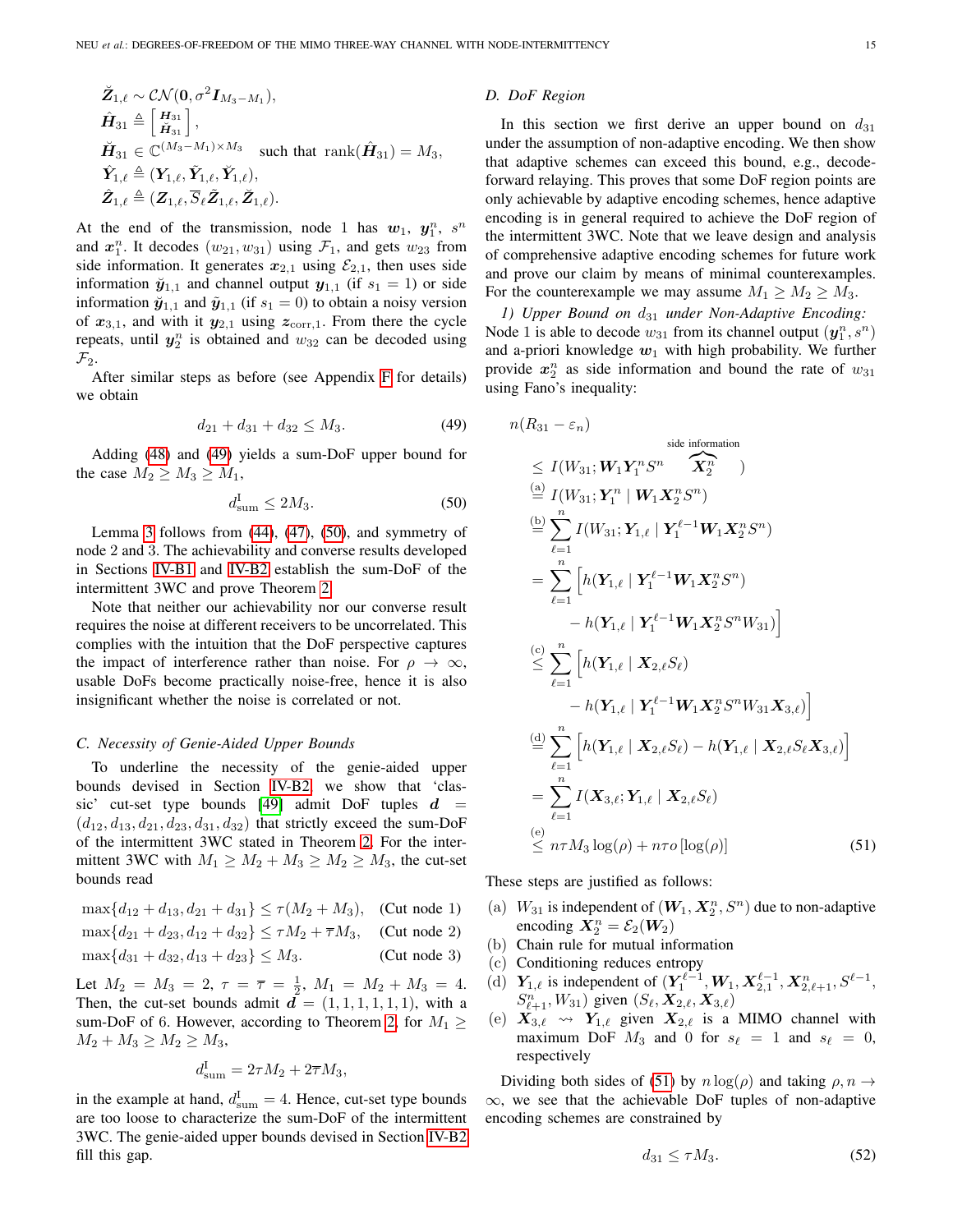<span id="page-15-1"></span>*2) Adaptive Schemes Achieving*  $d_{31} > \tau M_3$ : We assume all messages are fixed to 0, except for  $w_{31}$ , which node 3 wants to convey to node 1, potentially with the help of node 2. Consider using decode-forward relaying at node 2. This can be used to achieve min $\{\tau M_1, \tau (M_2 + M_3), M_3\}$  DoFs and outperforms any non-adaptive scheme as soon as  $M_1 > M_3$ . We derive the achievable DoF for  $d_{31}$  based on the well-known lower bound for decode-forward relaying [\[50\]](#page-19-4):

$$
C \ge \max_{p_{\mathbf{X}_3 \mathbf{X}_2}} \min\{I(\mathbf{X}_3 \mathbf{X}_2; \mathbf{Y}_1 S), I(\mathbf{X}_3; \mathbf{Y}_2 S \mid \mathbf{X}_2)\}
$$
  
 
$$
\ge \min\{I(\mathbf{X}_3 \mathbf{X}_2; \mathbf{Y}_1 \mid S), I(\mathbf{X}_3; \mathbf{Y}_2 \mid \mathbf{X}_2)\}
$$
 with  $\mathbf{X}_2, \mathbf{X}_3$  Gaussian

$$
= \min\{\tau \min\{M_1, (M_2 + M_3)\}, M_3\} \log(\rho) + o[\log(\rho)]
$$

$$
= \min\{\tau M_1, \tau (M_2 + M_3), M_3\} \log(\rho) + o[\log(\rho)] \quad (53)
$$

Dividing both sides of [\(53\)](#page-15-7) by  $log(\rho)$  and taking  $\rho \to \infty$ , we see that the decode-forward relaying achieves

$$
d_{31} \ge \min\{\tau M_1, \tau (M_2 + M_3), M_3\}.\tag{54}
$$

Note that if  $\tau M_2 > \overline{\tau} M_3$  and  $\tau M_1 > M_3$ , then we can transmit at  $M_3$  DoF from node 3 to node 1 using this adaptive scheme, compensating all the the loss due to intermittency.

We proved in [\(52\)](#page-14-5) that the DoF region point

$$
\mathbf{d} = (0, 0, 0, 0, d_{31, A}, 0)
$$
  

$$
d_{31, A} \triangleq \min\{\tau M_1, \tau (M_2 + M_3), M_3\}
$$

is not achievable for any non-adaptive encoding scheme if  $M_1 > M_3$ , while we showed in [\(54\)](#page-15-8) that there exist adaptive schemes that achieve it. This proves Theorem [3,](#page-5-1) which states that adaptive encoding is in general required to achieve the DoF region of the intermittent 3WC.

Theorems [2](#page-4-2) and [3](#page-5-1) show that non-adaptive encoding is sufficient to achieve sum-DoF, but not sufficient to achieve the DoF region of the intermittent 3WC. This is particularly interesting in light of the next section, where we show that adaptive encoding is not beneficial in the non-intermittent 3WC even from a DoF region perspective.

#### V. NO INTERMITTENCY

<span id="page-15-0"></span>The sum-DoF of the non-intermittent 3WC was investigated in [\[18\]](#page-18-11). We present the DoF region of the non-intermittent 3WC and show that the non-adaptive encoding scheme presented in Section [IV-A](#page-6-1) is sufficient to achieve it; therefore, adaptive encoding is neither required from a sum-DoF nor from a DoF region perspective in the non-intermittent 3WC. The non-intermittent 3WC is a special case of the intermittent 3WC with  $\tau = 1$ . We may assume without loss of generality  $M_1 \geq M_2 \geq M_3.$ 

#### <span id="page-15-2"></span>*A. Achievability*

From [\(35\)](#page-8-1) to [\(41\)](#page-8-2) we obtain with  $\tau = 1$ :

$$
d_{12} + d_{13} + d_{23} \le M_1 \tag{55}
$$

$$
d_{12} + d_{13} + d_{32} \le M_1 \tag{56}
$$

$$
d_{21} + d_{31} + d_{32} \le M_1 \tag{57}
$$

$$
d_{21} + d_{31} + d_{23} \le M_1 \tag{58}
$$

$$
d_{21} + d_{13} + d_{23} \le M_2
$$
 (59)  

$$
d_{12} + d_{31} + d_{32} \le M_2
$$
 (60)

$$
a_{31} + a_{32} \le m_2 \tag{60}
$$
  

$$
d_{31} + d_{32} \le M_2 \tag{61}
$$

<span id="page-15-4"></span>
$$
d_{13} + d_{23} \le M_3 \tag{62}
$$

$$
\begin{array}{cccc}\n & \alpha_{1,1} & \alpha_{2,2} & \dots & \alpha_{n} \\
\vdots & \vdots & \vdots & \ddots & \vdots \\
1 & 1 & 1 & 1 & 1\n\end{array}
$$

$$
\min\{d_{12}, d_{13}, d_{21}, d_{23}, d_{31}, d_{32}\} \ge 0\tag{63}
$$

All DoF tuples  $d$  satisfying constraints [\(55\)](#page-15-3) to [\(63\)](#page-15-4) are achievable in the non-intermittent 3WC. Therefore, by construction in Section [IV-A,](#page-6-1) said set of inequalities constitutes an inner bound on the DoF region of the non-intermittent 3WC. We show in the following that the parametrization of the ZF/IA/EC-based scheme presented in Section [IV-A](#page-6-1) is sufficiently general to capture the whole DoF region of the non-intermittent 3WC. Note that only in the generality elaborated in this paper does the ZF/IA-based scheme achieve the DoF region of the non-intermittent 3WC (instead of just its sum-DoF as in [\[18\]](#page-18-11)).

#### <span id="page-15-8"></span><span id="page-15-7"></span><span id="page-15-5"></span>*B. Converses*

Previous works studied the sum-DoF of different variants of the non-intermittent 3WC. To this end, several bounds are reported in the literature, among them cut-set outer bounds [\[49\]](#page-19-3) on pairs of DoFs (involving two messages either intended for or originating at a certain node), and tighter genie-aided outer bounds on triplets of DoFs (involving two messages either intended for or originating at a certain node, and one message exchanged between the remaining two nodes). The latter bounding technique is due to [\[18\]](#page-18-11), [\[19\]](#page-18-28) and was later taken up in [\[21\]](#page-18-29), [\[47\]](#page-19-1).

$$
R_{13} + R_{23} \le M_3 \log(\rho) + o \left[ \log(\rho) \right]
$$
\n(see [18, (7)], [49])

\n(64)

\n
$$
R_{31} + R_{32} \le M_3 \log(\rho) + o \left[ \log(\rho) \right]
$$

<span id="page-15-11"></span><span id="page-15-10"></span><span id="page-15-9"></span>(see [\[18,](#page-18-11) (8)], [\[49\]](#page-19-3)) (65)

 $R_{21} + R_{31} + R_{32} \leq \min\{M_1, M_2 + M_3\} \log(\rho) + o\left[\log(\rho)\right]$ (see [\[21,](#page-18-29) (23)], [\[47,](#page-19-1) (25)]) (66)

 $R_{21} + R_{31} + R_{23} \leq \min\{M_1, M_2 + M_3\} \log(\rho) + o \log(\rho)$ (see [\[21,](#page-18-29) (25)], [\[47,](#page-19-1) (27)]) (67)

$$
R_{12} + R_{32} + R_{13} \le M_1 \log(\rho) + o[\log(\rho)]
$$
\n
$$
\left(\cos \frac{17}{2} (201) \right)^{1/2}
$$

<span id="page-15-12"></span>
$$
(\sec [47, (29)])
$$
 (08)

$$
R_{13} + R_{23} + R_{12} \le M_1 \log(\rho) + o \left[ \log(\rho) \right]
$$
\n(see [47, (31)])

\n(69)

$$
R_{12} + R_{32} + R_{31} \le M_2 \log(\rho) + o[\log(\rho)]
$$
  
(see (42), [18, (15)], [47, (28)]) (70)

$$
R_{13} + R_{23} + R_{21} \le M_2 \log(\rho) + o[\log(\rho)]
$$
  
(see (43), [18, (11)], [47, (30)]) (71)

<span id="page-15-3"></span>Note that if  $M_2 + M_3 \leq M_1$ , then [\(66\)](#page-15-9) and [\(67\)](#page-15-10) are redundant given [\(65\)](#page-15-11) and [\(71\)](#page-15-12), therefore  $\min\{M_1, M_2 + M_3\}$ can be replaced with  $M_1$  in [\(66\)](#page-15-9) and [\(67\)](#page-15-10). Dividing these bounds by  $log(\rho)$  and taking  $\rho \to \infty$  yields to the following DoF region outer bounds:

<span id="page-15-6"></span>
$$
d_{21} + d_{31} + d_{32} \le M_1 \tag{72}
$$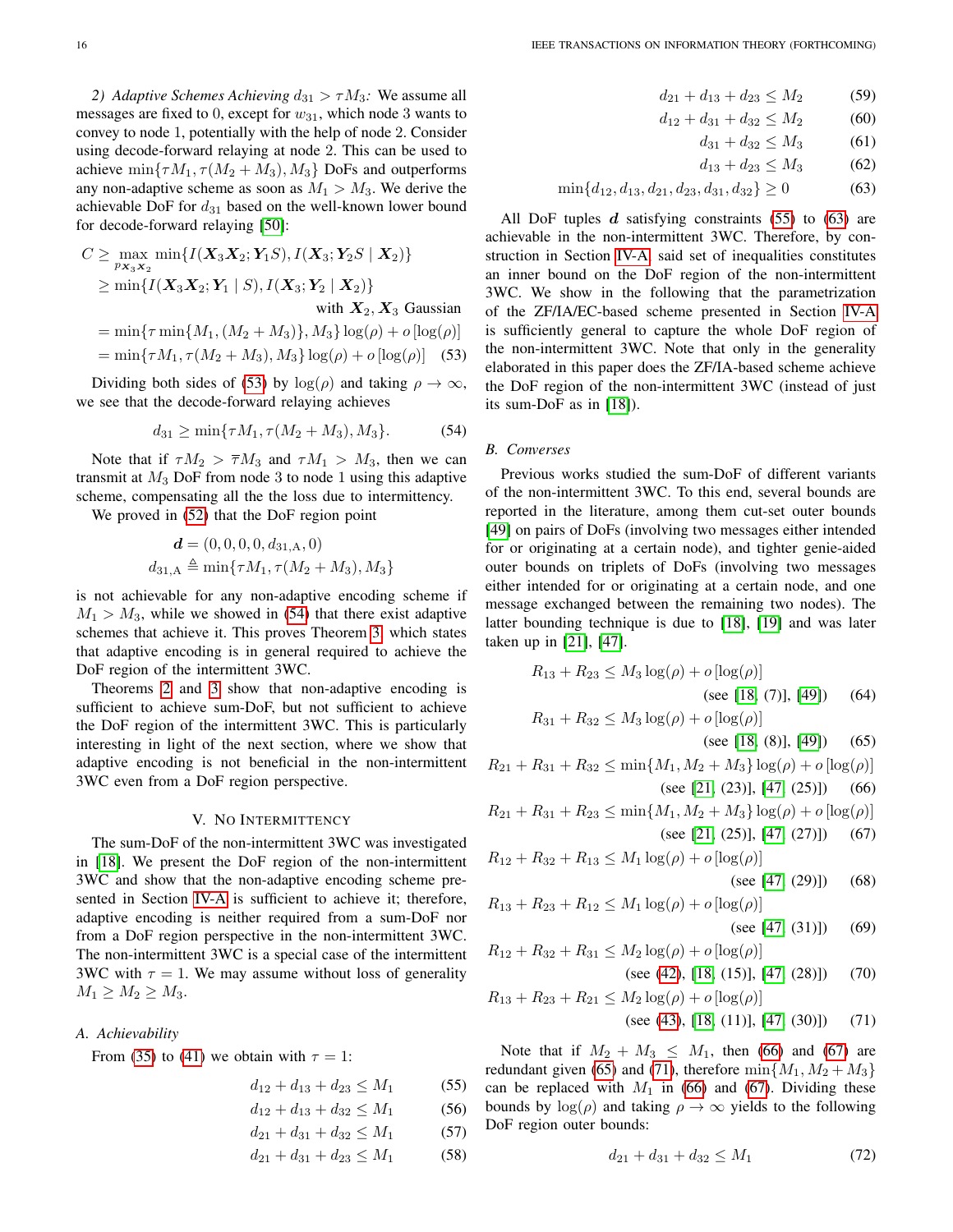$$
d_{21} + d_{31} + d_{23} \le M_1 \tag{73}
$$

$$
d_{12} + d_{32} + d_{13} \le M_1 \tag{74}
$$

$$
d_{13} + d_{23} + d_{12} \le M_1 \tag{75}
$$

$$
d_{12} + d_{32} + d_{31} \le M_2 \tag{76}
$$

$$
d_{13} + d_{23} + d_{21} \le M_2 \tag{77}
$$

$$
d_{13} + d_{23} \le M_3 \tag{78}
$$

$$
d_{31} + d_{32} \le M_3 \tag{79}
$$

No DoF tuple  $d$  violating any of the constraints [\(72\)](#page-15-6) to [\(79\)](#page-16-3) can be achievable in the non-intermittent 3WC. Therefore, said set of inequalities constitutes an outer bound on the DoF region of the non-intermittent 3WC.

#### <span id="page-16-2"></span>*C. DoF Region and Sum-DoF of Non-Intermittent 3WC*

The previous achievability and converse results establish the DoF region (and thus sum-DoF) optimality of non-adaptive schemes. In particular, the scheme introduced in Section [IV-A](#page-6-1) is DoF region and sum-DoF optimal. This renders adaptive encoding dispensable for the non-intermittent 3WC and proves Theorem [4.](#page-5-2) From the DoF region of the 3WC and using the sum-DoF of the intermittent 3WC, we reproduce the sum-DoF of the 3WC given in [\[18\]](#page-18-11):

<span id="page-16-1"></span>Corollary 1 (Sum-DoF of Non-Intermittent 3WC).

$$
d_{\rm sum}^{\rm N}=2M_2
$$

*Proof.* The statement follows from Theorems [2](#page-4-2) and [4.](#page-5-2)  $\Box$ 

#### VI. CONCLUSION

<span id="page-16-0"></span>We introduced the MIMO 3WC with node-intermittency and studied its DoF region and sum-DoF. In particular, we devised a non-adaptive encoding scheme based on zero-forcing, interference alignment and erasure coding, and showed its DoF region (and thus sum-DoF) optimality for non-intermittent 3WCs and its sum-DoF optimality for node-intermittent 3WCs. This shows that adaptive encoding is not required in those cases. However, we showed by example that in general there are DoF region points in the node-intermittent 3WC that can only be achieved by adaptive schemes, such as decodeforward relaying, making adaptive encoding a necessity. Our work contributes to a better understanding of the necessity of adaptive schemes such as relaying in multi-way communications with intermittency.

As remarked in the introduction, node-intermittency is only one of a multitude of practically relevant intermittency scenarios. Links might be intermittent independently of each other, e.g., moving objects passing by only interrupt the link between the two D2D users from time to time, while the other links remain intact. Or all links being intermittent, but independently of each other, and with different probabilities. Here, we speak of *link intermittency* and *intermittent links*. Intermittent 3WCs with other intermittency models are interesting directions for future research.

#### **APPENDIX**

## <span id="page-16-5"></span>*A. Proof Template for Sum-DoF Upper Bounds for Intermittent 3WC*

<span id="page-16-3"></span>Throughout the derivations of sum-DoF upper bounds for the intermittent 3WC, certain steps reappear in slight variations. To avoid repetition, we formulate the following 'proof template', where the Fraktur variables  $\mathfrak{W}_A$ ,  $\mathfrak{W}_B$ ,  $\mathfrak{X}$ ,  $\mathfrak{Y}$ , and 3 serve as placeholders and need to be replaced by random variables as specified in the context of the template's invocation. We require that

- (a)  $\mathfrak{W}_{\mathrm{A}}$  is independent of  $(\mathfrak{W}_{\mathrm{B}}, S^n, Z^n_{\mathrm{corr}})$ ,
- (b)  $\mathfrak{Y}_{\ell}$  is independent of  $(\mathfrak{Y}^{\ell-1}, S^{\ell-1}, S^n_{\ell+1}, Z^{\ell-1}_{\text{corr}})$  $\mathbb{Z}^n_{\text{corr},\ell+1}, W_1, W_2, W_3)$  given  $(S_\ell, Z_{\text{corr},\ell}, \mathfrak{X}_\ell)$ ,
- (c)  $I(\mathbf{Z}_{\text{corr},\ell}; \mathfrak{Y}_{\ell} \mid S_{\ell} \mathfrak{X}_{\ell}) = I(\mathbf{Z}_{\text{corr},\ell}; \mathfrak{Z}_{\ell} \mid S_{\ell} \mathfrak{X}_{\ell})$ , and  $(Z_{\text{corr}, \ell}, \mathfrak{Z}_{\ell})$  is independent of  $\mathfrak{X}_{\ell}$  given  $S_{\ell}$ ,

(d) 
$$
I(\mathbf{Z}_{\text{corr},\ell}; \mathbf{3}_{\ell} | S_{\ell}) = o[\log(\rho)].
$$

Note that these preconditions are satisfied for every invocation of the template in this paper. Then we have

$$
I(\mathfrak{W}_{A}; \mathfrak{W}_{B} \mathfrak{Y}^{n} S^{n} Z_{\text{corr}}^{n})
$$
\n
$$
\stackrel{(a)}{=} I(\mathfrak{W}_{A}; \mathfrak{Y}^{n} | \mathfrak{W}_{B} S^{n} Z_{\text{corr}}^{n})
$$
\n
$$
= \sum_{\ell=1}^{n} I(\mathfrak{W}_{A}; \mathfrak{Y}_{\ell} | \mathfrak{Y}^{\ell-1} \mathfrak{W}_{B} S^{n} Z_{\text{corr}}^{n})
$$
\n
$$
= \sum_{\ell=1}^{n} \left[ h(\mathfrak{Y}_{\ell} | \mathfrak{Y}^{\ell-1} \mathfrak{W}_{B} S^{n} Z_{\text{corr}}^{n}) - h(\mathfrak{Y}_{\ell} | \mathfrak{Y}^{\ell-1} W_{1} W_{2} W_{3} S^{n} Z_{\text{corr}}^{n}) \right]
$$
\n
$$
\leq \sum_{\ell=1}^{n} \left[ h(\mathfrak{Y}_{\ell} | S_{\ell}) - h(\mathfrak{Y}_{\ell} | \mathfrak{Y}^{\ell-1} W_{1} W_{2} W_{3} \mathfrak{X}_{\ell} S^{n} Z_{\text{corr}}^{n}) \right]
$$
\n
$$
\stackrel{(b)}{=} \sum_{\ell=1}^{n} \left[ h(\mathfrak{Y}_{\ell} | S_{\ell}) - h(\mathfrak{Y}_{\ell} | S_{\ell} Z_{\text{corr},\ell} \mathfrak{X}_{\ell}) \right]
$$
\n
$$
= \sum_{\ell=1}^{n} I(Z_{\text{corr},\ell} \mathfrak{X}_{\ell}; \mathfrak{Y}_{\ell} | S_{\ell})
$$
\n
$$
= \sum_{\ell=1}^{n} \left[ I(\mathfrak{X}_{\ell}; \mathfrak{Y}_{\ell} | S_{\ell}) + I(Z_{\text{corr},\ell}; \mathfrak{Y}_{\ell} | S_{\ell} \mathfrak{X}_{\ell}) \right]
$$
\n
$$
\stackrel{(c)}{=} \sum_{\ell=1}^{n} \left[ I(\mathfrak{X}_{\ell}; \mathfrak{Y}_{\ell} | S_{\ell}) + I(Z_{\text{corr},\ell}; \mathfrak{Z}_{\ell} | S_{\ell}) \right]
$$
\n
$$
\stackrel{(d)}
$$

where the letters indicate the precondition that justifies each step.

## <span id="page-16-4"></span>*B. Sum-DoF Upper Bound for Intermittent 3WC with*  $M_1 \geq$  $M_2 \geq M_3$  *(Part II)*

Since the scheme ought to be reliable, we bound the sum rate of  $w_{13}$ ,  $w_{23}$  and  $w_{21}$  using Fano's inequality:

$$
n(R_{13} + R_{23} + R_{21} - \varepsilon_n^{(2)})
$$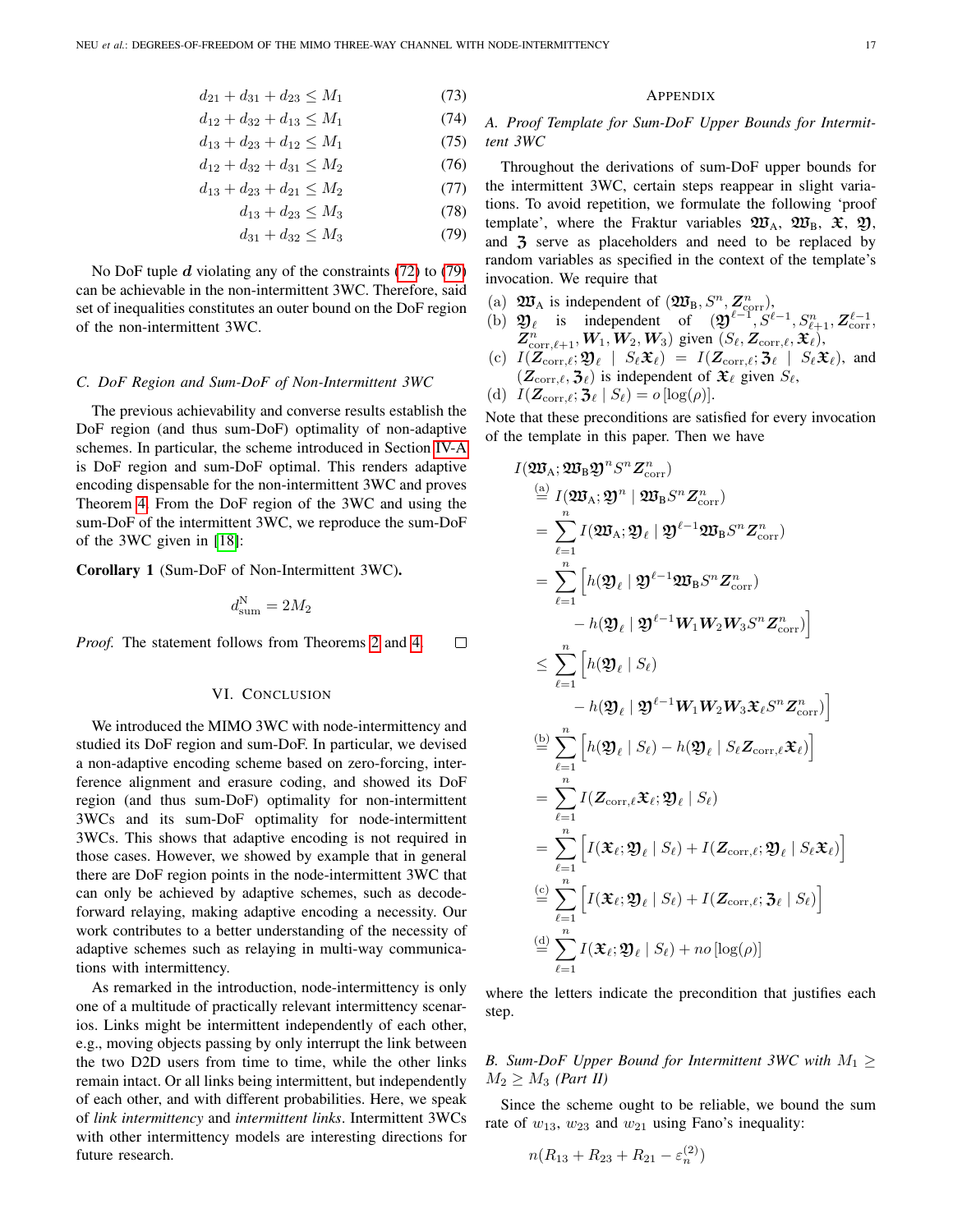$$
\leq I(W_{13}W_{23}W_{21}; W_3Y_3^nS^n\overbrace{W_{12}\tilde{Y}_3^nZ_{\text{corr}}^n}^{\text{side information}})
$$
\n
$$
\leq \sum_{\ell=1}^n I(X_{1,\ell}X_{2,\ell}; \hat{Y}_{3,\ell} | S_{\ell}) + n\sigma[\log(\rho)]
$$
\n
$$
\leq n \left[ \tau M_2 + \overline{\tau} M_3 \right] \log(\rho) + n\sigma[\log(\rho)]
$$

These steps are justified as follows:

- (a) Using the proof template presented in Appendix [A,](#page-16-5) with  $\mathfrak{W}_{A} \triangleq (W_{13}, W_{21}, W_{23}), \mathfrak{W}_{B} \triangleq (W_{12}, W_{31}, W_{32}), \mathfrak{X} \triangleq$  $(\overrightarrow{X_1},\overrightarrow{X_2}),\ \overrightarrow{\mathbf{y}}\triangleq \overrightarrow{\hat{Y}_3},\ \mathbf{\bar{3}}\triangleq \overrightarrow{\hat{Z}_3}$
- (b)  $(X_{1,\ell}, X_{2,\ell}) \rightsquigarrow (Y_{3,\ell}, \tilde{Y}_{3,\ell})$  is a MIMO channel with  $\min\{M_1+M_2, M_3+(M_2-M_3)\} = M_2$  DoFs if  $s_\ell = 1$ , and  $\min\{M_1 + M_2, M_3 + 0\} = M_3$  DoFs if  $s_\ell = 0$

Dividing both sides by  $n \log(\rho)$  and letting  $\rho, n \to \infty$  we obtain

$$
d_{13} + d_{23} + d_{21} \le \tau M_2 + \overline{\tau} M_3.
$$

<span id="page-17-0"></span>*C. Sum-DoF Upper Bound for Intermittent 3WC with*  $M_2 \geq$  $M_1 \geq M_3$  *(Part I)* 

Since this scheme ought to be reliable, we bound the sum rate of  $w_{13}$ ,  $w_{23}$  and  $w_{12}$  using Fano's inequality:

$$
n(R_{13} + R_{23} + R_{12} - \varepsilon_n^{(1)})
$$
  
\n
$$
\leq I(W_{13}W_{23}W_{12}; W_3Y_3^nS^n \overbrace{W_{21}\tilde{Y}_3^nZ_{\text{corr}}^n}^{side information})
$$
  
\n
$$
\leq \sum_{\ell=1}^n I(\mathbf{X}_{1,\ell}\mathbf{X}_{2,\ell}; \hat{\mathbf{Y}}_{3,\ell} | S_{\ell}) + n\sigma[\log(\rho)]
$$
  
\n
$$
\leq n[\tau M_1 + \overline{\tau}M_3] \log(\rho) + n\sigma[\log(\rho)]
$$

These steps are justified as follows:

- (a) Using the proof template presented in Appendix [A,](#page-16-5) with  $\mathfrak{W}_{\mathrm{A}}\triangleq (W_{12}, W_{13}, W_{23}), \mathfrak{W}_{\mathrm{B}}\triangleq (W_{21}, W_{31}, W_{32}),$   $\mathfrak{X}\triangleq$  $(\boldsymbol{X}_{1}, \boldsymbol{X}_{2}), \, \boldsymbol{\mathfrak{Y}}\triangleq\hat{\boldsymbol{Y}}_{3}, \, \boldsymbol{\mathfrak{Z}}\triangleq\hat{\boldsymbol{Z}}_{3}$
- (b)  $(X_{1,\ell}, X_{2,\ell}) \rightsquigarrow (Y_{3,\ell}, \tilde{Y}_{3,\ell})$  is a MIMO channel with  $\min\{M_1+M_2, M_3+(M_1-M_3)\} = M_1$  DoFs if  $s_\ell = 1$ , and  $\min\{M_1 + M_2, M_3 + 0\} = M_3$  DoFs if  $s_\ell = 0$

Dividing both sides by  $n \log(\rho)$  and letting  $\rho, n \to \infty$  we obtain

$$
d_{13} + d_{23} + d_{12} \le \tau M_1 + \overline{\tau} M_3.
$$

<span id="page-17-1"></span>*D. Sum-DoF Upper Bound for Intermittent 3WC with*  $M_2 \geq$  $M_1 \geq M_3$  *(Part II)* 

We bound the sum rate of  $w_{21}$ ,  $w_{31}$  and  $w_{32}$  using Fano's inequality:

$$
n(R_{21} + R_{31} + R_{32} - \varepsilon_n^{(2)})
$$
  
\n
$$
\leq I(W_{21}W_{31}W_{32}; W_1Y_1^nS^nW_{23}\tilde{Y}_1^nZ_{corr}^n)
$$
  
\n(a)  $\sum_{\ell=1}^n I(X_{2,\ell}X_{3,\ell}; \hat{Y}_{1,\ell} | S_{\ell}) + n\sigma[\log(\rho)]$   
\n
$$
\stackrel{\text{(b)}}{=} \sum_{\ell=1}^n \left[ I(X_{2,\ell}X_{3,\ell}; Y_{1,\ell} | S_{\ell}) \right]
$$

$$
+ I(\boldsymbol{X}_{2,\ell}\boldsymbol{X}_{3,\ell};\tilde{\boldsymbol{Y}}_{1,\ell} \mid S_{\ell}\boldsymbol{Y}_{1,\ell})\Big] + no\left[\log(\rho)\right] \\ \stackrel{\text{(c)}}{\leq} n\left[\tau M_1 + \overline{\tau}M_3\right] \log(\rho) + no\left[\log(\rho)\right]
$$

These steps are justified as follows:

 $\overset{\rm (c)}{<}$ 

- (a) Using the proof template presented in Appendix [A,](#page-16-5) with  $\mathfrak{W}_{\mathrm{A}}\triangleq (W_{21}, W_{31}, W_{32}), \mathfrak{W}_{\mathrm{B}}\triangleq (W_{12}, W_{13}, W_{23}),$   $\mathfrak{X}\triangleq$  $(\boldsymbol{X}_2, \boldsymbol{X}_3), \, \boldsymbol{\mathfrak{Y}} \triangleq \hat{\boldsymbol{Y}_1}, \, \boldsymbol{\mathfrak{Z}} \triangleq \hat{\boldsymbol{Z}_1}$
- (b) Chain rule for mutual information
- (c)  $(X_{2,\ell}, X_{3,\ell}) \rightarrow Y_{1,\ell}$  is a MIMO channel with  $\min\{M_2+\}$  $M_3, M_1$  =  $M_1$  DoFs if  $s_\ell = 1$ , and 0 DoFs if  $s_\ell = 0$ ;  $(\mathbf{X}_{2,\ell}, \mathbf{X}_{3,\ell}) \leadsto \tilde{\mathbf{Y}}_{1,\ell}$  is a MIMO channel with 0 DoFs if  $s_{\ell} = 1$  (because then  $\tilde{Y}_{1,\ell} = 0$ ), and  $\min\{0 + M_3, M_1\} =$  $M_3$  DoFs if  $s_\ell = 0$  (because then  $Y_{1,\ell}$  is noise, and  $\tilde{Y}_{1,\ell}$ is independent of  $X_{2,\ell}$ )

Dividing both sides by  $n \log(\rho)$  and letting  $\rho, n \to \infty$  we obtain

$$
d_{21} + d_{31} + d_{32} \le \tau M_1 + \overline{\tau} M_3.
$$

<span id="page-17-2"></span>*E.* Sum-DoF Upper Bound for Intermittent 3WC with  $M_2 \geq$  $M_3 \geq M_1$  *(Part I)* 

We bound the sum rate of  $w_{13}$ ,  $w_{23}$  and  $w_{12}$  using Fano's inequality:

$$
n(R_{13} + R_{23} + R_{12} - \varepsilon_n^{(1)})
$$
  
\n
$$
\leq I(W_{13}W_{23}W_{12}; W_3Y_3^n S^n \overbrace{W_{21}}^{side\text{ information}}
$$
  
\n
$$
\leq \sum_{\ell=1}^n I(\mathbf{X}_{1,\ell}\mathbf{X}_{2,\ell}; \mathbf{Y}_{3,\ell} | S_{\ell}) + n o[\log(\rho)]
$$
  
\n
$$
\leq n [M_3] \log(\rho) + n o[\log(\rho)]
$$

These steps are justified as follows:

- (a) Using the proof template presented in Appendix [A,](#page-16-5) with  $\mathfrak{W}_{A} \triangleq (W_{12}, W_{13}, W_{23}), \mathfrak{W}_{B} \triangleq (W_{21}, W_{31}, W_{32}), \mathfrak{X} \triangleq$  $(X_1, X_2), \mathfrak{Y} \triangleq Y_3, \mathfrak{Z} \triangleq Z_3$
- (b)  $(X_{1,\ell}, X_{2,\ell}) \rightarrow Y_{3,\ell}$  is a MIMO channel with  $\min\{M_1+\}$  $M_2, M_3$  =  $M_3$  DoFs if  $s_\ell = 1$ , and min $\{M_2, M_3\} =$  $M_3$  DoFs if  $s_\ell = 0$  (because  $X_{1,\ell}$  is independent of  $Y_{3,\ell}$ )

Dividing both sides by  $n \log(\rho)$  and letting  $\rho, n \to \infty$  we obtain

$$
d_{13} + d_{23} + d_{12} \le M_3.
$$

<span id="page-17-3"></span>*F.* Sum-DoF Upper Bound for Intermittent 3WC with  $M_2 \geq$  $M_3 \geq M_1$  *(Part II)* 

We bound the sum rate of  $w_{21}$ ,  $w_{31}$  and  $w_{32}$  using Fano's inequality:

$$
n(R_{21} + R_{31} + R_{32} - \varepsilon_n^{(2)})
$$
  
\n
$$
\leq I(W_{21}W_{31}W_{32}; \mathbf{W}_1\mathbf{Y}_1^n S^n \overbrace{W_{23} \tilde{\mathbf{Y}}_1^n \tilde{\mathbf{Y}}_1^n}^{\text{side information}}
$$
  
\n
$$
\leq \sum_{\ell=1}^n I(\mathbf{X}_{2,\ell} \mathbf{X}_{3,\ell}; \hat{\mathbf{Y}}_{1,\ell} | S_{\ell}) + n o[log(\rho)]
$$
  
\n(b)  
\n
$$
\leq n [M_3] \log(\rho) + n o[log(\rho)]
$$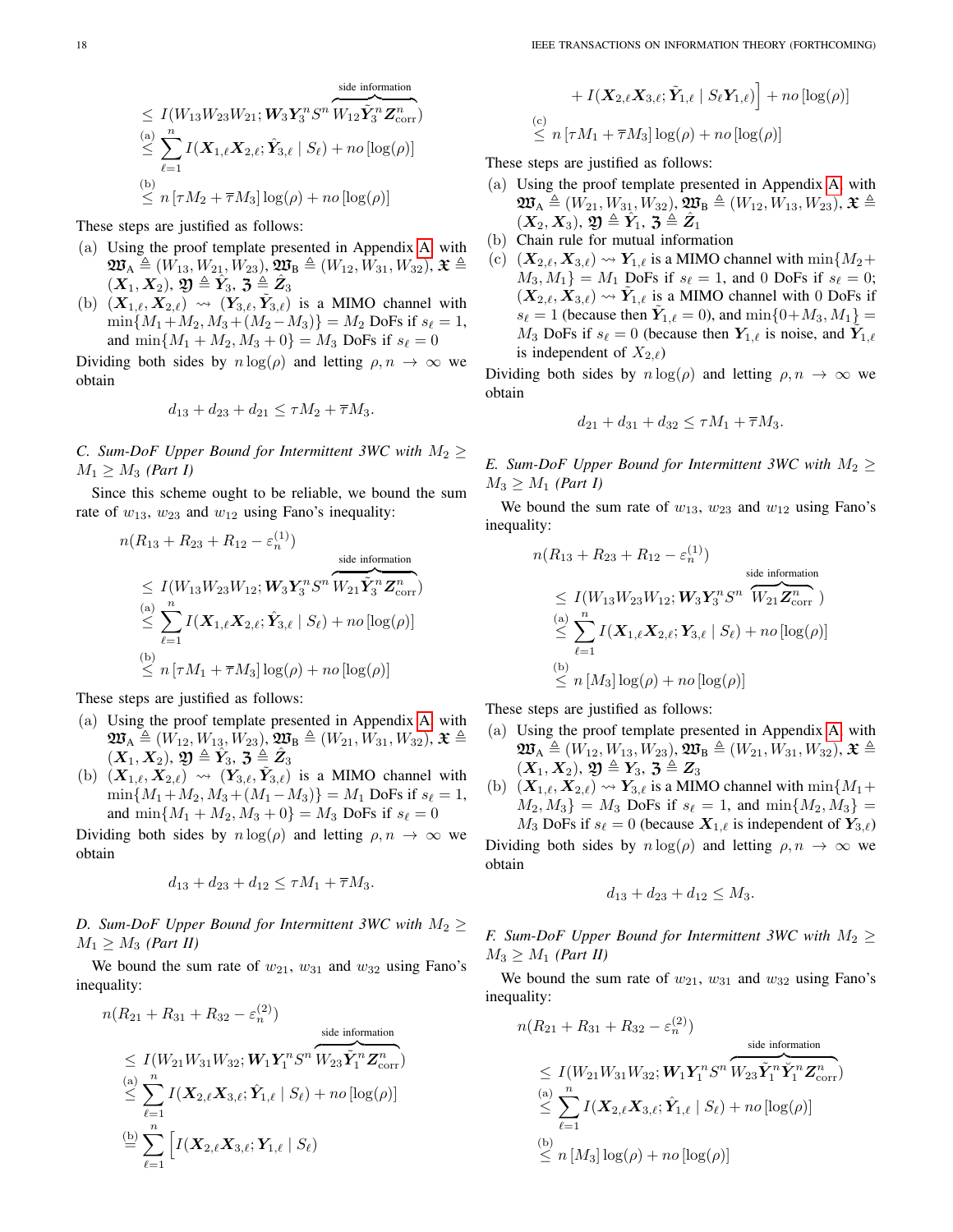These steps are justified as follows:

- (a) Using the proof template presented in Appendix [A,](#page-16-5) with  $\mathfrak{W}_{A} \triangleq (W_{21}, W_{31}, W_{32}), \mathfrak{W}_{B} \triangleq (W_{12}, W_{13}, W_{23}), \mathfrak{X} \triangleq$  $(\boldsymbol{X}_{2}, \boldsymbol{X}_{3}), \, \boldsymbol{\mathfrak{Y}}\triangleq\hat{\boldsymbol{Y}}_{\!1}, \, \boldsymbol{\mathfrak{Z}}\triangleq\hat{\boldsymbol{Z}}_{1}$
- (b)  $(X_{2,\ell}, X_{3,\ell}) \leadsto (Y_{1,\ell}, \tilde{Y}_{1,\ell}, \check{Y}_{1,\ell})$  is a MIMO channel with  $\min\{M_2+M_3, M_1+0+(M_3-M_1)\}=M_3$  DoFs if  $s_{\ell} = 1$ , and  $\min\{M_2 + M_3, 0 + M_1 + (M_3 - M_1)\} = M_3$ DoFs if  $s_\ell = 0$

Dividing both sides by  $n \log(\rho)$  and letting  $\rho, n \to \infty$  we obtain

$$
d_{21} + d_{31} + d_{32} \le M_3.
$$

#### **REFERENCES**

- <span id="page-18-0"></span>[1] A. Chaaban, A. Sezgin, and M.-S. Alouini, "On the Degrees-of-Freedom of the MIMO Three-Way Channel with Intermittent Connectivity," in *Proc. IEEE Int. Symp. Inf. Theory (ISIT)*, Aachen, Germany, 2017.
- <span id="page-18-1"></span>[2] A. Sabharwal, P. Schniter, D. Guo, D. W. Bliss, S. Rangarajan, and R. Wichman, "In-band full-duplex wireless: Challenges and opportunities," *IEEE J. Sel. Areas Commun.*, vol. 32, no. 9, pp. 1637–1652, Sep. 2014.
- <span id="page-18-16"></span>[3] M. N. Tehrani, M. Uysal, and H. Yanikomeroglu, "Device-to-device communications in 5G cellular networks: Challenges, solutions, and future directions," *IEEE Commun. Mag.*, pp. 86–92, May 2014.
- <span id="page-18-2"></span>[4] A. Asadi, Q. Wang, and V. Mancuso, "A Survey on Device-to-Device Communication in Cellular Networks," *IEEE Commun. Surveys Tuts.*, vol. 16, no. 4, pp. 1801–1819, 4th quarter 2014.
- <span id="page-18-3"></span>[5] A. Chaaban and A. Sezgin, "Multi-way communications: An information theoretic perspective," *Found. Trends Commun. Inf. Theory*, vol. 12, no. 3-4, pp. 185–371, 2015.
- <span id="page-18-4"></span>[6] C. E. Shannon, "Two-way communication channels," in *Proc. of 4th Berkeley Symp. Math. Stat. Probab.*, vol. 1, 1961, pp. 611–644.
- <span id="page-18-5"></span>[7] A. P. Hekstra and F. M. J. Willems, "Dependence balance bounds for single output two-way channels," *IEEE Trans. Inf. Theory*, vol. 35, no. 1, pp. 44–53, Jan. 1989.
- [8] T. S. Han, "A general coding scheme for the two-way channel," *IEEE Trans. Inf. Theory*, vol. 30, no. 1, pp. 35–44, Jan. 1984.
- <span id="page-18-26"></span>[9] L. R. Varshney, "Two way communication over exponential family type channels," in *Proc. IEEE Int. Symp. Inf. Theory (ISIT)*, Istanbul, Turkey, 2013.
- <span id="page-18-6"></span>[10] L. Song, F. Alajaji, and T. Linder, "Adaptation is useless for two discrete additive-noise two-way channels," in *Proc. IEEE Int. Symp. Inf. Theory (ISIT)*, Barcelona, Spain, 2016.
- <span id="page-18-7"></span>[11] Z. Cheng and N. Devroye, "Two-way networks: When adaptation is useless," *IEEE Trans. Inf. Theory*, vol. 60, no. 3, pp. 1793–1813, Mar. 2014.
- [12] C. Suh, I.-H. Wang, and D. Tse, "Two-way Interference Channels," in *Proc. IEEE Int. Symp. Inf. Theory (ISIT)*, Cambridge, MA, USA, 2012.
- <span id="page-18-8"></span>[13] Z. Cheng and N. Devroye, "On constant gaps for the two-way Gaussian interference channel," in *Ann. Allerton Conf. Commun., Control, and Comput.*, Monticello, IL, USA, 2012.
- <span id="page-18-9"></span>[14] W. Nam, S.-Y. Chung, and Y. H. Lee, "Capacity of the Gaussian twoway relay channel to within 1/2 bit," *IEEE Trans. Inf. Theory*, vol. 56, no. 11, pp. 5488–5494, Nov. 2010.
- [15] Y. Song, N. Devroye, H. R. Shao, and C. Y. Ngo, "Lattice coding for the two-way line network," *IEEE J. Sel. Areas Commun.*, vol. 32, no. 9, pp. 1707–1720, Sep. 2014.
- [16] R. Vaze and J. Robert W. Heath, "On the capacity and diversitymultiplexing tradeoff of the two-way relay channel," *IEEE Trans. Inf. Theory*, vol. 57, no. 7, pp. 4219–4234, Jul. 2011.
- <span id="page-18-10"></span>[17] M. P. Wilson, K. Narayanan, H. D. Pfister, and A. Sprintson, "Joint physical layer coding and network coding for bidirectional relaying," *IEEE Trans. Inf. Theory*, vol. 56, no. 11, pp. 5641–5654, Nov. 2010.
- <span id="page-18-11"></span>[18] H. Maier, A. Chaaban, and R. Mathar, "Degrees of Freedom of the MIMO 3-way channel," in *Proc. Int. Symp. Inf. Theory Appl. (ISITA)*, Melbourne, Australia, 2014.
- <span id="page-18-28"></span>[19] ——, "Symmetric degrees of freedom of the MIMO 3-Way channel with  $M_T \times M_R$  antennas," in *Proc. IEEE Inf. Theory Workshop (ITW)*, Hobart, Tasamania, Australia, 2014.
- <span id="page-18-15"></span>[20] A. Chaaban, H. Maier, A. Sezgin, and R. Mathar, "Three-Way Channels With Multiple Unicast Sessions: Capacity Approximation via Network Transformation," *IEEE Trans. Inf. Theory*, vol. 62, no. 12, pp. 7086– 7102, Dec. 2016.
- <span id="page-18-29"></span>[21] A. M. Elmahdy, A. El-Keyi, Y. Mohasseb, T. ElBatt, M. Nafie, and K. G. Seddik, "Asymmetric degrees of freedom of the full-duplex MIMO 3 way channel," in *Proc. IEEE Inf. Theory Workshop (ITW)*, Cambridge, United Kingdom, 2016.
- <span id="page-18-12"></span>[22] L. Ong, "Capacity results for two classes of three-way channels," in *Proc. IEEE Int. Symp. Commun. Inf. Tech. (ISCIT)*, Gold Coast, Australia, 2012.
- <span id="page-18-13"></span>[23] D. Gndz, A. Yener, A. Goldsmith, and H. V. Poor, "The multi-way relay channel," *IEEE Trans. Inf. Theory*, vol. 59, no. 1, pp. 51–63, Jan. 2013.
- [24] L. Ong, C. M. Kellett, and S. J. Johnson, "On the equal-rate capacity of the AWGN multiway relay channel," *IEEE Trans. Inf. Theory*, vol. 58, no. 9, pp. 5761–5769, Sep. 2012.
- [25] A. Sezgin, A. S. Avestimehr, M. A. Khajehnejad, and B. Hassibi, "Divide-and-conquer: Approaching the capacity of the two-pair bidirectional Gaussian relay network," *IEEE Trans. Inf. Theory*, vol. 58, no. 4, pp. 2434–2454, Apr. 2012.
- [26] A. Zewail, Y. Mohasseb, M. Nafie, and H. El-Gamal, "The deterministic multicast capacity of 4-node relay networks," in *Proc. IEEE Int. Symp. Inf. Theory (ISIT)*, Istanbul, Turkey, 2013.
- [27] B. Matthiesen, A. Zappone, and E. A. Jorswieck, "Resource allocation for energy-efficient 3-way relay channels," *IEEE Trans. Wireless Commun.*, vol. 14, no. 8, pp. 4454–4468, Aug. 2015.
- [28] H. Q. Ngo and E. G. Larsson, "Large-scale multipair two-way relay networks with distributed AF beamforming," *IEEE Commun. Lett.*, vol. 17, no. 12, pp. 1–4, 2013.
- [29] L. Ong, G. Lechner, S. J. Johnson, and C. M. Kellett, "The three-user Finite-field multi-way relay channel with correlated source," *IEEE Trans. Commun.*, vol. 61, no. 8, pp. 3125–3135, Aug. 2013.
- [30] R. Wang and X. Yuan, "MIMO multiway relaying with pairwise data exchange: A degrees of freedom perspective," *IEEE Trans. Signal Process.*, vol. 62, no. 20, pp. 5294–5307, Oct. 2014.
- [31] Y. Tian and A. Yener, "Degrees of freedom for the MIMO multi-way relay channel," *IEEE Trans. Inf. Theory*, vol. 60, no. 5, pp. 2495–2511, May 2014.
- [32] N. Lee and J. Chun, "Degrees of freedom for the MIMO Gaussian Kway relay channel: Successive network code encoding and decoding." *IEEE Trans. Inf. Theory*, vol. 60, no. 3, pp. 1814–1821, Mar. 2014.
- [33] C. Wang, "Beyond one-way communication: Degrees of freedom of multi-way relay MIMO interference networks," *IEEE Trans. Wireless Commun.*, vol. 15, no. 10, pp. 7174–7186, Oct. 2016.
- <span id="page-18-14"></span>[34] Z. Cheng, N. Devroye, and T. Liu, "The Degrees of Freedom of fullduplex bidirectional interference networks with and without a MIMO relay," *IEEE Trans. Wireless Commun.*, vol. 15, no. 4, pp. 2912–2924, Apr. 2016.
- <span id="page-18-17"></span>[35] P. Mach, Z. Becvar, and T. Vanek, "In-Band Device-to-Device Communication in OFDMA Cellular Networks: A Survey and Challenges" *IEEE Commun. Surveys Tuts.*, vol. 17, no. 4, pp. 1885–1922, Nov. 2015.
- <span id="page-18-18"></span>[36] A. Celik, R. M. Radaydeh, F. S. Al-Qahtani, and M.-S. Alouini, "Joint interference management and resource allocation for Device-to-Device (D2D) communications underlying Downlink/Uplink Decoupled (DUDe) heterogeneous networks," in *Proc. IEEE Int. Conf. Commun. (ICC)*, Paris, France, 2017.
- <span id="page-18-19"></span>[37] A. E. Gamal and Y.-H. Kim, *Network Information Theory*. Cambridge University Press, 2011.
- <span id="page-18-20"></span>[38] S. Y. Yeh and I. H. Wang, "Degrees of freedom of the bursty MIMO X channel without feedback," in *Proc. IEEE Int. Symp. Inf. Theory (ISIT)*, Barcelona, Spain, 2016.
- <span id="page-18-21"></span>[39] C. Karakus, I. H. Wang, and S. Diggavi, "Gaussian interference channel with intermittent feedback," *IEEE Trans. Inf. Theory*, vol. 61, no. 9, pp. 4663–4699, Sep. 2015.
- [40] I. H. Wang, C. Suh, S. Diggavi, and P. Viswanath, "Bursty interference channel with feedback," in *Proc. IEEE Int. Symp. Inf. Theory (ISIT)*, Istanbul, Turkey, 2013.
- <span id="page-18-22"></span>[41] A. Vahid, M. A. Maddah-Ali, and A. S. Avestimehr, "Binary fading interference channel with no CSIT," in *Proc. IEEE Int. Symp. Inf. Theory (ISIT)*, Honolulu, HI, USA, 2014.
- <span id="page-18-23"></span>[42] A. Sendonaris, E. Erkip, and B. Aazhang, "User cooperation diversity. part i. system description," *IEEE Trans. Commun.*, vol. 51, no. 11, pp. 1927–1938, Nov. 2003.
- <span id="page-18-24"></span>[43] Y. Liang and V. V. Veeravalli, "Cooperative relay broadcast channels," *IEEE Trans. Inf. Theory*, vol. 53, no. 3, pp. 900–928, Mar. 2007.
- <span id="page-18-25"></span>[44] V. R. Cadambe and S. A. Jafar, "Interference alignment and the degrees of freedom of wireless X networks," *IEEE Trans. Inf. Theory*, vol. 55, no. 9, pp. 3893–3908, Sep. 2009.
- <span id="page-18-27"></span>[45] -, "Degrees of freedom of wireless networks with relays, feedback, cooperation, and full duplex operation," *IEEE Trans. Inf. Theory*, vol. 55, no. 5, pp. 2334–2344, May 2009.